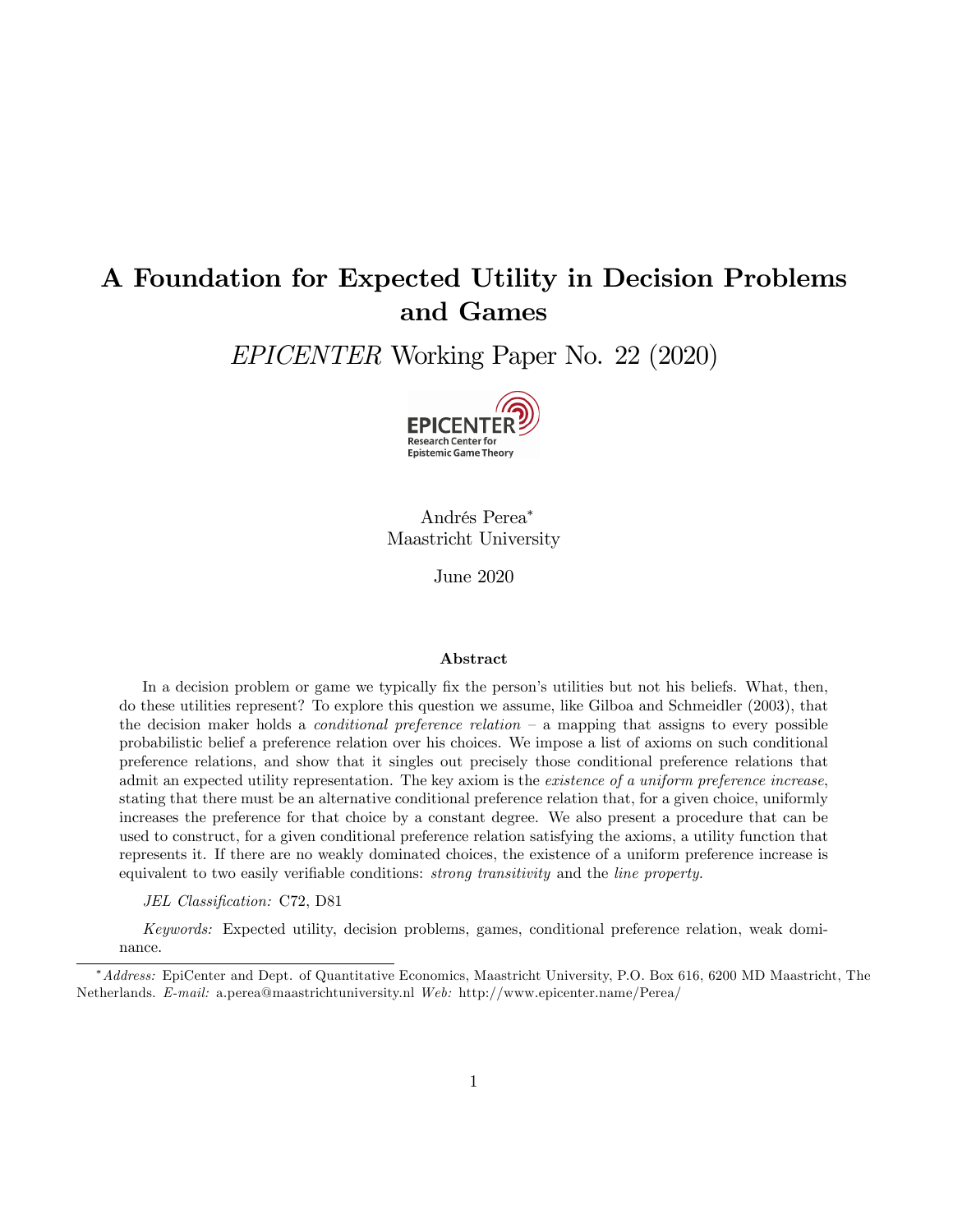# 1 Introduction

What do the utilities in a decision problem or game represent? That is the key question we wish to explore in this paper. It is often argued that such utilities may be derived from the frameworks developed by Savage (1954) and Anscombe and Aumann (1963). Indeed, from a particular player's point of view in a game, his opponents' choice combinations may be viewed as the set of states about which this player is uncertain, whereas his own choices correspond to acts that assign to every state (i.e., opponents' choice combination) some consequence. In that sense, a game can be embedded into the models proposed by Savage and Anscombe and Aumann. Both frameworks provide axiomatic foundations for subjective expected utility maximization, by imposing axioms on the decision maker's preference relation over acts, and showing that the preference relations satisfying these axioms are precisely those that admit an expected utility representation. Such an expected utility representation consists of a subjective probabilistic belief about the set of states, together with a utility function assigning to every possible consequence some utility. In view of these theorems, one could thus argue that the utilities in a game, or a decision problem in general, may be derived from the player's preferences over acts, provided they satisfy the axioms as proposed by Savage or Anscombe and Aumann.

In my view there are at least two problems with this approach. First, both Savage and Anscombe and Aumann assume that the decision maker holds preferences over all possible acts, that is, over all possible functions from the set of states to the set of consequences. In a decision problem or game, however, many of these acts will not correspond to choices, and will therefore be unrelated to the decision problem or game at hand. It thus seems problematic to assume that the decision maker holds preferences even over these acts.

A second problem is that the axioms provided by Savage and Anscombe and Aumann yield a unique subjective probabilistic belief for the decision maker about the set of states. In a game, therefore, these axioms lead, for a given player, to a *unique* probabilistic belief about the opponents' choices. At the same time, most game theory concepts select, for every player, *several* possible beliefs. Consider, for instance, the concepts of Nash equilibrium (Nash (1950, 1951)) and rationalizability (Bernheim (1984) and Pearce (1984)). In the spirit of Aumann and Brandenburger (1995), a mixed strategy in a Nash equilibrium may be interpreted as the belief that the other players have about this player's pure strategy. As a game typically has several Nash equilibria, the concept selects several possible beliefs for the same player. Analogously, a game typically has several rationalizable pure strategies for the same player. Therefore, also rationalizability typically selects multiple beliefs for a given player in the game. But also in one-person decision problems it may be natural to allow for several different beliefs. Consider, for instance, a decision problem where the consequence of a choice depends on the state of the weather. Then, we may naturally be interested in how the decision maker would rank his choices under several different weather forecasts.

Despite the multiplicity of beliefs, decision problems and games typically view the utility function of a person as given. This, however, seems to be at odds with the models of Savage and Anscombe and Aumann, where the axioms on the decision maker's preferences over acts do not only lead to a utility function which is unique up to positive affine transformations, but also to a unique belief. What does it mean, then, that a decion problem or game specifies the person's utilities but not his belief?

As a possible answer to this question, this paper adopts a decision theoretic view on games which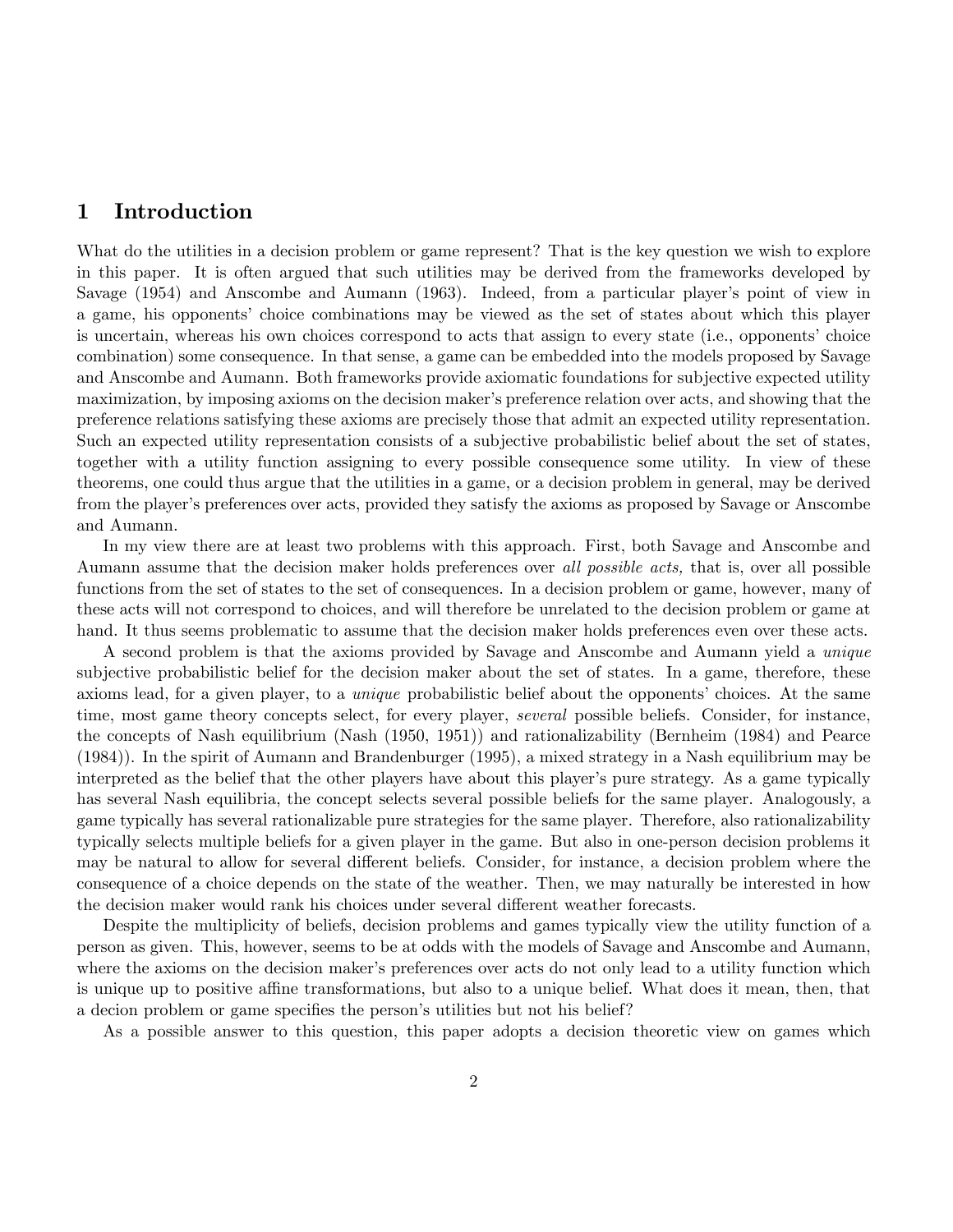resembles Gilboa and Schmeidler's (2003), and which is fundamentally different from Savage and Anscombe and Aumann. Instead of assuming that a person holds preferences over all possible acts that can be derived from the decision problem or game, we suppose that the person's probabilistic belief is variable, and that he holds, for every possible belief, a preference relation over his own choices in the decision problem or game. The primitive object in our setup is thus a mapping which assigns to every probabilistic belief about the states a preference relation over his own choices. Such mappings are called *conditional preference relations*, and these are precisely the mappings used by Gilboa and Schmeidler (2003) for their foundation of expected utility in games. By adopting this approach we thus no longer Öx the probabilistic belief of a decision maker, yet at the same time we make sure that the preferences of a decision maker only concern those acts that correspond to his actual choices in the decision problem or game.

We then ask: When does such a conditional preference relation have an expected utility representation? In other words, when can we find a utility function, assigning a utility index to every combination of a choice and a state, such that for every belief  $p$  and every two choices  $a$  and  $b$ , the decision maker prefers  $a$  to  $b$ exactly when the expected utility of a under p is larger than that of b under  $p$ ? We impose six axioms on conditional preference relations, and prove in Theorem 5.1 that the conditional preference relations satisfying the axioms are precisely those that admit an expected utility representation. This result can thus be viewed as a possible answer to the question what it means, in a decision problem or game, to specify the person's utilities but not his belief. Importantly, the proof of Theorem 5.1 is constructive and procedural: For a given conditional preference relation satisfying the axioms, we explictly show how to construct a utility function that represents it, by means of an easy and intuitive procedure.

The first five axioms, *completeness*, transitivity, *continuity*, preservation of indifference and preservation of strict preference, which also appear in Gilboa and Schmeidler (2003), may be viewed as basic regularity conditions. The last axiom, existence of a uniform preference increase, is new. It states that from a given conditional preference relation, one should always be able to uniformly increase the "degree of preference" for at least one of the choices by a fixed amount. This axiom substitutes, in a sense, the *diversity* axiom in Gilboa and Schmeidler (2003), which states that for every strict ordering of at most four choices, there must be a belief that induces precisely that ordering. Gilboa and Schmeidler show that diversity, together with the regularity axioms, singles out precisely those conditional preference relations that can be represented by a *diversified* utility matrix, that is, a utility matrix where no row is weakly dominated by, or equivalent to, an affine combination of at most three other rows. Our characterization result in Theorem 5.1, in turn, applies to all possible utility representations, also those that violate diversity.

We subsequently zoom in on an important special case: the scenario when no choice is weakly dominated by another choice. In fact, every decision problem can be reduced to a problem in this category by eliminating all choices that are weakly dominated. As we may reasonably expect a rational decision maker not to make weakly dominated choices, this class of decision problems may be viewed as "canonical". For this class we show that the existence of a uniform preference increase is equivalent to checking two easily verifiable conditions: *strong transitivity* and the *line property*. The first condition states that for every three choices  $a, b$  and c, the linear extensions of the sets of beliefs where the decision maker is indifferent between  $a$  and  $b$ , between  $b$  and  $c$ , and between  $a$  and  $c$ , respectively, must have a common intersection, possibly outside the belief simplex. See Figure 9 for an illustration. The second condition states that for four choices  $a, b, c$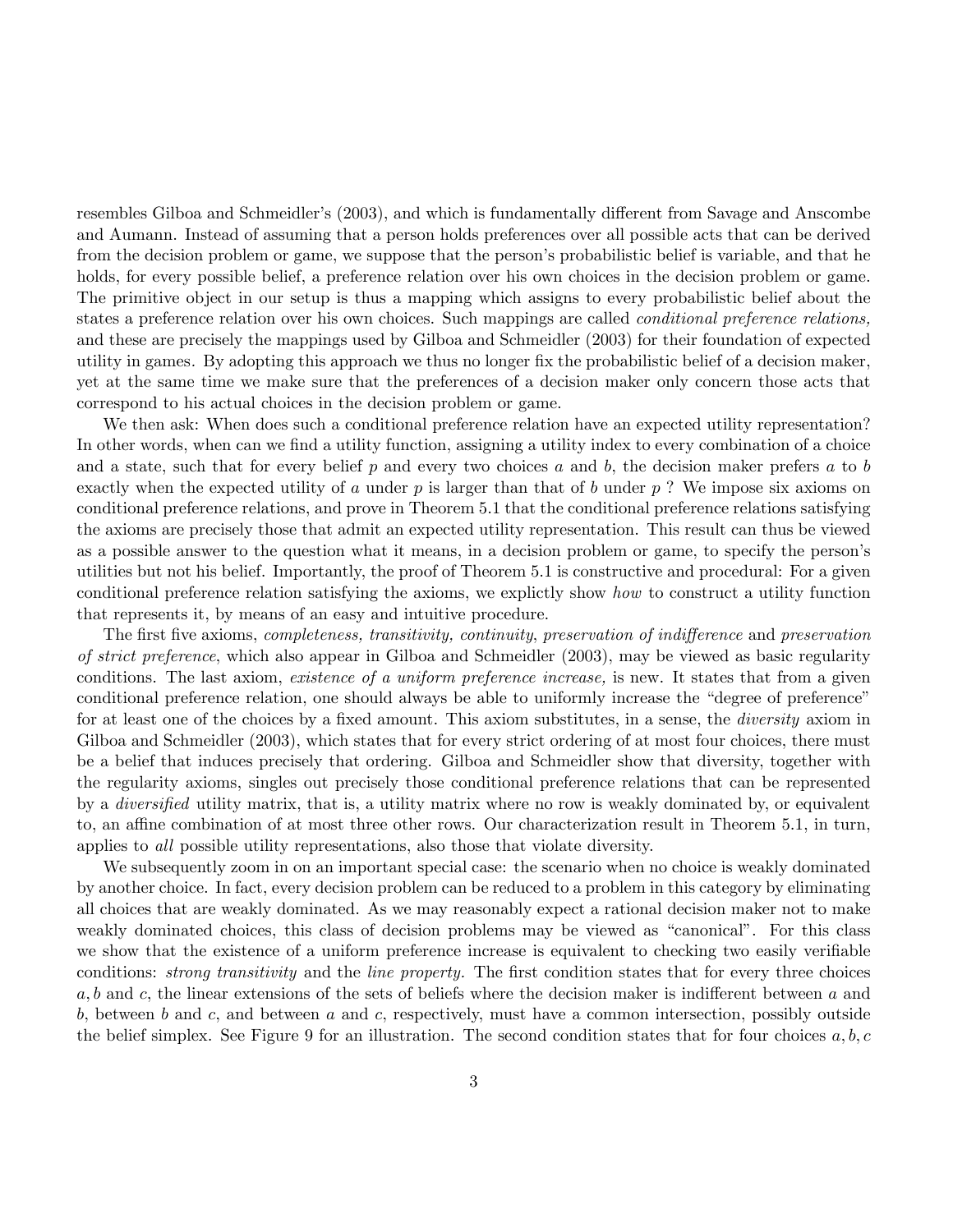and d and a line  $L$ , if we know for which beliefs on the line  $L$  the decision maker is indifferent between  $e$ and f, for any  $\{e, f\} \neq \{a, b\}$ , then we also know for which belief on the line he will be indifferent between  $a$  and  $b$ .

This paper is organized as follows. In Section 2 we present the mathematical definitions and results that are required for our analysis. In Section 3 we introduce the notion of a conditional preference relation, present the regularity axioms, and show that for the case of two choices these are sufficient to characterize the conditional preference relations that admit an expected utility representation. In Section 4 we show that the regularity axioms will no longer suffice if we have more than two choices, and lay out the key axiom of this paper: existence of a uniform preference increase. In Section 5 we present, and prove, the main result in this paper, stating that the new axiom, together with the regularity axioms, characterizes precisely those conditional preference relations that have an expected utility representation. In that section we also describe a procedure that can be used to construct a utility function for a given conditional preference relation. In Section 6 we investigate the special case when there are no weakly dominated choices. We conclude by a discussion in Section 7. All technical and longer proofs can be found in the appendix.

## 2 Mathematical Tools

In this section we introduce the mathematical definitions and tools needed for this paper, mainly based on well-known definitions and results from linear algebra.

#### 2.1 Linear Spaces

For a finite set X, we denote by  $\mathbb{R}^X$  the set of all functions  $v : X \to \mathbb{R}$ . Scalar multiplication and addition on  $\mathbb{R}^X$  are defined in the usual way: For a function  $v \in \mathbb{R}^X$  and a number  $\lambda \in \mathbb{R}$ , the function  $\lambda \cdot v$  is given by  $(\lambda \cdot v)(x) = \lambda \cdot v(x)$  for all  $x \in X$ . Similarly, for functions  $v, w \in \mathbb{R}^X$ , the sum  $v + w$  is given by  $(v+w)(x) = v(x) + w(x)$  for all  $x \in X$ . The set  $\mathbb{R}^X$  together with these two operations constitutes a linear space, and elements in  $\mathbf{R}^X$  are called vectors. By 0 we denote the vector in  $\mathbf{R}^X$  where  $0(x) = 0$  for all  $x \in X$ . For two subsets  $V, W \subseteq \mathbf{R}^{X}$  and numbers  $\alpha, \beta \in \mathbf{R}$ , we define the set

$$
\alpha V + \beta W := \{ \alpha v + \beta w \mid v \in V \text{ and } w \in W \}.
$$

For every two vectors  $v, w \in \mathbb{R}^X$ , the vector product is given by  $v \cdot w := \sum_{x \in X} v(x)w(x)$ .

A subset  $V \subseteq \mathbb{R}^X$  is called a *linear subspace* of  $\mathbb{R}^X$  if for every  $v, w \in V$  and every  $\alpha, \beta \in \mathbb{R}$ , we have that  $\alpha v + \beta w \in V$ . For a subset  $V \subseteq \mathbb{R}^X$ , we denote by

$$
\langle V \rangle := \{ \sum_{k=1}^{K} \alpha_k v_k \mid K \ge 1, \ \alpha_k \in \mathbf{R} \text{ and } v_k \in V \text{ for all } k \in \{1, ..., K\} \}
$$

the set of all (finite) linear combinations of elements in V, and call it the linear span of V. Here,  $\sum_{k=1}^{K} \alpha_k v_k$ is called a *linear combination* of the vectors  $v_1, ..., v_K$ . The span  $\langle V \rangle$  is always a linear subspace, and if V itself is a linear subspace then  $\langle V \rangle = V$ . Vectors  $v_1, ..., v_K \in \mathbb{R}^X$  are called *linearly independent* if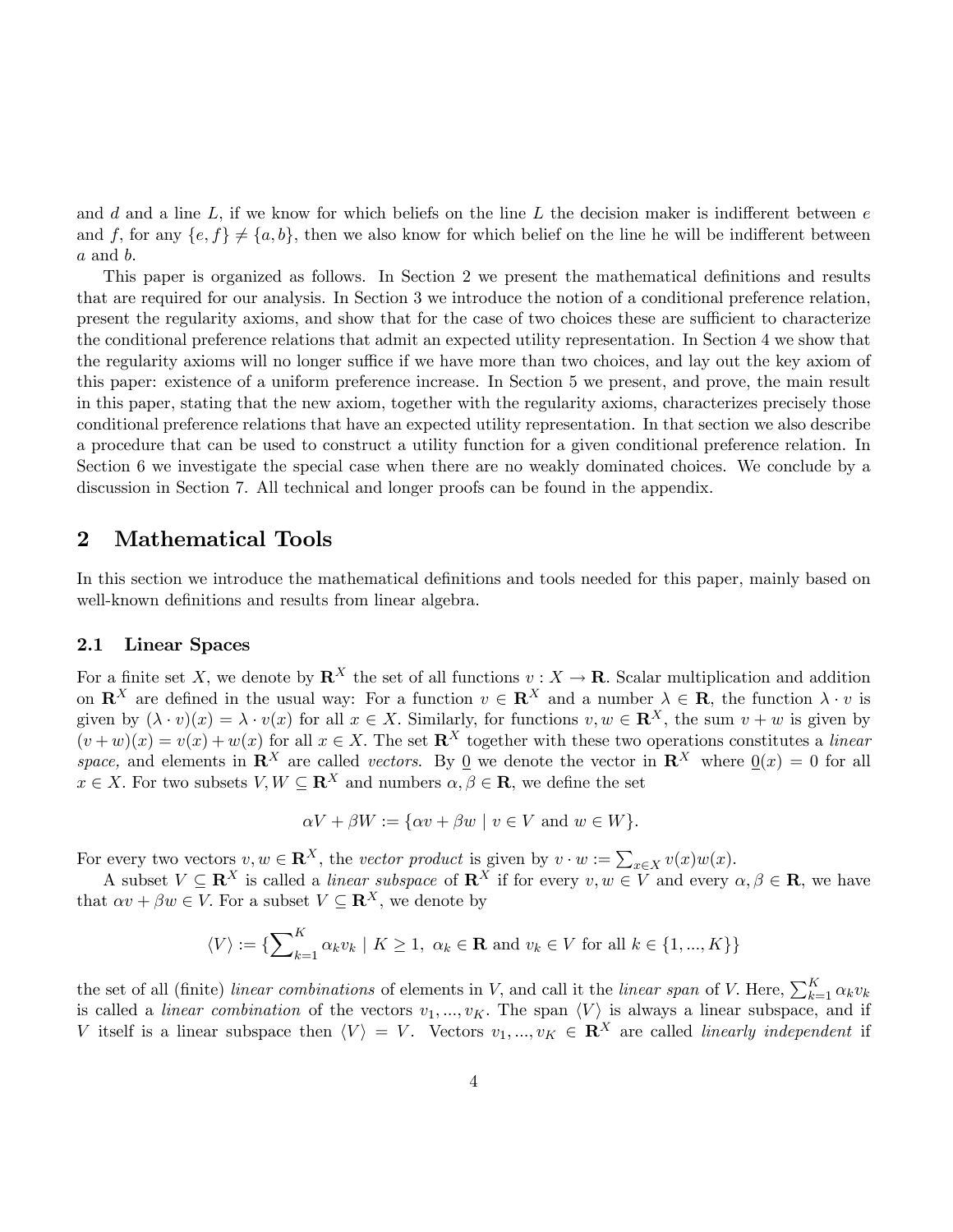none of the vectors is a linear combination of the other vectors. Consider a linear subspace V of  $\mathbb{R}^X$ , and vectors  $v_1, ..., v_K \in V$ . The set of vectors  $\{v_1, ..., v_K\}$  is a basis for V if  $v_1, ..., v_K$  are linearly independent, and  $\langle \{v_1, ..., v_K\} \rangle = V$ . Every basis for V has the same number of vectors, and this number is called the dimension of V, denoted by dim(V). If  $V = \{0\}$ , then dim(V) = 0.

#### 2.2 Affine Spaces

A subset  $V \subseteq \mathbb{R}^X$  is called an *affine subspace* of  $\mathbb{R}^X$  if for every  $v, w \in V$  and every  $\alpha \in \mathbb{R}$  we have that  $(1 - \alpha)v + \alpha w \in V$ . It is well-known that for every affine subspace V there is a linear subspace V' such that  $V = V' + \{v\}$  for every  $v \in V$ . We call V a hyperplane if  $\dim(V') = |X| - 1$ , and we call V a line if  $\dim(V') = 1.$  It is well-known that for every hyperplane V there is a vector  $n \neq \underline{0}$  and a number  $\alpha$  such that  $V = \{v \in \mathbb{R}^X \mid v \cdot n = \alpha\}$ . Two hyperplanes V and W are called parallel if there is a linear subspace V' and vectors v, w such that  $V = V' + \{v\}$  and  $W = V' + \{w\}.$ 

For a subset  $V \subseteq \mathbb{R}^X$  we denote by

$$
\langle V \rangle_a := \{ \sum_{k=1}^K \alpha_k v_k \mid K \ge 1, \ \alpha_k \in \mathbf{R} \text{ and } v_k \in V \text{ for all } k \in \{1, ..., K\} \text{ and } \sum_{k=1}^K \alpha_k = 1 \}
$$

the set of all (finite) *affine combinations* of elements in V, and call it the *affine span* of V. Here,  $\sum_{k=1}^{K} \alpha_k v_k$ with  $\sum_{k=1}^{K} \alpha_k = 1$  is called an *affine combination* of the vectors  $v_1, ..., v_K$ . The affine span  $\langle V \rangle_a$  is always an affine subspace, and if V itself is an affine subspace then  $\langle V \rangle_a = V$ . Vectors  $v_1, ..., v_K \in \mathbb{R}^X$  are called affinely independent if none of the vectors is an affine combination of the other vectors. Geometrically, three vectors are affinely independent if they are not all situated on the same line, whereas four vectors are affinely independent if they are not all situated on the same plane. Consider an affine subspace V of  $\mathbb{R}^X$ , and vectors  $v_1, ..., v_K \in V$ . The set of vectors  $\{v_1, ..., v_K\}$  is an *affine basis* for V if  $v_1, ..., v_K$  are affinely independent, and  $\langle \{v_1, ..., v_K\}\rangle_a = V$ . It is well-known that if  $V = V' + \{v\}$ , where V' is a linear subspace, then every affine basis of V will contain  $\dim(V') + 1$  elements.

A mapping  $f : \mathbf{R}^X \to \mathbf{R}$  is called *affine* if for every  $v, w \in \mathbf{R}^X$  and every  $\alpha \in \mathbf{R}$  it holds that  $f((1 - \alpha)v + \alpha w) = (1 - \alpha)f(v) + \alpha f(w)$ . For every affine mapping f there are numbers  $\beta_0$  and  $\beta_x$  for every  $x \in X$  such that  $f(v) = \beta_0 + \sum_{x \in X} v(x)\beta_x$  for all  $v \in \mathbb{R}^X$ . The following three results will play an important role in our analysis later on.

**Lemma 2.1 (Hyperplanes and affine mappings)** (a) For every vector  $v \in \mathbb{R}^X$ , and every two different, parallel hyperplanes V and W, there is a unique number  $\lambda$  such that  $v \in (1 - \lambda)V + \lambda W$ .

(b) For every two different, parallel hyperplanes V and W we can find vectors  $v_1, ..., v_{|X|} \in V$  and a vector  $v_{|X|+1} \in W$  such that  $v_1, ..., v_{|X|}, v_{|X|+1}$  are affinely independent.

(c) For all affinely independent vectors  $v_1, ..., v_{|X|+1} \in \mathbb{R}^X$  and all numbers  $\alpha_1, ..., \alpha_{|X|+1}$  there is a unique affine mapping  $f: \mathbf{R}^X \to \mathbf{R}$  such that  $f(v_k) = \alpha_k$  for all  $k \in \{1, ..., |X| + 1\}$ .

Property (a) thus states that every vector in  $\mathbb{R}^{X}$  can be written as the affine combination of a vector in V and a vector in W. Property (b), in turn, guarantees that every affine basis of  $V$  can be extended to an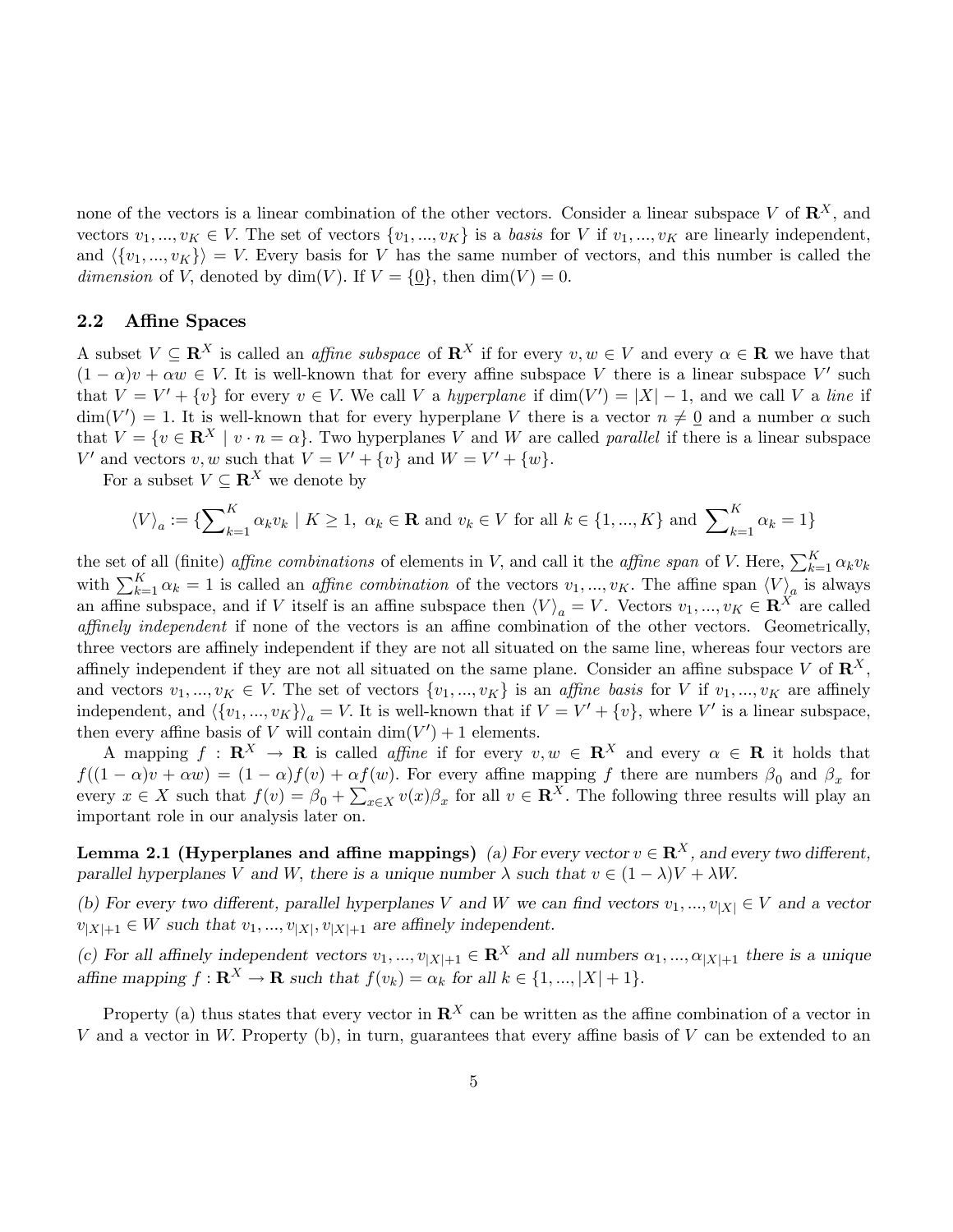affine basis of  $\mathbb{R}^X$  by selecting an additional element from W. If X contains n elements then, geometrically speaking, property (c) states that for every  $n+1$  points in  $\mathbb{R}^{n+1}$  there is a unique hyperplane in  $\mathbb{R}^{n+1}$  that passes through these points.

#### 2.3 Probability Distributions

A probability distribution on X is a vector  $p \in \mathbb{R}^X$  such that  $\sum_{x \in X} p(x) = 1$  and  $p(x) \ge 0$  for all  $x \in X$ . The set of probability distributions on X is denoted by  $\Delta(X)$ . For a given element  $x \in X$ , we denote by [x] the probability distribution in  $\Delta(X)$  where  $[x](x) = 1$  and  $[x](y) = 0$  for all  $y \in X \setminus \{x\}$ . By  $\Delta^+(X) = \{p \in \Delta(X)$  $|p(x) > 0$  for all  $x \in X$  we denote the set of *full support* probability distributions.

# 3 Characterization for Two Choices

In this section we formally introduce a conditional preference relation as the primitive notion of our model. Subsequently, we impose some regularity axioms on conditional preference relations, and show that for the case of two choices these suffice to single out the conditional preference relations that admit an expected utility representation.

#### 3.1 Conditional Preference Relations

In line with Gilboa and Schmeidler (2003), the primitive object in this paper is that of a *conditional preference*  $relation - a$  mapping that assigns to every probabilistic belief over the states a preference relation over the available choices. Consider a decision maker  $(DM)$  who must choose from a finite set of choices C. The final outcome depends not only on the choice  $c \in C$ , but also on the realization of a state  $x \in X$  from a finite set of states X. We assume that the decision maker first forms a probabilistic belief  $p$  on X, which then induces a preference relation  $\succcurlyeq_p$  on C. Formally, a preference relation  $\succcurlyeq_p$  on C is a binary relation  $\succcurlyeq_p \subseteq C \times C$ . If  $(a, b) \in \succcurlyeq_p w$  write  $a \succcurlyeq_p b$ , and the interpretation is that the DM weakly prefers choice a to choice b if his belief is  $p$ .

**Definition 3.1 (Conditional preference relation)** Consider a finite set of choices C and a finite set of states X. A conditional preference relation on  $(C, X)$  is a mapping  $\succeq$  that assigns to every probabilistic belief  $p \in \Delta(X)$  a preference relation  $\succcurlyeq_p$  on C.

In a game, the DM would be one of the players,  $C$  would be his set of actions in the game, and  $X$  the set of opponents' choice combinations. For two choices a and b, we write that  $a \sim_p b$  if  $a \succ_p b$  and  $b \succcurlyeq_p a$ . The interpretation is that the DM is indifferent between  $a$  and  $b$  while having the belief  $p$ . Similarly, we write  $a \succ_{p} b$  if  $a \succ_{p} b$  but not  $b \succ_{p} a$ , representing a case where the DM strictly prefers a to b. For two choices  $a, b \in C$  we define the sets of beliefs  $P_{a\sim b} := \{p \in \Delta(X) \mid a \sim_p b\}, P_{a \succ b} := \{p \in \Delta(X) \mid a \succ_p b\}$ and  $P_{a\geq b} := \{p \in \Delta(X) \mid a \succ_p b\}$ . Similarly, we define the sets of states  $X_{a\sim b} := \{x \in X \mid a \sim_{[x]} b\}$ ,  $X_{a \succ b} := \{x \in X \mid a \succ_{[x]} b\}$  and  $X_{a \succ b} := \{x \in X \mid a \succ_{[x]} b\}$ . We say that (a) a strictly dominates b under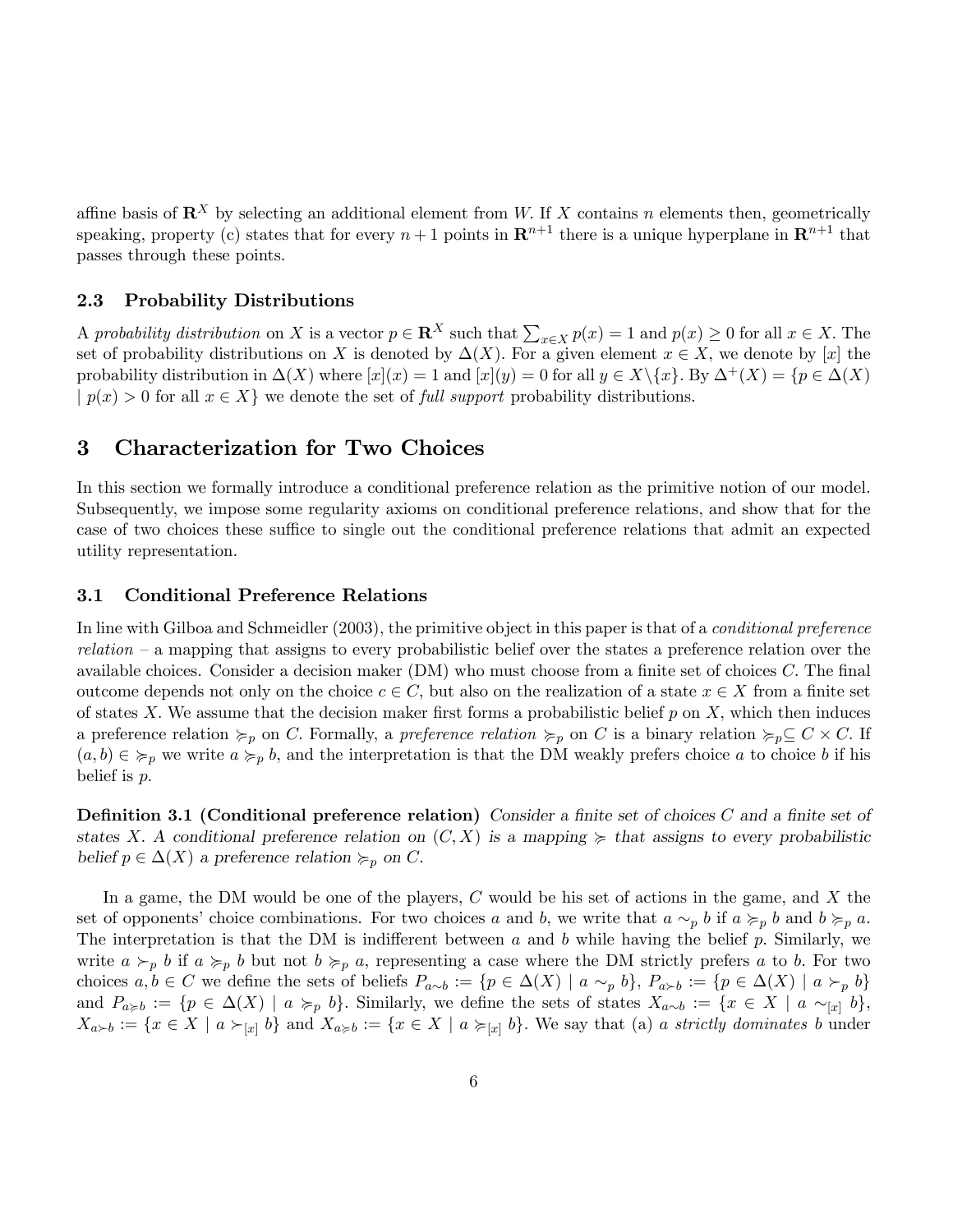$\epsilon \geq \inf a \succ_p b$  for all  $p \in \Delta(X)$ ; (b) a weakly dominates b under  $\succeq \inf a \succ_p b$  for all  $p \in \Delta(X)$ , and  $a \succ_p b$  for at least one  $p \in \Delta(X)$ ; (c) a is equivalent to b under  $\succeq$  if  $a \sim_p b$  for all  $p \in \Delta(X)$ ; and (d)  $\succeq$  has preference reversals on  $\{a, b\}$  if there is a belief p with  $a \succ_p b$  and another belief q with  $b \succ_q a$ . Hence,  $\succcurlyeq$  either exhibits weak dominance, equivalence, or preference reversals on  $\{a, b\}$ .

#### 3.2 Regularity Axioms

We will now impose some very basic axioms on conditional preference relations, to which we refer as *regularity* axioms. Later, we will show that these axioms are sufficient to characterize, for any decision problem with two choices, those conditional preference relations that have an expected utility representation. However, as we will see in the next section, these are not sufficient for scenarios with more than two choices.

Consider a conditional preference relation  $\succeq$  on  $(C, X)$ . The first axiom, *completeness*, states that any two choices can always be ranked for every possible belief.

**Axiom 3.1 (Completeness)** For every belief p and any two choices  $a, b \in C$ , either  $a \succcurlyeq_{p} b$  or  $b \succcurlyeq_{p} a$ .

The second axiom, *transitivity*, states that for every three choices  $a, b$  and  $c$ , the preference between  $a$ and c should not contradict the preference between a and b and the preference between b and c.

**Axiom 3.2 (Transitivity)** For every belief  $p \in \Delta(X)$  and every three choices  $a, b, c \in C$  with  $a \succcurlyeq_p b$  and  $b \succcurlyeq_{p} c$ , it holds that  $a \succcurlyeq_{p} c$ ..

Of course, this axiom only imposes restrictions if there are more than two choices, and hence it will be redundant for our characterization theorem for two choices. Nevertheless, we state the axiom already as we interpret it as a basic regularity axiom. Completeness and transitivity together resemble the ranking axiom in Gilboa and Scmeidler (2003).

The following three axioms, which also appear in Gilboa and Schmeidler (2003), are all based on the informal principle that if we move from a belief  $p$  to another belief  $q$  on a line, then the "degree" by which the DM prefers a to b (or b to a) will change linearly. Suppose first that  $p \in P_{a \succ b}$  and  $q \in P_{b \succ a}$ . Then, the degree by which the DM prefers a to b will linearly decrease when moving on a line from  $p$  to  $q$ . As such, there must be some belief r on this line where the DM is indifferent between a and b. This property is called continuity.

**Axiom 3.3 (Continuity)** For every two different choices  $a, b \in C$  and every two beliefs  $p \in P_{a \succ b}$  and  $q \in P_{b \succ a}$ , there is some  $\lambda \in (0, 1)$  such that  $(1 - \lambda)p + \lambda q \in P_{a \sim b}$ .

Suppose now that  $p \in P_{a\sim b}$  and  $q \in P_{a\sim b}$ . Then, by the principle above, the DM must remain indifferent between a and b when moving from p to q on a line. This property is called preservation of indifference.

**Axiom 3.4 (Preservation of indifference)** For every two different choices  $a, b \in C$  and every two beliefs  $p \in P_{a \sim b}$  and  $q \in P_{a \sim b}$ , we have that  $(1 - \lambda)p + \lambda q \in P_{a \sim b}$  for all  $\lambda \in (0, 1)$ .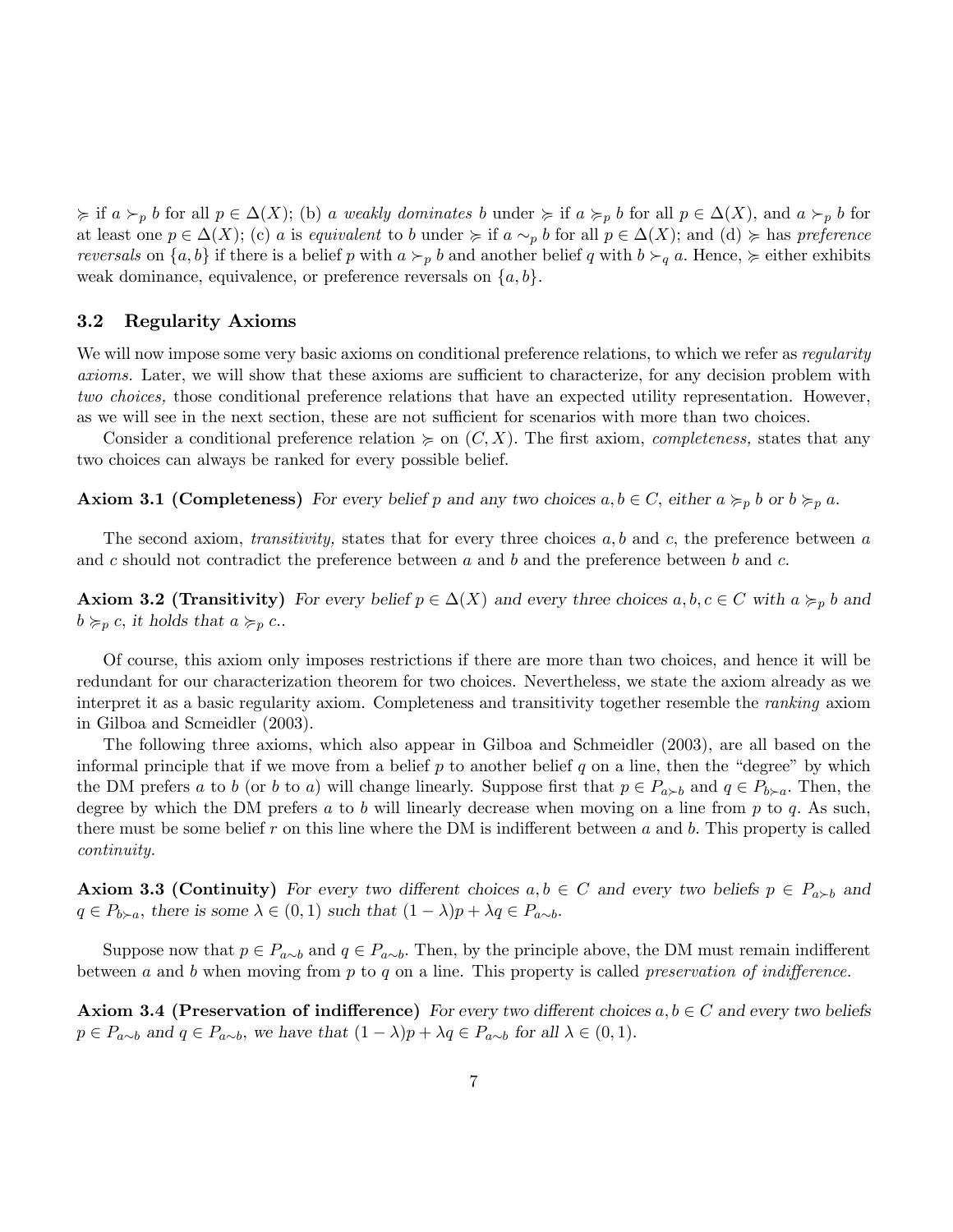

Figure 1: A typical regular conditional preference relation

Assume next that  $p \in P_{a \succ b}$  and  $q \in P_{a \succ b}$ . Then, there are two possibilities,  $p \in P_{a \sim b}$  or  $p \in P_{a \succ b}$ . In the first case, the degree by the DM prefers a to b will strictly increase when moving from  $p$  to  $q$  on a line. In the second case, this degree will either linearly increase or decrease, yet the DM will always strictly prefer a to b when moving from p to q on a line. This property is called preservation of strict preference.

**Axiom 3.5 (Preservation of strict preference)** For every two different choices  $a, b \in C$  and every two beliefs  $p \in P_{a \geq b}$  and  $q \in P_{a \geq b}$ , we have that  $(1 - \lambda)p + \lambda q \in P_{a \geq b}$  for all  $\lambda \in (0, 1)$ .

Our definition of continuity is formally different from Gilboa and Schmeidler's (2003) version, but reveals the same idea. When taken together, our axioms of preservation of indifference and preservation of strict preference correspond precisely to Gilboa and Schmeidler's (2003) axiom of *combination*.

In the remainder of the paper, whenever we say that a conditional preference relation is regular, or satisfies the regularity axioms, we mean that it satisfies completeness, transitivity, continuity, preservation of indifference and preservation of strict preference. See Figure 1 for a typical regular conditional preference relation  $\succeq$  with two choices a and b, and three states x, y and z. The area within the triangle represents the set  $\Delta(X)$  of all probabilistic beliefs on  $X = \{x, y, z\}$ , with the probability 1 beliefs  $[x]$ ,  $[y]$  and  $[z]$  as the extreme points. The two-dimensional plane represents all the vectors in  $\mathbb{R}^X$  where the sum of the coordinates is 1, containing the belief simplex  $\Delta(X)$  as a subset. Hence,  $a \sim_p b$  for all beliefs p on the line segment,  $a \succ_p b$  for all beliefs p above the line segment, and  $b \succ_p a$  for all beliefs p below the line segment. It may be verified that  $\succcurlyeq$  satisfies all the regularity axioms.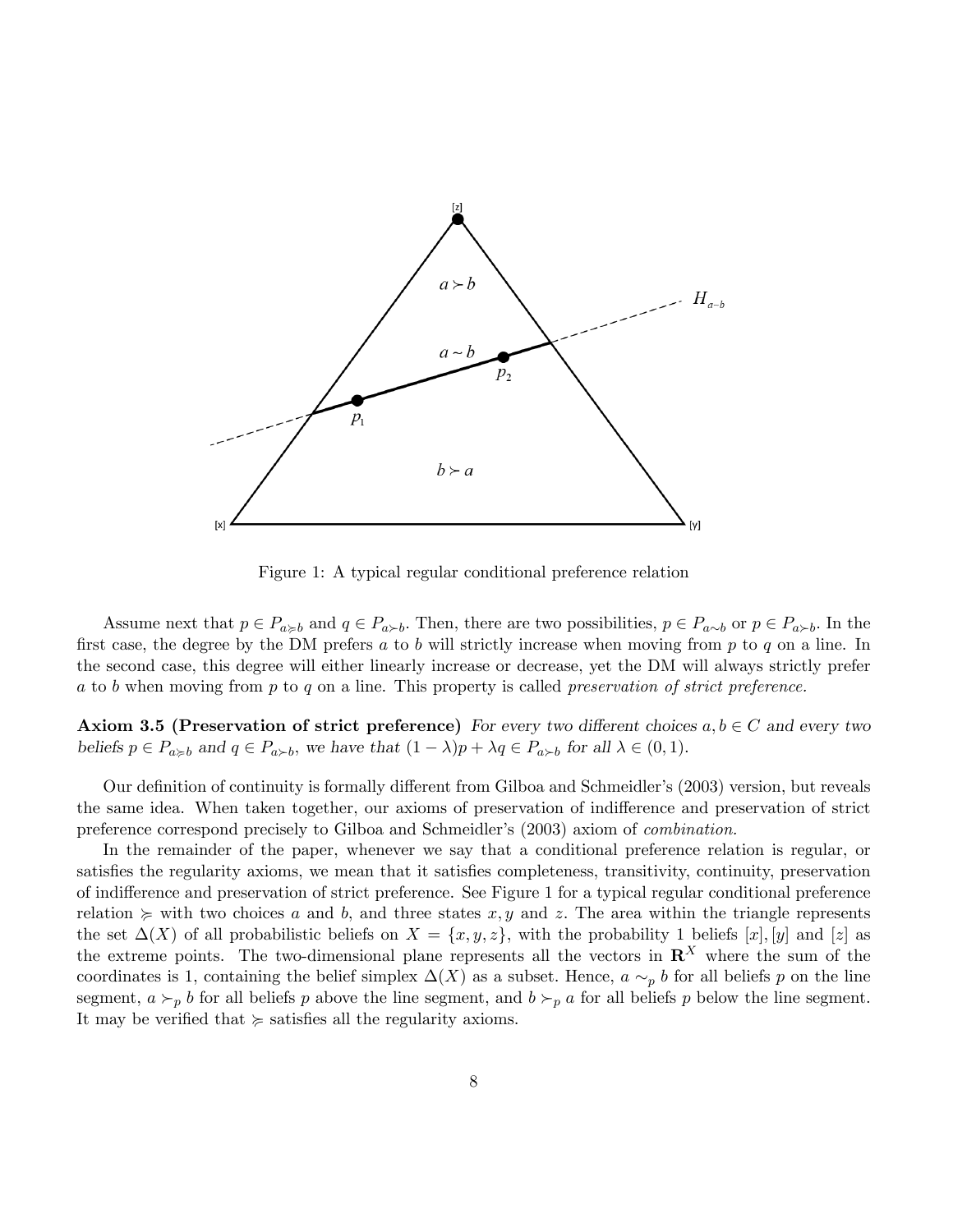#### 3.3 Characterization Theorem for Two Choices

Before we state our characterization result, we first formally define what it means for a conditional preference relation to have an expected utility representation.

**Definition 3.2 (Expected utility representation)** Consider a finite set of choices C and a finite set of states X. A conditional preference relation  $\succeq$  on  $(C, X)$  has an expected utility representation if there is a utility function  $u : C \times X \to \mathbf{R}$  such that for every belief  $p \in \Delta(X)$  and every two choices  $a, b \in C$ ,

$$
a \succ_{p} b
$$
 if and only if  $\sum_{x \in X} p(x) \cdot u(a, x) \ge \sum_{x \in X} p(x) \cdot u(b, x)$ .

In this case, we say that the conditional preference relation  $\geq$  is *represented* by the utility function u. For a given vector  $v \in \mathbb{R}^X$  we use the notation  $u(a, v) := \sum_{x \in X} v(x) \cdot u(a, x)$ . Hence, the condition above can be written as  $a \succ_{p} b$  if and only if  $u(a, p) \geq u(b, p)$  for all  $a, b \in C$ . The following theorem shows that a conditional preference relation on two choices has an expected utility representation precisely when it satisfies the regularity axioms.

Theorem 3.1 (Expected utility representation for two choices) Consider a set C consisting of two choices, a finite set of states X, and a conditional preference relation  $\succeq$  on  $(C, X)$ . Then,  $\succeq$  has an expected utility representation, if and only if, it satisfies completeness, transitivity, continuity, preservation of indifference and preservation of strict preference.

In particular, the conditional preference relation  $\succeq$  in Figure 1 has an expected utility representation. One way to generate a utility function u that represents  $\succeq$  is as follows: Choose the utilities  $u(a, x), u(a, y)$ and  $u(a, z)$  arbitrarily. Then, choose the utilities  $u(b, x)$ ,  $u(b, y)$  and  $u(b, z)$  such that the expected utility for b at the beliefs  $p_1$  and  $p_2$  is equal to the expected utility for a at these beliefs, and such that  $u(b, z) < u(a, z)$ . In the following subsection, when proving Theorem 3.1, we provide a general method for constructing a utility function that represents a regular conditional preference relation.

#### 3.4 Proof

For proving Theorem 3.1 we need the following property which states that, under the regularity axioms, the indifference sets  $P_{a\sim b}$  have a linear structure.

Lemma 3.1 (Linear structure of indifference sets) Suppose that the conditional preference relation  $\succeq$  is regular. Then, the following holds:

(a) for every pair of choices a, b there is a hyperplane  $H_{a\sim b}$  such that  $P_{a\sim b} = H_{a\sim b} \cap \Delta(X);$ 

(b) if  $\succcurlyeq$  has preference reversals on  $\{a, b\}$ , then  $\langle P_{a\sim b} \rangle$  is a hyperplane and  $P_{a\sim b} = \langle P_{a\sim b} \rangle \cap \Delta(X)$ .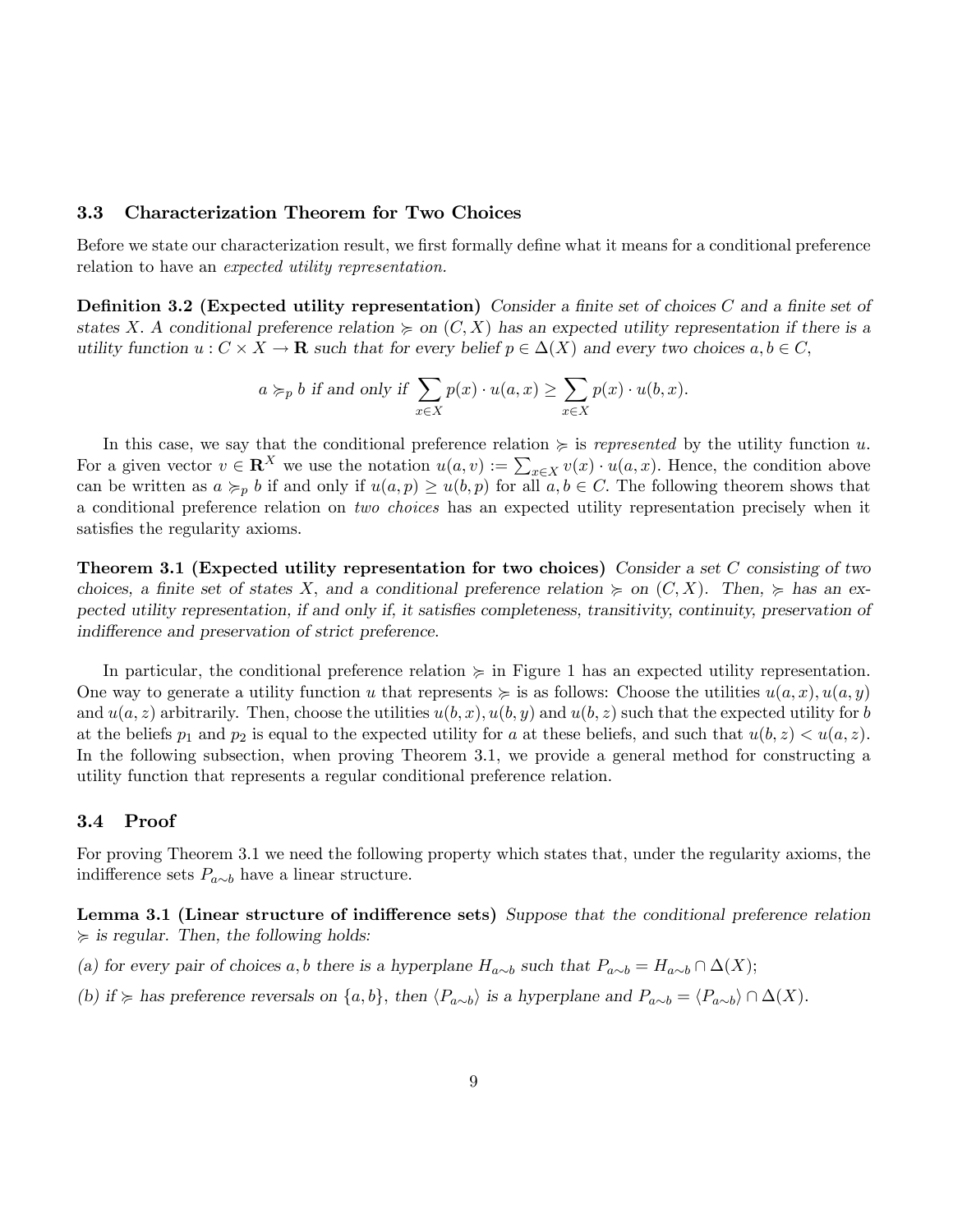If there are three states and  $\succeq$  has preference reversals on  $\{a, b\}$ , then it follows that the indifference set  $P_{a\sim b}$  must be a line segment. See Figure 1, where  $P_{a\sim b}$  is the intersection of the hyperplane  $H_{a\sim b}$  with the belief simplex  $\Delta(X)$ , resulting in a line segment.

**Proof of Theorem 3.1.** (a) Suppose that  $C = \{a, b\}$  and that  $\succeq$  is represented by a utility function u. We show that  $\succcurlyeq$  satisfies the five axioms listed above. Clearly,  $\succcurlyeq$  satisfies completeness and transitivity. To show continuity, take  $p \in P_{a \succ b}$  and  $q \in P_{b \succ a}$ . Then,  $u(a, p) > u(b, p)$  and  $u(b, q) > u(a, q)$ , and hence there is some  $\lambda \in (0,1)$  such that  $u(a,(1 - \lambda)p + \lambda q) = u(b,(1 - \lambda)p + \lambda q)$ . Thus,  $(1 - \lambda)p + \lambda q \in P_{a\sim b}$ , and we see that  $\succcurlyeq$  satisfies continuity. To show preservation of indifference, take  $p, q \in P_{a \sim b}$  and some  $\lambda \in (0, 1)$ . Then,  $u(a, p) = u(b, p)$  and  $u(a, q) = u(b, q)$ , and hence  $u(a, (1 - \lambda)p + \lambda q) = u(b, (1 - \lambda)p + \lambda q)$ . Therefore,  $(1 - \lambda)p + \lambda q \in P_{a\sim b}$ , and we conclude that  $\succeq$  satisfies preservation of indifference. To show preservation of strict preference, take  $p \in P_{a \geq b}$ ,  $q \in P_{a \geq b}$  and some  $\lambda \in (0, 1)$ . Then,  $u(a, p) \geq u(b, p)$  and  $u(a, q) > u(b, q)$ , and hence  $u(a,(1 - \lambda)p + \lambda q) > u(b,(1 - \lambda)p + \lambda q)$ . Therefore,  $(1 - \lambda)p + \lambda q \in P_{a \succ b}$ , and we conclude that  $\ge$  satisfies preservation of strict preference.

(b) Suppose now that  $\geq$  satisfies the five axioms. We will construct a utility function u that represents  $\geq$ . If a is equivalent to b then we can choose any utility function u with  $u(a, x) = u(b, x)$  for all  $x \in X$ .

Suppose now that a is not equivalent to b. Then, there is a belief  $q \in \Delta(X)$  with  $a \approx_q b$ , say  $b \succ_q a$ . By Lemma 3.1 there is a hyperplane  $H_{a\sim b}$  such that  $P_{a\sim b} = H_{a\sim b} \cap \Delta(X)$ . Let H' be the unique hyperplane that is parallel to  $H_{a\sim b}$  and such that  $q \in H'$ . Then,  $H' \neq H_{a\sim b}$ . By Lemma 2.1 (b) there are vectors  $v_1, ..., v_{|X|} \in H_{a \sim b}$  and a vector  $v' \in H'$  such that  $v_1, ..., v_{|X|}$ ,  $v'$  are affinely independent.

Now, fix the utilities  $u(a, x)$  arbitrarily for all  $x \in X$  and choose some  $\alpha > 0$ . By Lemma 2.1 (c) there is a unique affine mapping  $u_b : \mathbf{R}^X \to \mathbf{R}$  such that

$$
u_b(v_k) = u(a, v_k) \text{ for all } k \in \{1, ..., |X|\} \text{ and } u_b(v') = u(a, v') + \alpha. \tag{3.1}
$$

Set  $u(b, x) := u_b([x])$  for all  $x \in X$ , which completes the utility function u. We show that u represents  $\succeq$ .

As  $H_{a\sim b}$  is a hyperplane and  $v_1, ..., v_{|X|} \in H_{a\sim b}$  are affinely independent, the vectors  $v_1, ..., v_{|X|}$  constitute an affine basis for  $H_{a\sim b}$ . By (3.1) we then conclude

$$
u_b(v) = u(a, v) \text{ for all } v \in H_{a \sim b}.\tag{3.2}
$$

We now show that

$$
u_b(v) = u(a, v) + \alpha \text{ for all } v \in H'. \tag{3.3}
$$

To see this, take some  $v \in H'$ . Since H' is parallel to  $H_{a\sim b}$  and  $v' \in H'$ , there are some vectors  $w, w' \in H_{a\sim b}$ such that  $v = v' + w - w'$ . As v is an affine combination of v', w and w', and the mapping  $u_b$  is affine, it follows that

$$
u_b(v) = u_b(v') + u_b(w) - u_b(w') = u(a, v') + \alpha + u(a, w) - u(a, w')
$$
  
= 
$$
u(a, v' + w - w') + \alpha = u(a, v) + \alpha,
$$

where the second equality follows from (3.1) and the third equality from the fact that  $u(a, v)$  is linear in v.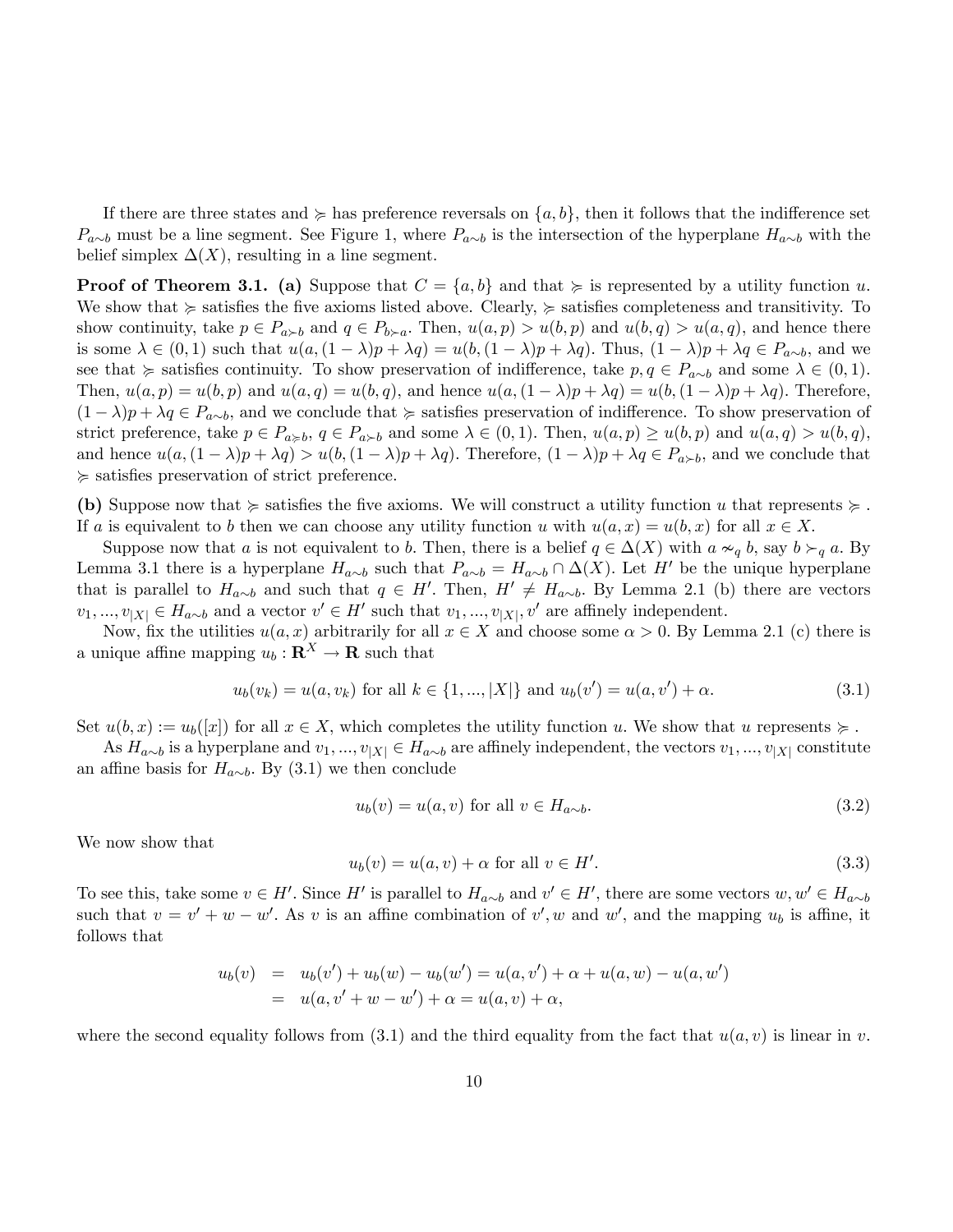Take some  $p \in \Delta(X)$ . By Lemma 2.1 (a) there is some  $\lambda$  with  $p \in (1 - \lambda)H_{a \sim b} + \lambda H'$ . Using (3.2) and (3.3) it then follows that  $u(b, p) = u_b(p) = u(a, p) + \lambda \alpha$ . Hence,

$$
u(a, p) > u(b, p) \text{ if and only if } \lambda < 0 \text{ and } u(a, p) < u(b, p) \text{ if and only if } \lambda > 0. \tag{3.4}
$$

Recall that  $H_{a\sim b} \cap \Delta(X) = P_{a\sim b}$ . As  $\succcurlyeq$  is regular, the hyperplane  $H_{a\sim b}$  separates  $P_{b\succ a}$  from  $P_{a\succ b}$ . Assume that  $p \in (1 - \lambda)H_{a \sim b} + \lambda H'$ . Since  $q \in P_{b \succ a}$  and  $q \in H'$ , we conclude that

$$
p \in P_{a \succ b} \text{ if and only } \lambda < 0 \text{ and } p \in P_{b \succ a} \text{ if and only } \lambda > 0. \tag{3.5}
$$

By (3.4) and (3.5) we see that  $p \in P_{a \succ b}$  if and only  $u(a, p) > u(b, p)$ , and  $p \in P_{b \succ a}$  if and only if  $u(a, p) <$  $u(b, p)$ . Hence, u represents  $\succeq$ .

### 4 Existence of Uniform Preference Increase

In this section we start by showing that the regularity axioms are no longer sufficient to guarantee an expected utility representation if we move to more than two choices. To this purpose, we present an example of a conditional preference relation that satisfies the regularity axioms, yet lacks an expected utility representation. The reason for this failure is that, starting from this conditional preference relation, we cannot uniformly increase the preference for any given choice. In the second part of this section we will formalize what we mean by a uniform preference increase, and define a new axiom which states that, starting from the conditional preference relation at hand, we must be able to uniformly increase the preference for at least one choice.

#### 4.1 Why Regularity Axioms Are Not Sufficient

Consider the conditional preference relation  $\succeq$  represented by Figure 2. It may be verified that  $\succeq$  satisfies all the regularity axioms. Yet, there is no expected utility representation for  $\succcurlyeq$ . To see why, suppose there would be a utility function u that represents  $\succeq$ . Then, the induced expected utilities of a and b must be equal on the hyperplane  $H_{a\sim b}$ , the expected utilities of b and c must be equal on the hyperplane  $H_{b\sim c}$  and the expected utilities of a and c must be equal on the hyperplane  $H_{a\sim c}$ , also at vectors that lie outside the belief simplex. But then, the expected utilities of a and c must be the same at the vector v where  $H_{a\sim b}$  and  $H_{b\sim c}$  intersect, which is impossible since v does not belong to  $H_{a\sim c}$ .

This raises the question: What is "wrong" with this conditional preference relation? As it turns out, we cannot uniformly increase the preference for choice  $a$  by a fixed degree without violating transitivity. To see this, suppose there would be an alternative conditional preference relation  $\geq'$  that uniformly increases the preference for choice a by a fixed degree, relative to  $\succeq$ . Then, the degree of preference between a and b and the degree of preference between  $a$  and  $c$  should both be raised by the same amount. The indifference set  $P_{b\sim c}$  contains precisely those beliefs where the DM is indifferent between b and c. Hence, intuitively, these are precisely the beliefs where his degree of preference between  $a$  and  $b$  is equal to his degree of preference between a and c. If we move from one belief in  $P_{b\sim c}$  to another belief in  $P_{b\sim c}$ , we thus increase, or decrease,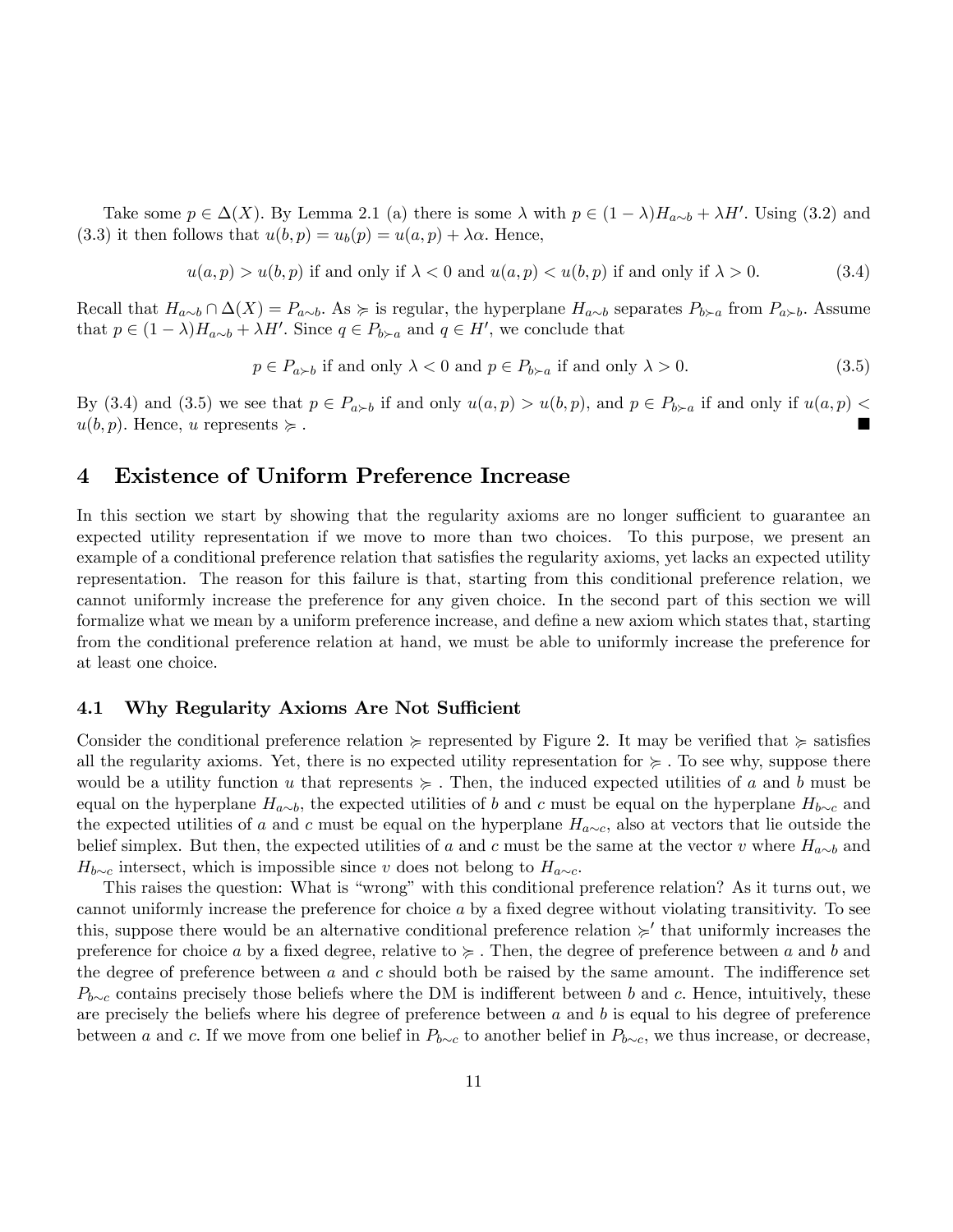

Figure 2: Regularity axioms are not sufficient for expected utility representation

the preference between  $a$  and  $b$  and the preference between  $a$  and  $c$  by the same amount. Therefore, the new indifference sets  $P_{a\sim b}$  and  $P_{a\sim c}$  must be obtained from the original indifference sets  $P_{a\sim b}$  and  $P_{a\sim c}$  by a common parallel shift s that moves from one point in  $H_{b\sim c}$  to another point in  $H_{b\sim c}$ . See Figure 3 for an illustration. However, as can be seen from Figure 3, the resulting conditional preference relation  $\succ$  is not transitive: At the belief p, the DM is indifferent between a and b, and indifferent between b and c, but not indifferent between a and c under  $\succcurlyeq'$ .

In fact, starting from the original conditional preference relation  $\geq$ , there is no uniform preference increase for choice a: The reason is that any uniform preference increase for a must result in shifting the original indifference sets  $P_{a\sim b}$  and  $P_{a\sim c}$  along a multiple of the vector s. Hence, if a uniform preference increase for a would exist then, by scaling this preference increase up or down by an appropriate amount, there should also be a uniform preference increase for a where  $P_{a\sim b}$  passes through the belief p in Figure 3. This, as we have seen, is impossible. By a similar reasoning, it can also be verified that there is no uniform preference increase for choice  $b$  or for choice  $c$  in this example.

As we will show in this paper, the absence of a uniform preference increase is precisely what prevents a regular conditional preference relation from having an expected utility representation. In the following subsection we formally define a uniform preference increase, and use it to introduce a new axiom, "existence" of a uniform preference increaseî, which states that a uniform preference increase should exist for at least one of the choices.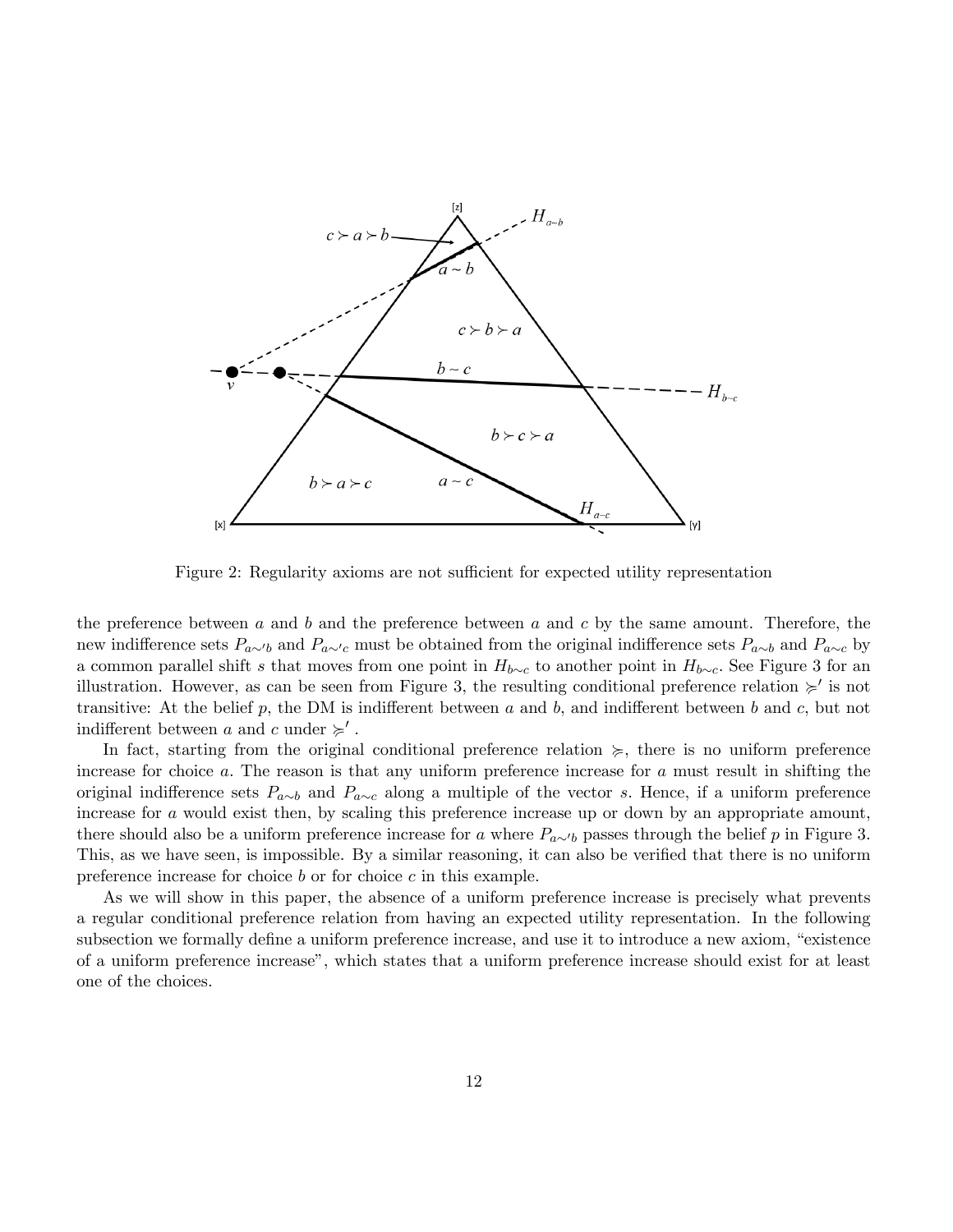

Figure 3: When there is no uniform preference increase

#### 4.2 The Axiom "Existence of Uniform Preference Increase"

Imagine the DM holds a conditional preference relation  $\geq$ , and decides to uniformly increase his preference for choice a by the degree  $\delta$ . That is, for every belief p, and relative to every other choice b, the preference for a is increased by the same degree  $\delta$ . How would the new conditional preference relation  $\succ$  compare to  $\succcurlyeq$  ?

Our arguments below will be based on two informal principles:

*Principle 1:* If we move from a belief p to a belief q on a line, then the degree of preference between a and b will change linearly.

Principle 2: The DM prefers b to c precisely when the degree by which he prefers a to b is less than the degree by which he prefers  $a$  to  $c$ .

Here, the degree by which the DM prefers  $a$  to  $b$  may also be negative, which means that he prefers  $b$  to a:

Consider a belief  $p_{ab} \in P_{a\sim b}$ , a belief  $p'_{ab} \in P_{a\sim b}$  and some belief p such that  $p = (1 - \lambda)p'_{ab} + \lambda p_{ab}$ . See Figure 4 for the case where  $\lambda > 1$ . Here, the numbers 1 and  $\lambda - 1$  indicate the relative lengths of the corresponding line segments. Recall that the new conditional preference relation  $\succ$  increases the degree of preference for a by the amount  $\delta$ , relative to  $\succcurlyeq$ . Hence,  $\deg_{a\succ' b}(p'_{ab}) = 0$  and  $\deg_{a\succ' b}(p_{ab}) = \delta$ , where  $deg_{a \succ b}(q)$  informally denotes the degree by which the DM prefers a to b at the belief q under  $\succ'$ . By principle 1 we then conclude that  $\deg_{a\sim b}(p) = \lambda \delta$ .

Now consider an alternative belief  $q_{ab} \in P_{a \sim b}$  and some belief q' such that  $p = (1 - \lambda)q' + \lambda q_{ab}$ . See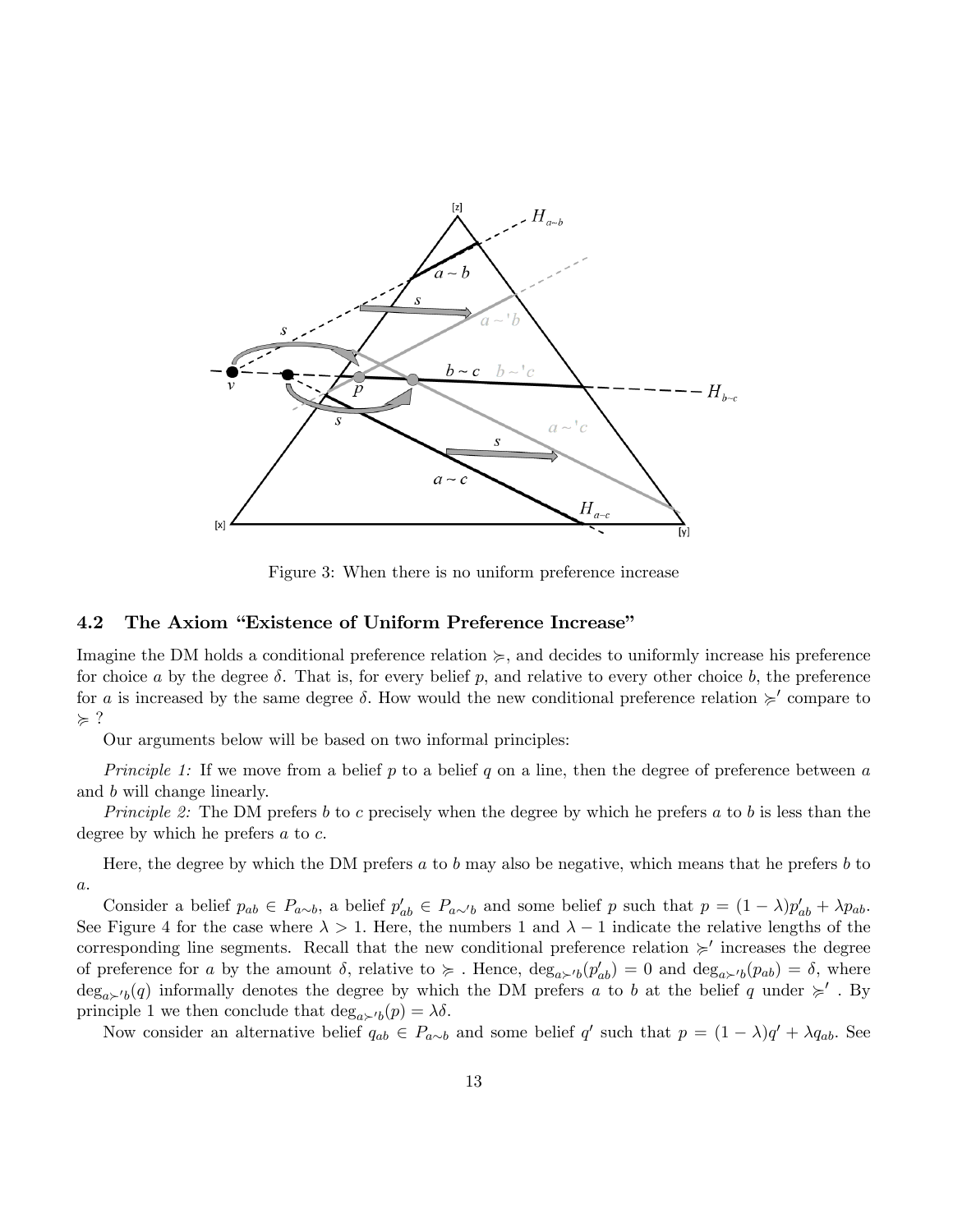

Figure 4: A uniform preference increase generates parallel indifference sets  $P_{a\sim b}$  and  $P_{a\sim b}$ 

Figure 4. As  $\deg_{a\succ b}(q_{ab}) = \delta$ , it follows by principle 1 that

$$
\lambda \delta = \deg_{a \succ' b}(p) = (1 - \lambda) \deg_{a \succ' b}(q') + \lambda \delta,
$$

which implies that  $\deg_{a\succ b}(q')=0$ , and hence  $q' \in P_{a\sim b}$ . We thus see that, whenever

$$
(1 - \lambda)p'_{ab} + \lambda p_{ab} = (1 - \lambda)q' + \lambda q_{ab}
$$

for some  $p_{ab}, q_{ab} \in P_{a\sim b}$  and  $p'_{ab} \in P_{a\sim b}$ , then the belief q' must be in  $P_{a\sim b}$  as well. Geometrically speaking, this means that the hyperplanes  $H_{a\sim b}$  and  $H_{a\sim b}$ , which generate the indifference sets  $P_{a\sim b}$  and  $P_{a\sim b}$ , must be parallel. See Figure 4.

Moreover, it can be seen from the figure that

$$
P_{a \geq b} = \{ p \in \Delta(X) \mid \text{there is } \lambda \geq 1 \text{ with } p \in (1 - \lambda)H_{a \sim b} + \lambda H_{a \sim b} \} \text{ and}
$$
  

$$
P_{a \geq b} = \{ p \in \Delta(X) \mid \text{there is } \lambda \geq 0 \text{ with } p \in (1 - \lambda)H_{a \sim b} + \lambda H_{a \sim b} \}.
$$

That is, the conditional preference relations between a and b in  $\succcurlyeq$  and  $\succcurlyeq'$  are completely determined by the hyperplanes  $H_{a\sim b}$  and  $H_{a\sim b}$ .

Consider now a third choice c. Choose the beliefs  $p \in \Delta(X)$ ,  $p_{ab} \in P_{a\sim b}$ ,  $p'_{ab} \in P_{a\sim b}$ ,  $p_{ac} \in P_{a\sim c}$ ,  $p'_{ac} \in$  $P_{a\sim c}$  such that

$$
p = (1 - \lambda)p'_{ab} + \lambda p_{ab}
$$
 and  $p = (1 - \mu)p'_{ac} + \mu p_{ac}$ .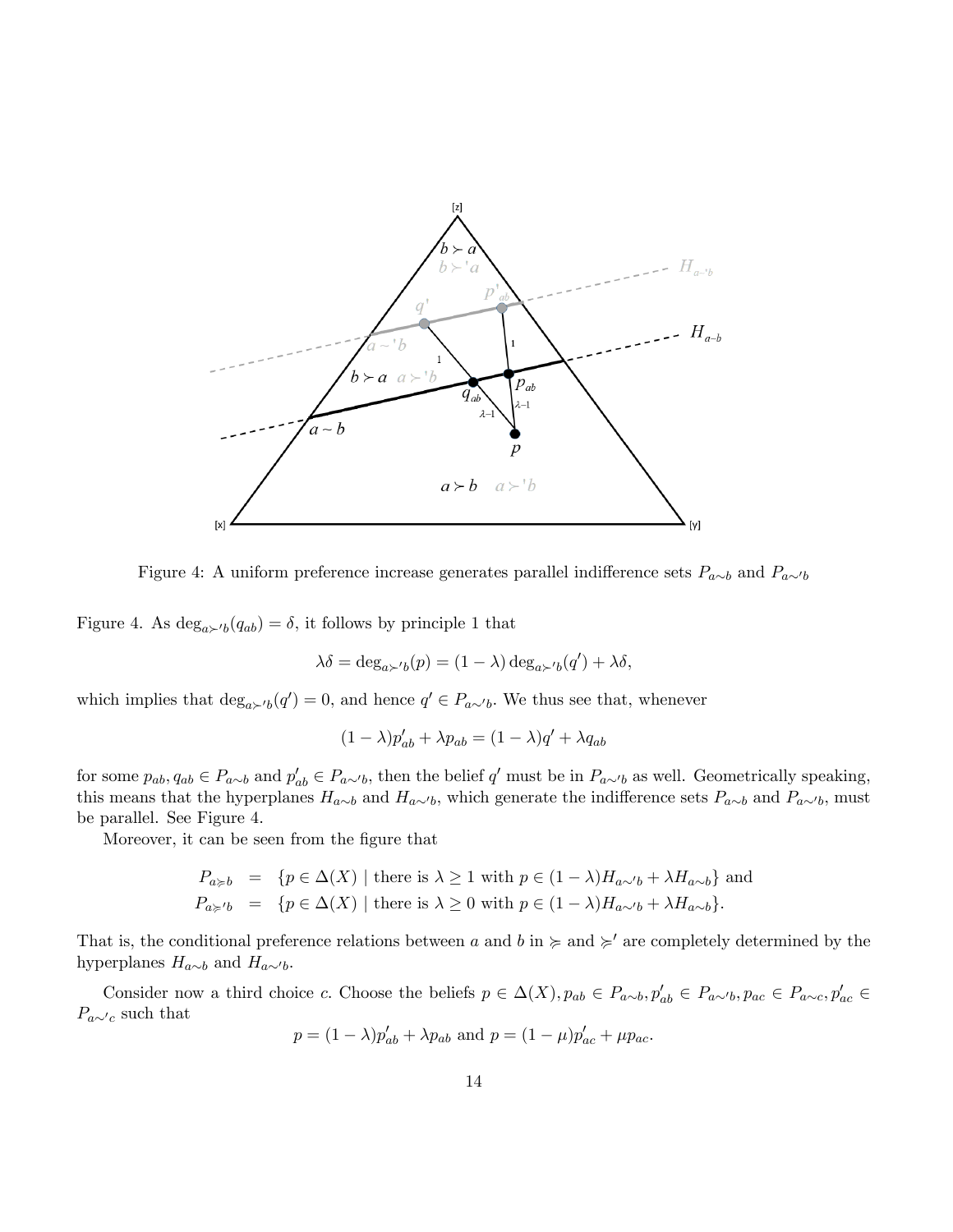

Figure 5: A uniform preference increase for a with three choices

See Figure 5 for an illustration where  $\lambda, \mu > 1$  but  $\lambda < \mu$ . By the same argument as above, we then conclude that  $\deg_{a\succ b}(p) = \lambda \delta$  and  $\deg_{a\succ c}(p) = \mu \delta$ . By principle 2 it then follows that the DM weakly prefers b to c precisely when  $\lambda \leq \mu$ . Note that  $\succcurlyeq$  and  $\succcurlyeq'$  hold the same preferences between b and c, as only the preference for a is altered when moving from  $\succcurlyeq$  to  $\succcurlyeq'$ . Thus, we see that

$$
P_{b \succcurlyeq c} = P_{b \succcurlyeq' c} = \{ p \in \Delta(X) \mid \text{there are } \lambda \le \mu \text{ with}
$$
  

$$
p \in (1 - \lambda)H_{a \sim' b} + \lambda H_{a \sim b} \text{ and } p \in (1 - \mu)H_{a \sim' c} + \mu H_{a \sim c} \}.
$$

In particular, the indifference set  $P_{b\sim c}$  contains precisely those beliefs q for which there is some  $\alpha$  with  $q \in (1 - \alpha)H_{a \sim b} + \alpha H_{a \sim b}$  and  $q \in (1 - \alpha)H_{a \sim c} + \alpha H_{a \sim c}$ . See the belief q in Figure 5.

All these considerations give rise to the following definition.

**Definition 4.1 (Uniform preference increase)** Consider a conditional preference relation  $\succcurlyeq$ , a choice a, and an alternative conditional preference relation  $\succ$ . Then,  $\succ$  uniformly increases the preference for a relative to  $\succcurlyeq$  if  $\succcurlyeq'$  is regular, and if for every choice  $b \neq a$  there are different, parallel hyperplanes  $H_{a\sim b}$ ,  $H_{a\sim b}$ such that

(a) for every choice  $b \neq a$ 

$$
P_{a \ge b} = \{ p \in \Delta(X) \mid \text{there is } \lambda \ge 1 \text{ with } p \in (1 - \lambda)H_{a \sim b} + \lambda H_{a \sim b} \} \text{ and}
$$
  

$$
P_{a \ge b} = \{ p \in \Delta(X) \mid \text{there is } \lambda \ge 0 \text{ with } p \in (1 - \lambda)H_{a \sim b} + \lambda H_{a \sim b} \};
$$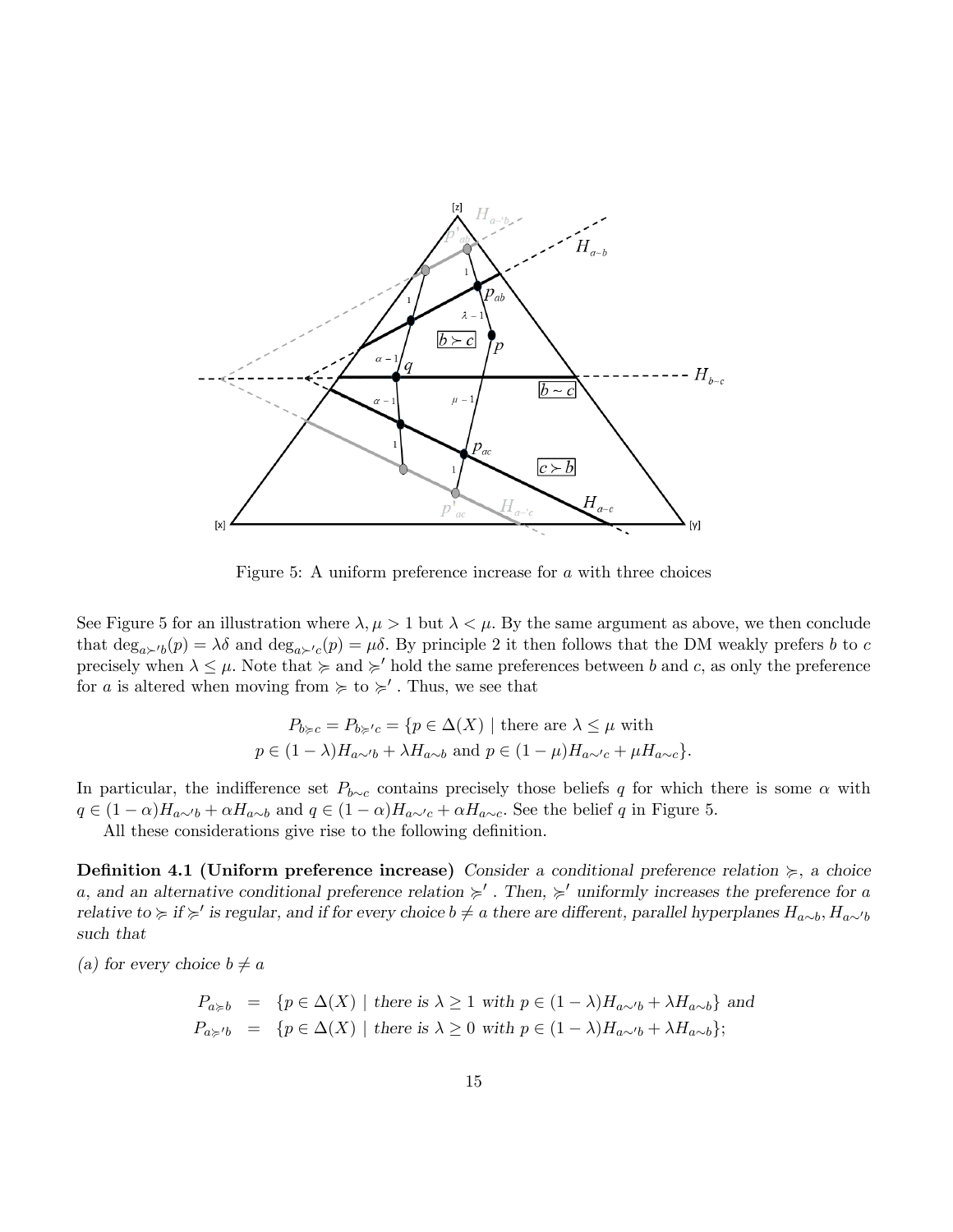

Figure 6: A typical uniform preference increase for a

(b) for every two choices  $b, c \neq a$ 

$$
P_{b \succcurlyeq c} = P_{b \succcurlyeq' c} = \{ p \in \Delta(X) \mid \text{there are } \lambda \le \mu \text{ with}
$$
  

$$
p \in (1 - \lambda)H_{a \sim' b} + \lambda H_{a \sim b} \text{ and } p \in (1 - \mu)H_{a \sim' c} + \mu H_{a \sim c} \}.
$$

Figure 6 depicts a typical uniform preference increase for a when there are three choices.

The following axiom, which plays a central role in this paper, states that one should always be able to find a new conditional preference relation that uniformly increases the preference for one of the choices.

Axiom 4.1 (Existence of a uniform preference increase) There is a choice a and a conditional preference relation  $\geq$ <sup>'</sup> that uniformly increases the preference for a relative to  $\geq$ .

As we will see, this axiom opens the door towards a characterization of those conditional preference relations that admit an expected utility representation.

# 5 Characterization for More than Two Choices

In the previous section we have seen that the regularity axioms are no longer sufficient to guarantee an expected utility representation if there are more than two choices. We will now show that the new axiom <sup>4</sup>existence of a uniform preference increase<sup>n</sup>, in combination with the regularity axioms, is sufficient to close this gap.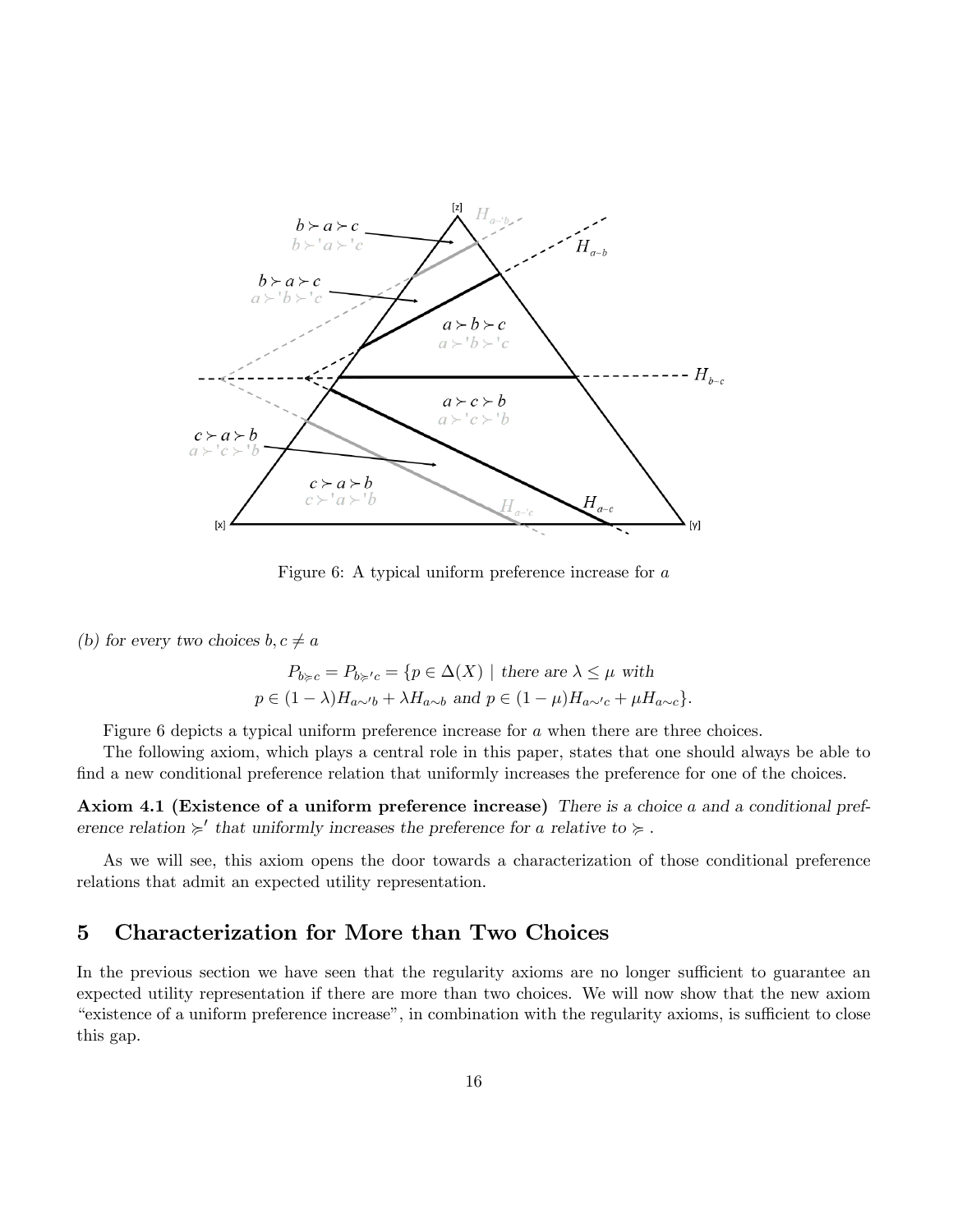Theorem 5.1 (Expected utility representation for more than two choices) Consider a finite set of choices C, a finite set of states X, and a conditional preference relation  $\succeq$  on  $(C, X)$ . Then,  $\succeq$  has an expected utility representation, if and only if, it satisfies completeness, transitivity, continuity, preservation of indifference, preservation of strict preference, and existence of a uniform preference increase.

Before we prove this result, we first present a procedure that can be used to generate a utility function for a given conditional preference relation that satisfies our axioms. This procedure will be illustrated by means of a numerical example. Subsequently, we show in the proof of Theorem 5.1 that the utility function so obtained will always represent the conditional preference relation at hand, provided the latter satisfies all the axioms above.

#### 5.1 Procedure for Constructing a Utility Function

We now present a procedure that generates a utility function u for a given conditional preference relation  $\geq$  satisfying our axioms. Importantly, this procedure explicitly uses a conditional preference relation  $\geq$ that uniformly increases the preference for some choice a relative to  $\succeq$ . Later we will show that the utility function u so constructed represents  $\succeq$ .

**Definition 5.1 (Utility design procedure)** Consider a regular conditional preference relation  $\succcurlyeq$  that satisfies existence of a uniform preference increase. Select a choice a and a conditional preference relation  $\succ$  that uniformly increases the preference for a relative to  $\succ$ . For every choice  $b \neq a$ , let  $H_{a\sim b}$ ,  $H_{a\sim b}$  be some different, parallel hyperplanes satisfying properties (a) and (b) in Definition 4.1.

Start by choosing the utilities  $u(a, x)$  arbitrarily for every  $x \in X$ , and by selecting a number  $\alpha > 0$ .

For every choice  $b \neq a$ , find vectors  $v_1, ..., v_{|X|} \in H_{a \sim b}$  and a vector  $v' \in H_{a \sim b}$  such that  $v_1, ..., v_{|X|}$ ,  $v'$  are affinely independent. Find the unique affine mapping  $u_b : \mathbf{R}^X \to \mathbf{R}$  such that  $u_b(v_k) = u(a, v_k)$  for all  $k \in \{1, ..., |X|\}$  and  $u_b(v') = u(a, v') + \alpha$ . Set  $u(b, x) := u_b([x])$  for every  $x \in X$ .

Note that by Lemma 2.1 (b) we can always find vectors  $v_1, ..., v_{|X|}$  and a vector  $v' \in H_{a \sim b}$  that are affinely independent. Moreover, Lemma 2.1 (c) guarantees that there is a unique affine mapping  $u_b : \mathbf{R}^X \to \mathbf{R}$  such that  $u_b(v_k) = u(a, v_k)$  for all  $k \in \{1, ..., |X|\}$  and  $u_b(v') = u(a, v') + \alpha$ . Finding this affine mapping amounts to solving a system of linear equations.

The utilities  $u(a, x)$ , which can be chosen freely, may be viewed as the "baseline utilities", whereas the number  $\alpha > 0$  can be interpreted as a *numeraire* that determines the utility increase for a associated with the uniform preference increase. We will now illustrate the procedure by a numerical example.

**Example.** Consider the conditional preference relation  $\succeq$  represented by Figure 7, with three choices a, b, c and three states x, y and z. Note that a is weakly (but not strictly) dominated by c. Here,  $(\frac{2}{5})$  $\frac{2}{5}, 0, \frac{3}{5}$  $\frac{3}{5}$ ) refers to the vector v with  $v(x) = \frac{2}{5}$ ,  $v(y) = 0$  and  $v(z) = \frac{3}{5}$ , and similarly for the other points. To show that there is a uniform preference increase for a, consider Figure 8. Let  $H_{a\sim b} := \langle P_{a\sim b} \rangle$  be the unique hyperplane that passes through the points  $(0,0,0), (\frac{2}{5})$  $\frac{2}{5}$ , 0,  $\frac{3}{5}$  $\frac{3}{5}$ ) and  $(0, \frac{1}{4})$  $\frac{1}{4}, \frac{3}{4}$  $\frac{3}{4}$ , let  $H_{a\sim b}$  be the unique hyperplane that is parallel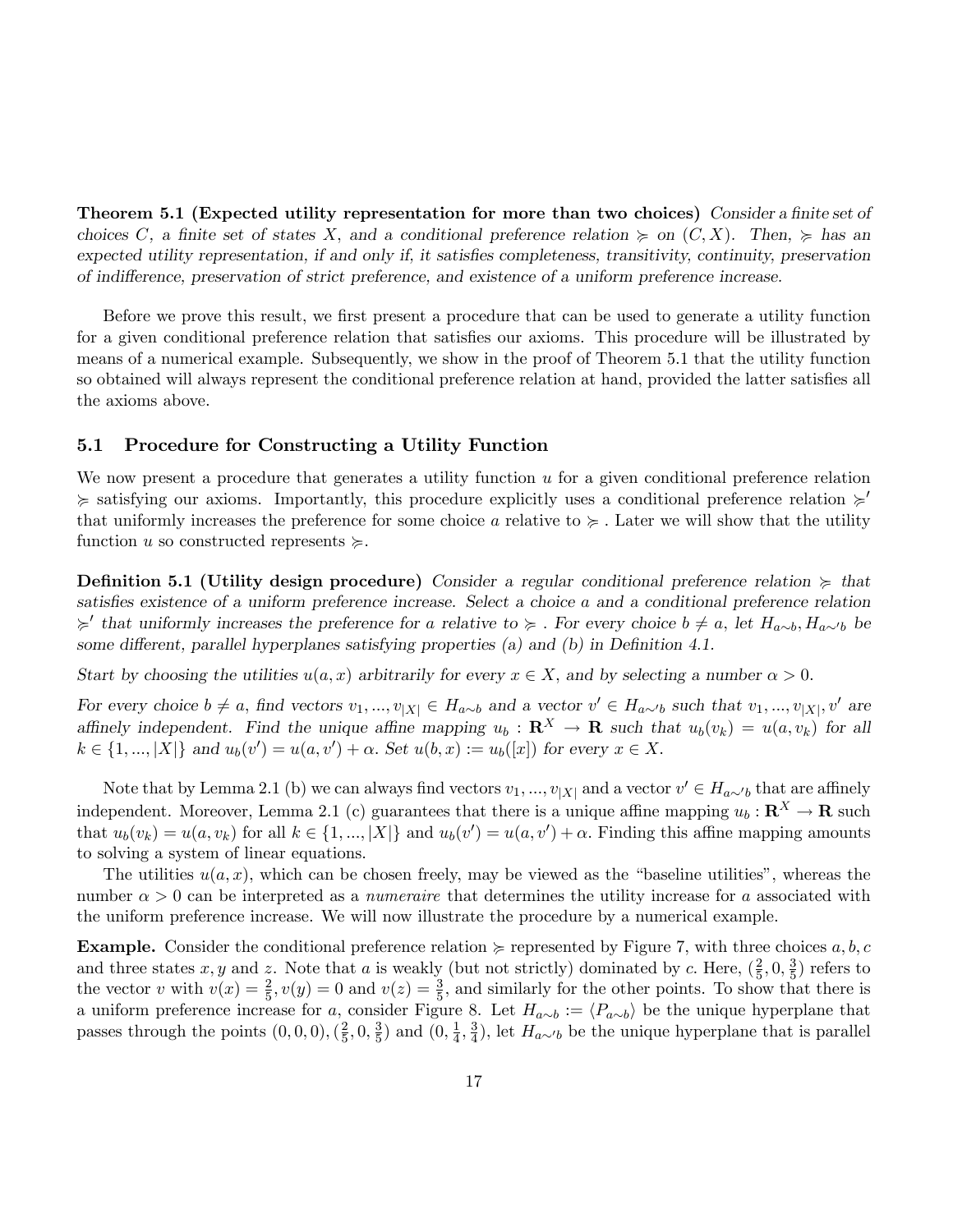

Figure 7: A numerical example for the utility design procedure



Figure 8: Constructing a utility function for a conditional preference relation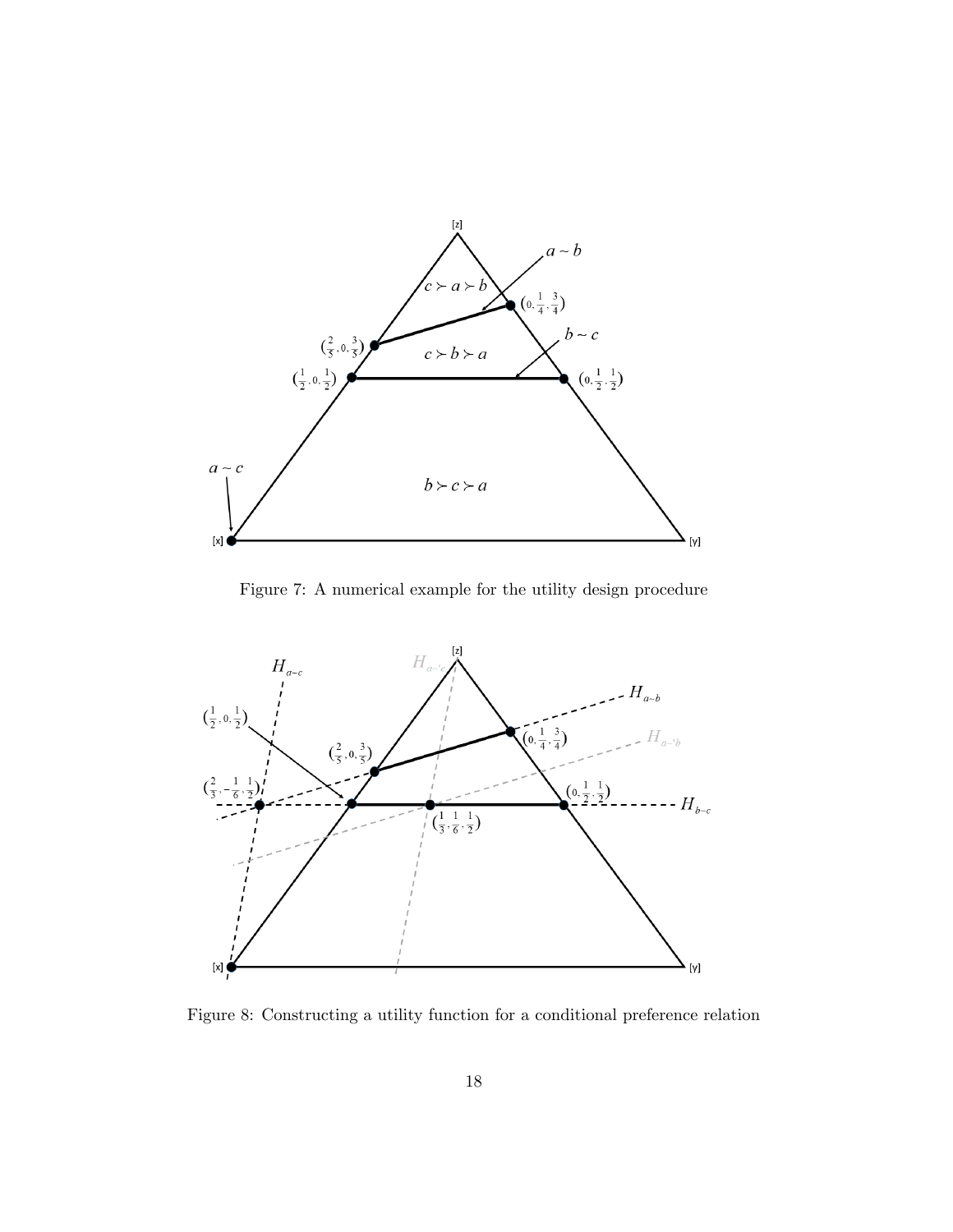to  $H_{a\sim b}$  and passes through the point  $\left(\frac{1}{3}\right)$  $\frac{1}{3}, \frac{1}{6}$  $\frac{1}{6}, \frac{1}{2}$  $\frac{1}{2}$ , let  $H_{a\sim c}$  be the unique hyperplane that passes through the points  $(0, 0, 0), (\frac{2}{3})$  $\frac{2}{3}, -\frac{1}{6}$  $\frac{1}{6}, \frac{1}{2}$  $(\frac{1}{2})$  and  $(1,0,0) = [x]$ , and let  $H_{a \sim c}$  be the unique hyperplane that is parallel to  $H_{a \sim c}$ and passes through the point  $(\frac{1}{3})$  $\frac{1}{3}, \frac{1}{6}$  $\frac{1}{6}, \frac{1}{2}$  $\frac{1}{2}$ ). Note that  $H_{a\sim c} \cap \Delta(X) = \{[x]\} = P_{a\sim c}.$ 

Take the conditional preference relation  $\succcurlyeq'$  that coincides with  $\succcurlyeq$  on  $\{b, c\}$ , and that is otherwise induced by the hyperplanes  $H_{a\sim b}$ ,  $H_{a\sim c}$ ,  $H_{a\sim c}$ ,  $H_{a\sim c}$  through property (a) in Definition 4.1. It may be verified that  $\geq$ ' is regular, and that properties (a) and (b) in Definition 4.1 are satisfied. As such,  $\geq$ ' uniformly increases the preference for a relative to  $\succcurlyeq$ .

We will now use the utility design procedure to construct a utility function u that represents  $\succeq$ , relying on  $\succcurlyeq'$ . We start by choosing  $u(a, x) = u(b, x) = u(c, x) = 0$  and  $\alpha = 1$ .

To construct the utilities for b, recall that  $H_{a\sim b}$  is the unique hyperplane that passes through the points  $v_1 = (0,0,0), v_2 = (\frac{2}{5},0,\frac{3}{5})$  $(\frac{3}{5})$  and  $v_3 = (0, \frac{1}{4})$  $\frac{1}{4}, \frac{3}{4}$  $\frac{3}{4}$ , and that  $H_{a\sim b}$  is the unique hyperplane that is parallel to  $H_{a\sim b}$  and passes through  $v' = (\frac{1}{3}, \frac{1}{6})$  $\frac{1}{6}, \frac{1}{2}$  $\frac{1}{2}$ ). It may be verified that  $v_1, v_2, v_3$  and  $v'$  are affinely independent. Consider a general affine mapping  $u_b : \mathbf{R}^X \to \mathbf{R}$  given by  $u_b(v) = u_{b0} + v(x)u_{bx} + v(y)u_{by} + v(z)u_{bz}$ . Then, the conditions  $u_b(v_1) = u(a, v_1), u_b(v_2) = u(a, v_2), u_b(v_3) = u(a, v_3)$  and  $u_b(v') = u(a, v') + \alpha$  give rise to the system of linear equations

$$
u_{b0} = 0, \ u_{b0} + \frac{2}{5}u_{bx} + \frac{3}{5}u_{bz} = 0, \ u_{b0} + \frac{1}{4}u_{by} + \frac{3}{4}u_{bz} = 0, \ u_{b0} + \frac{1}{3}u_{bx} + \frac{1}{6}u_{by} + \frac{1}{2}u_{bz} = 1
$$

which has the unique solution  $u_{b0} = 0$ ,  $u_{bx} = 3$ ,  $u_{by} = 6$  and  $u_{bz} = -2$ . As such,

$$
u(b, x) = u_b([x]) = 3
$$
,  $u(b, y) = u_b([y]) = 6$  and  $u(b, z) = u_b([z]) = -2$ .

To construct the utilities for c, recall that  $H_{a\sim c}$  is the unique hyperplane that passes through the points  $v_1 = (0,0,0), v_2 = (\frac{2}{3}, -\frac{1}{6})$  $\frac{1}{6}, \frac{1}{2}$  $(\frac{1}{2})$  and  $v_3 = (1, 0, 0)$ , and that  $H_{a \sim c}$  is the unique hyperplane that is parallel to  $H_{a\sim c}$  and passes through the point  $v' = (\frac{1}{3}, \frac{1}{6})$  $\frac{1}{6}, \frac{1}{2}$  $\frac{1}{2}$ ). It may be verified that  $v_1, v_2, v_3$  and  $v'$  are affinely independent. Consider a general affine mapping  $u_c$ :  $\mathbf{R}^X \to \mathbf{R}$  given by  $u_c(v) = u_{c0} + v(x)u_{cx} + v(y)u_{cy} + v(z)u_{cg}$  $v(z)u_{cz}$ . Then, the conditions  $u_c(v_1) = u(a, v_1), u_c(v_2) = u(a, v_2), u_c(v_3) = u(a, v_3)$  and  $u_c(v') = u(a, v') + \alpha$ give rise to the system of linear equations

$$
u_{c0} = 0, u_{c0} + \frac{2}{3}u_{cx} - \frac{1}{6}u_{cy} + \frac{1}{2}u_{bz} = 0, u_{c0} + u_{cx} = 0, u_{c0} + \frac{1}{3}u_{cx} + \frac{1}{6}u_{cy} + \frac{1}{2}u_{cz} = 1
$$

which has the unique solution  $u_{c0} = 0$ ,  $u_{cx} = 0$ ,  $u_{cy} = 3$  and  $u_{cz} = 1$ . As such,

$$
u(c, x) = u_c([x]) = 0
$$
,  $u(c, y) = u_c([y]) = 3$  and  $u(c, z) = u_c([z]) = 1$ .

The utility function  $u$  may be summarized by the table

| $\boldsymbol{u}$ | $\boldsymbol{x}$ | $\boldsymbol{y}$ | z              |
|------------------|------------------|------------------|----------------|
| $\overline{a}$   | 0                | 0                | U              |
| b                | 3                | 6                | $\overline{2}$ |
| c                | 0                | 3                |                |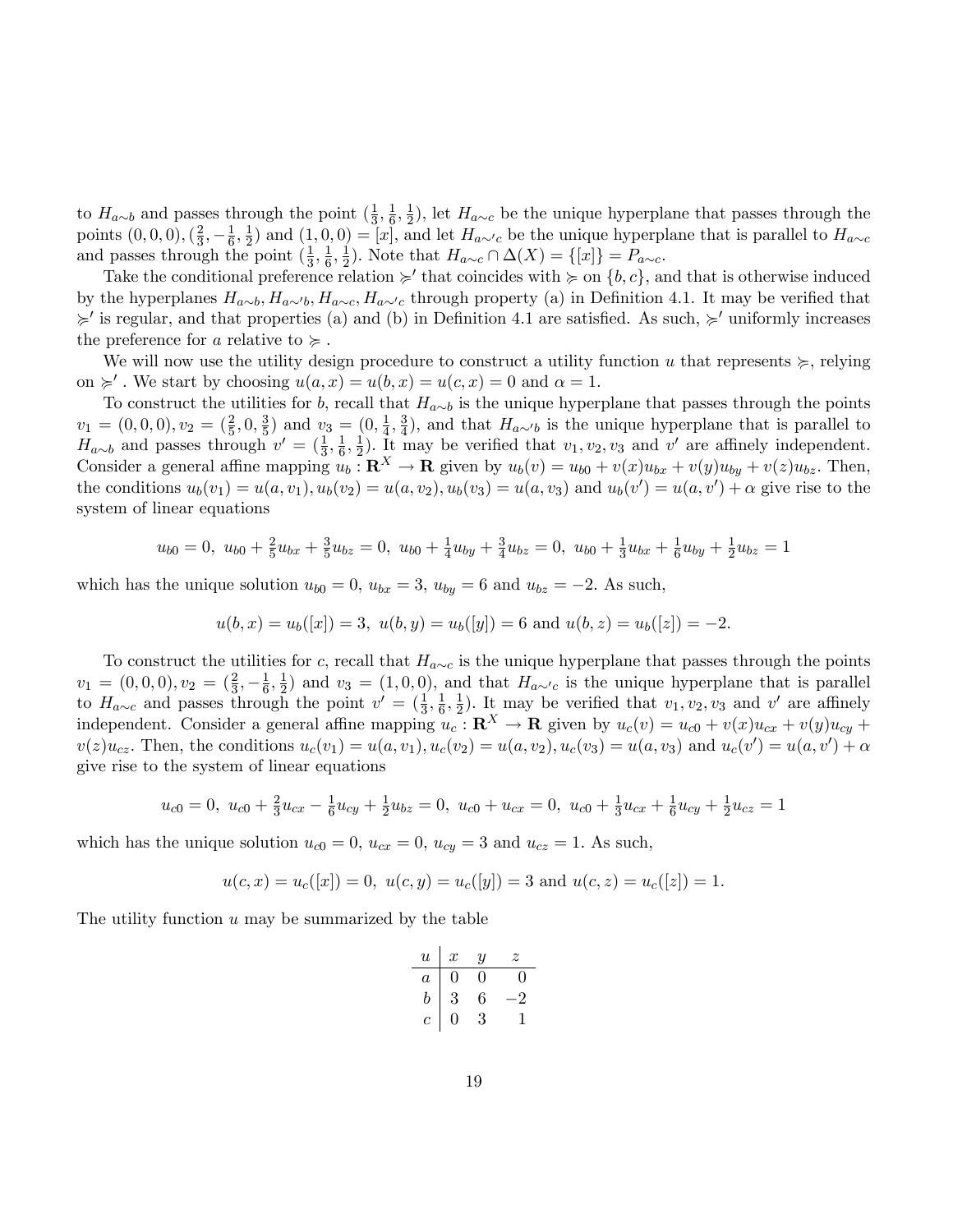and it may be verified that the utility function u so constructed represents  $\succeq$ . The conditional preference relation  $\succ$ ', which uniformly increases the preference for a relative to  $\succcurlyeq$ , is represented by the utility function  $u'$  given by

$$
\begin{array}{c|ccccc}\n u' & x & y & z \\
\hline\na & 1 & 1 & 1 \\
b & 3 & 6 & -2 \\
c & 0 & 3 & 1\n\end{array}
$$

where the utility of choice a is uniformly increased by 1.

The utility function u is only one out of many different utility representations for  $\succeq$ . In fact, there are four degrees of freedom here. The first three degrees of freedom arise because the baseline utilities  $u(a,x), u(b,x)$  and  $u(c,x)$  can be chosen completely arbitrarily, whereas the freedom to choose any  $\alpha > 0$ leads to a fourth degree of freedom. Also the conditional preference relation  $\succ'$  that uniformly increases the preference for one of the choices is not unique, but it turns out that for any such  $\succ'$  the hyperplanes that induce the indifference sets for  $\succcurlyeq$  and  $\succcurlyeq'$  must all be parallel to the ones we have in Figure 8, and hence no additional degrees of freedom arise from the choice of  $\succcurlyeq'$ .

#### 5.2 Proof

We are now ready to prove Theorem 5.1.

(a) Suppose that  $\succcurlyeq$  is represented by a utility function u. In the proof of Theorem 3.1 we have already shown that  $\succcurlyeq$  satisfies the five regularity axioms. To show existence of a uniform preference increase, consider an arbitrary choice  $a \in C$  and a number  $\alpha > 0$ . Let u' be the utility function given by  $u'(a, x) := u(a, x) + \alpha$ for every  $x \in X$ , and  $u'(b, x) := u(b, x)$  for every choice  $b \neq a$  and every  $x \in X$ . Let  $\succcurlyeq'$  be the conditional preference relation induced by u'. We show that  $\succcurlyeq'$  uniformly increases the preference for a relative to  $\succcurlyeq$ .

By the proof of Theorem 3.1 we know that  $\succ$  is regular. We will now construct, for every  $b \neq a$ , different, parallel hyperplanes  $H_{a\sim b}$ ,  $H_{a\sim b}$  that satisfy the conditions (a) and (b) in Definition 4.1. We distinguish two cases: (i) b is not equivalent to a under  $\succeq$ , and (ii) b is equivalent to a under  $\succeq$ .

(i) Suppose first that b is not equivalent to a under  $\succeq$ . That is, there is some  $x \in X$  with  $u(a, x) \neq u(b, x)$ . Then define the sets

$$
H_{a \sim b} := \{ v \in \mathbf{R}^X \mid u(a, v) = u(b, v) \} \text{ and } H_{a \sim b} := \{ v \in \mathbf{R}^X \mid u(a, v) + \alpha = u(b, v) \}. \tag{5.1}
$$

To see that  $H_{a\sim b}$ ,  $H_{a\sim b}$  are different, parallel hyperplanes consider the vector  $n \in \mathbb{R}^X$  given by  $n(x) :=$  $u(a,x) - u(b,x)$  for all  $x \in X$ . Then, by our assumption in case (i),  $n \neq 0$ . Moreover, by construction,  $H_{a\sim b} = \{v \in \mathbb{R}^X \mid v \cdot n = 0\}$  and  $H_{a\sim b} = \{v \in \mathbb{R}^X \mid v \cdot n = -\alpha\}$ , which implies that  $H_{a\sim b}$  and  $H_{a\sim b}$  are different and parallel.

(ii) Suppose next that b is equivalent to a under  $\succeq$ . In that case we define

$$
H_{a \sim b} := \{ v \in \mathbf{R}^X \mid \sum_{x \in X} v(x) = 1 \},\tag{5.2}
$$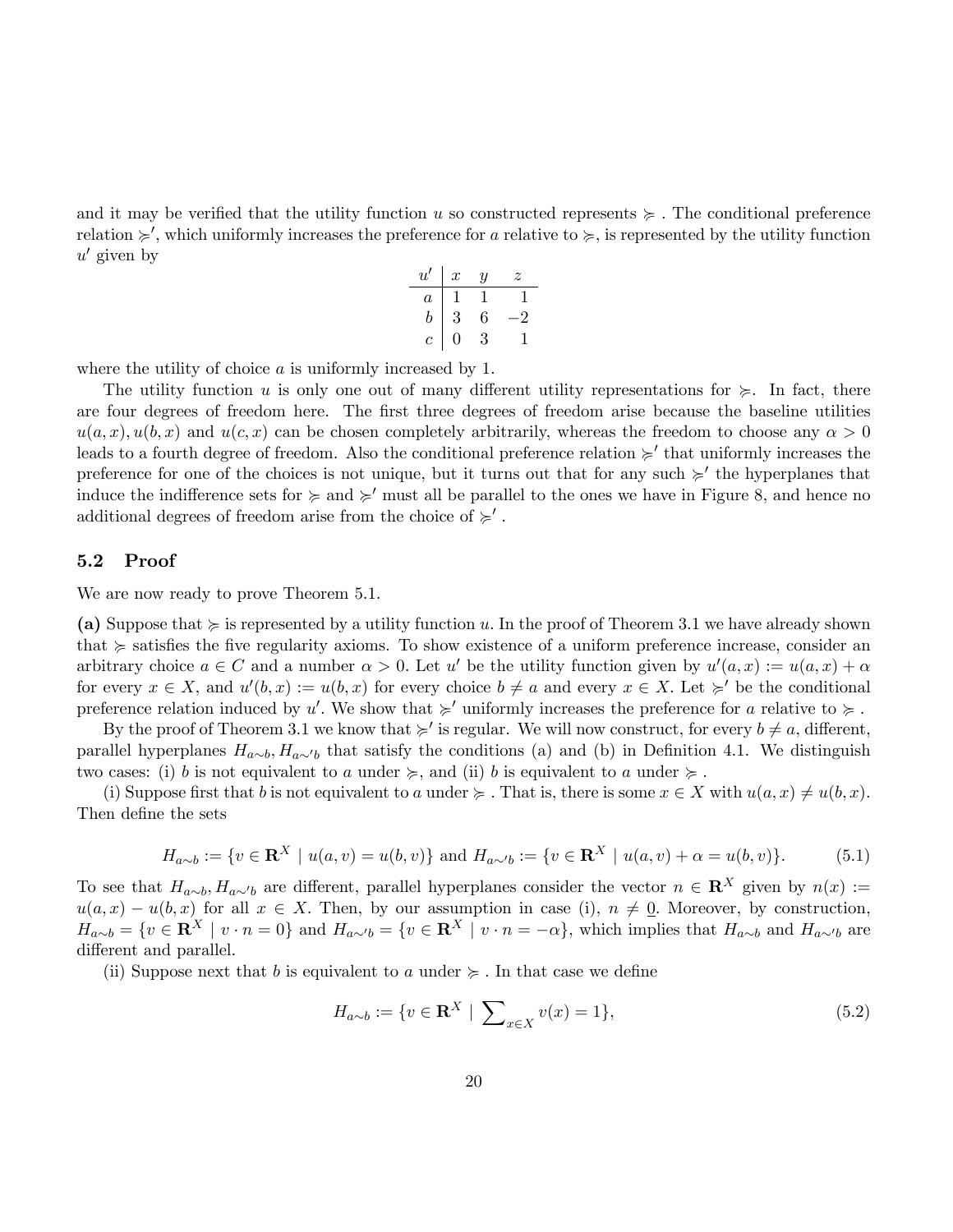which is clearly a hyperplane, and we choose  $H_{a\sim b}$  equal to some arbitrary hyperplane that is different from, but parallel to,  $H_{a\sim b}$ .

It remains to show that properties (a) and (b) in Definition 4.1 are satisfied for all  $b, c \neq a$ . To show property (a), take some  $b \neq a$ . We distinguish two cases: (i) b is not equivalent to a under  $\succcurlyeq$ , and (ii) b is equivalent to a under  $\succcurlyeq$ .

(i) Suppose that b is not equivalent to a under  $\succeq$ . Then, by (5.1), Lemma 2.1 (a), the fact that u represents  $\succcurlyeq$  and the fact that u' represents  $\succcurlyeq',$ 

$$
P_{a \geq b} = \{ p \in \Delta(X) \mid u(a, p) \geq u(b, p) \}
$$
  
= 
$$
\{ p \in \Delta(X) \mid \text{there is } \lambda \geq 1 \text{ with } p \in (1 - \lambda)H_{a \sim b} + \lambda H_{a \sim b} \},
$$

and

$$
P_{a \succcurlyeq' b} = \{ p \in \Delta(X) \mid u'(a, p) \ge u'(b, p) \} = \{ p \in \Delta(X) \mid u(a, p) + \alpha \ge u(b, p) \}
$$
  
= 
$$
\{ p \in \Delta(X) \mid \text{there is } \lambda \ge 0 \text{ with } p \in (1 - \lambda)H_{a \sim b} + \lambda H_{a \sim b} \}.
$$

(ii) Suppose next that b is equivalent to a under  $\succcurlyeq$  . Then, by (5.2) we conclude that  $H_{a\sim b} \cap \Delta(X) = \Delta(X)$ . Moreover,  $P_{a\geq b} = \Delta(X)$  as  $\succeq'$  uniformly increases the preference for a relative to  $\succeq$ . Hence,

$$
\{p \in \Delta(X) \mid \text{there is } \lambda \ge 1 \text{ with } p \in (1 - \lambda)H_{a \sim b} + \lambda H_{a \sim b}\} = \Delta(X) = P_{a \succ b} \text{ and}
$$
  

$$
\{p \in \Delta(X) \mid \text{there is } \lambda \ge 0 \text{ with } p \in (1 - \lambda)H_{a \sim b} + \lambda H_{a \sim b}\} = \Delta(X) = P_{a \succ b}.
$$

To show property (b) in Definition 4.1 take some  $b, c \neq a$ . We must prove that

$$
P_{b \succ c} = P_{b \succ c} = \{ p \in \Delta(X) \mid \text{there are } \lambda \le \mu \text{ with}
$$
  
\n
$$
p \in (1 - \lambda)H_{a \sim b} + \lambda H_{a \sim b} \text{ and } p \in (1 - \mu)H_{a \sim c} + \mu H_{a \sim c} \}.
$$
\n(5.3)

We distinguish two cases: (i) b and c are not equivalent to a under  $\succeq$ , and (ii) b or c is equivalent to a under  $\succcurlyeq$  .

(i) Suppose first that b and c are not equivalent to a under  $\succeq$ . Let A be the set on the righthand side of (5.3). To show that  $P_{b\geq c} \subseteq A$ , take some  $p \in P_{b\geq c}$ . As  $H_{a\sim b}$ ,  $H_{a\sim b}$  are different but parallel hyperplanes and  $H_{a\sim c}$ ,  $H_{a\sim c}$  are different but parallel hyperplanes, it follows by Lemma 2.1 (a) that there are numbers  $\lambda, \mu$  such that  $p \in (1 - \lambda)H_{a\sim b} + \lambda H_{a\sim b}$  and  $p \in (1 - \mu)H_{a\sim c} + \mu H_{a\sim c}$ . By (5.1) it then follows that

$$
u(a,p) - u(b,p) = (\lambda - 1)\alpha
$$
 and  $u(a,p) - u(c,p) = (\mu - 1)\alpha$ . (5.4)

As  $p \in P_{b \geqslant c}$  and u represents  $\succeq$  we know that  $u(b, p) \geq u(c, p)$ . We thus conclude from (5.4) that  $\lambda \leq \mu$ , and hence  $p \in A$ .

To show that  $A \subseteq P_{b \geq c}$ , take some  $p \in A$ . Hence, there are numbers  $\lambda, \mu$  with  $\lambda \leq \mu$  such that  $p \in (1 - \lambda)H_{a \sim b} + \lambda H_{a \sim b}$  and  $p \in (1 - \mu)H_{a \sim c} + \mu H_{a \sim c}$ . Then, by (5.1),

$$
u(a,p) - u(b,p) = (\lambda - 1)\alpha
$$
 and  $u(a,p) - u(c,p) = (\mu - 1)\alpha$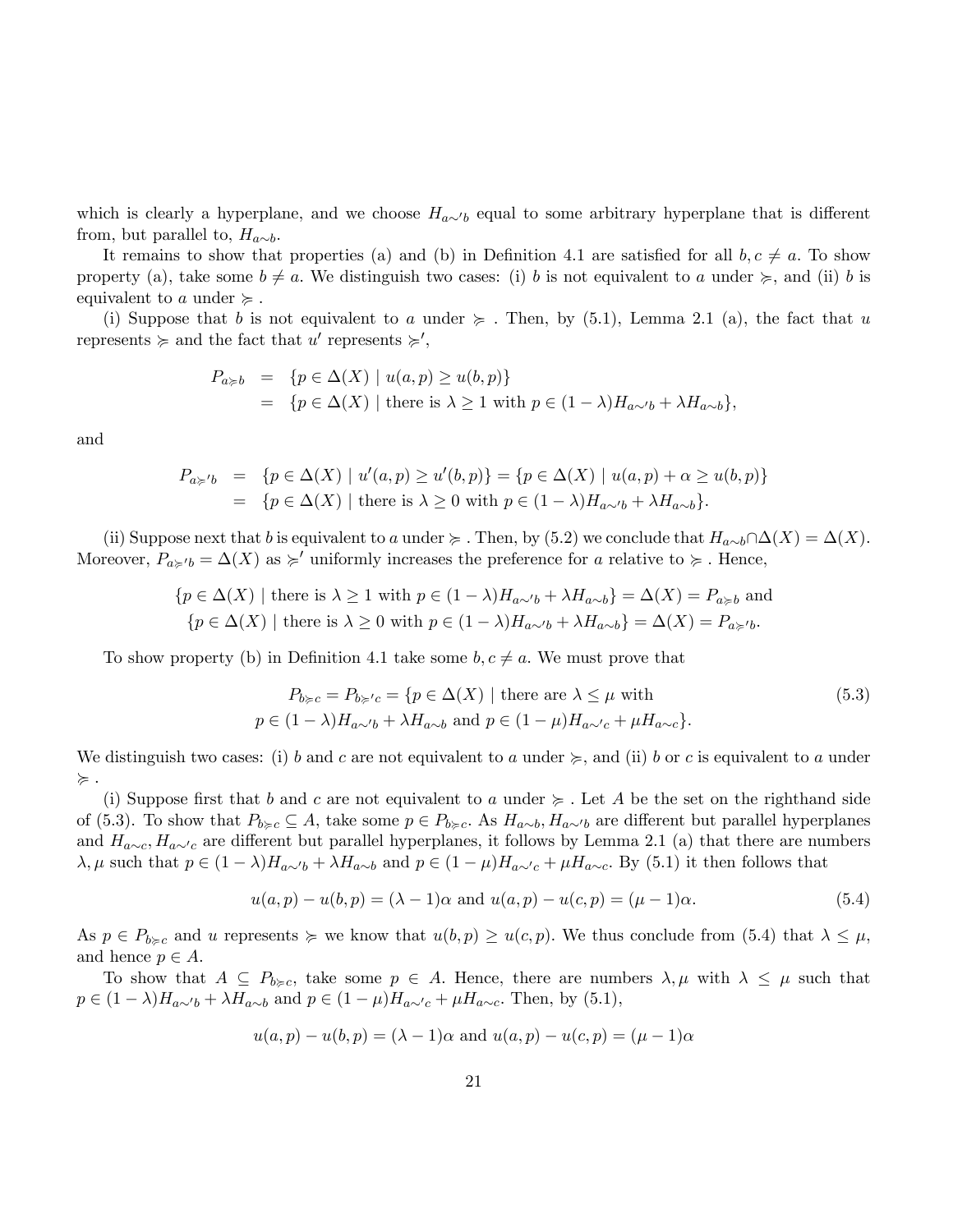which implies that  $u(b, p) \geq u(c, p)$ , and hence  $p \in P_{b \geq c}$ . We thus conclude that  $P_{b \geq c} = A$ .

(ii) Suppose next that b or c is equivalent to a under  $\succeq$ . Say b is equivalent to a under  $\succeq$ . Then, by  $(5.2), H_{a\sim b} \cap \Delta(X) = \Delta(X)$ , and  $(1 - \lambda)H_{a\sim b} + \lambda H_{a\sim b}$  has an empty intersection with  $\Delta(X)$  unless  $\lambda = 1$ . Hence,

 $A = \{p \in \Delta(X) \mid \text{there is } \mu \geq 1 \text{ with } p \in (1 - \mu)H_{a \sim c} + \mu H_{a \sim c}\} = P_{a \geq c} = P_{b \geq c}$ 

where the second equality follows from property (a) and the last equality from the facts that  $b$  is equivalent to a under  $\succcurlyeq$  and  $\succcurlyeq$  is transitive.

We thus see that  $P_{b\geqslant c} = A$  for both cases (i) and (ii). As, by construction,  $P_{b\geqslant c} = P_{b\geqslant c}$ , property (b) in Definition 4.1 is satisfied.

Summarizing, we conclude that  $\succcurlyeq'$  uniformly increases the preference for a relative to  $\succcurlyeq$ .

(b) Let  $\succeq$  be a conditional preference relation on  $(C, X)$  that satisfies completeness, transitivity, continuity, preservation of indifference, preservation of strict preference and existence of a uniform preference increase. Let  $u$  be a utility function that is obtained by the utility design procedure in Definition 5.1, based on the hyperplanes  $H_{a\sim b}$ ,  $H_{a\sim b}$  for every choice  $b \neq a$ . We show that u represents  $\succcurlyeq$ .

Take some choice  $b \neq a$ . Then, by construction of the utility design procedure, there are vectors  $v_1, ..., v_{|X|} \in H_{a \sim b}$ , a vector  $v' \in H_{a \sim b}$  such that  $v_1, ..., v_{|X|}$ ,  $v'$  are affinely independent, and an affine mapping  $u_b : \mathbf{R}^X \to \mathbf{R}$  such that

$$
u_b(v_k) = u(a, v_k) \text{ for all } k \in \{1, ..., |X|\}, \ u_b(v') = u(a, v') + \alpha \text{ and } (5.5)
$$

$$
u(b,x) = u_b([x])
$$
 for all  $x \in X$ . (5.6)

As  $v_1, ..., v_{|X|} \in H_{a\sim b}$  are affinely independent, it follows that  $\{v_1, ..., v_{|X|}\}$  is an affine basis for  $H_{a\sim b}$ . As  $u_b(v_k) = u(a, v_k)$  for all  $k \in \{1, ..., |X|\}$ , it follows that

$$
u_b(v) = u(a, v) \text{ for all } v \in H_{a \sim b}.\tag{5.7}
$$

In a similar way as in the proof of Theorem 3.1 it can be shown that

$$
u_b(v) = u(a, v) + \alpha \text{ for all } v \in H_{a \sim b}.
$$
\n
$$
(5.8)
$$

We now show that u represents  $\succeq$  on  $\{a, b\}$ . Take some  $p \in \Delta(X)$ . By Lemma 2.1 (a) there is some number  $\lambda$  with  $p \in (1 - \lambda)H_{a\sim b} + \lambda H_{a\sim b}$ . By (5.6), (5.7) and (5.8),

$$
u(b, p) - u(a, p) = u_b(p) - u(a, p) = (1 - \lambda)\alpha.
$$
\n(5.9)

Moreover, by regularity of  $\succeq$  and property (a) in Definition 4.1, we see that

$$
p \in P_{a \succ b} \text{ if and only if } \lambda > 1, \text{ and } p \in P_{a \sim b} \text{ if and only if } \lambda = 1. \tag{5.10}
$$

By combining (5.9) and (5.10) we conclude that  $p \in P_{a \succ b}$  if and only if  $u(a, p) > u(b, p)$  and  $p \in P_{a \sim b}$  if and only if  $u(a, p) = u(b, p)$ . Thus, u represents  $\succeq$  on  $\{a, b\}$ .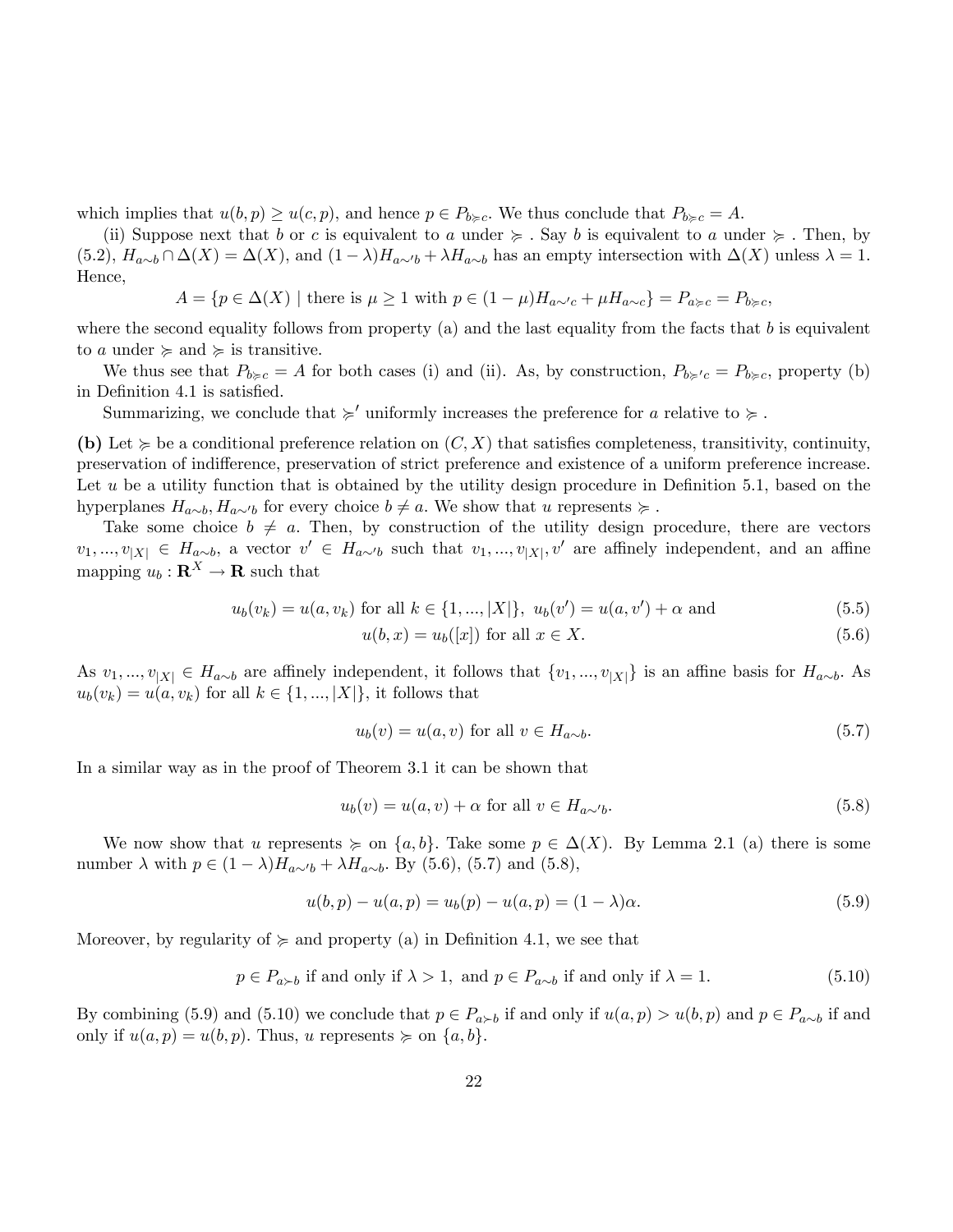Consider now some choices  $b, c \neq a$ . We show that u represents  $\succeq$  on  $\{a, b\}$ . Take some  $p \in \Delta(X)$ . By Lemma 2.1 (a) there are some numbers  $\lambda, \mu$  such that  $p \in (1-\lambda)H_{a\sim b}+\lambda H_{a\sim b}$  and  $p \in (1-\mu)H_{a\sim c}+\mu H_{a\sim c}$ . By (5.6), (5.7) and (5.8),

$$
u(b,p) - u(a,p) = u_b(p) - u(a,p) = (1 - \lambda)\alpha \text{ and } u(c,p) - u(a,p) = u_c(p) - u(a,p) = (1 - \mu)\alpha. \tag{5.11}
$$

Moreover, by regularity of  $\succeq$  and property (b) in Definition 4.1, we see that

$$
p \in P_{b \succ c} \text{ if and only if } \lambda < \mu, \text{ and } p \in P_{b \sim c} \text{ if and only if } \lambda = \mu. \tag{5.12}
$$

By combining (5.11) and (5.12) we conclude that  $p \in P_{b \succ c}$  if and only if  $u(b, p) > u(c, p)$  and  $p \in P_{b \sim c}$  if and only if  $u(b, p) = u(c, p)$ . Hence, u represents  $\succeq$  on  $\{b, c\}$ .

Since we have shown that u represents  $\succeq$  on  $\{a, b\}$  for every  $b \neq a$  and u represents  $\succeq$  on  $\{b, c\}$  for every  $b, c \neq a$ , it follows that u represents  $\succeq$ , which was to show. This completes the proof.

## 6 The Case of No Weakly Dominated Choices

In the previous section we have seen that a regular conditional preference relation has an expected utility representation precisely when there is a uniform preference increase for at least one of the choices. But is there a way to easily verify whether such a uniform preference increase exists or not? In this section we provide an affirmative answer for an important special case: the scenario when there are no weakly dominated choices. In that case, the existence of a uniform preference increase is equivalent to two easily verifiable conditions: *strong transitivity* and the *line property*. These conditions can be tested directly by only considering the conditional preference relation  $\succeq$  at hand, without having to search for a uniform preference increase explicitly.

The case of no weakly dominated choices is an important and typical case for a rational DM. The reason is that a rational DM may be expected to never make a weakly dominated choice. Indeed, if choice a is weakly dominated by  $b$  then, whatever belief the DM holds, he will always weakly prefer  $b$  to  $a$ , and sometimes strictly prefer b to a. Hence, there seems to be no good reason to make choice a. But if we eliminate all weakly dominated choices from the decision problem, then we are left with a reduced decision problem in which no remaining choice is weakly dominated.

In this section we start by presenting the result that, for the scenario of no weakly dominated choices, the existence of a uniform preference increase is equivalent to strong transitivity and the line property, and discuss some important consequences of this result. Subsequently, we provide an intuitive sketch of the proof. The full proof can be found in the appendix.

#### 6.1 Characterization for the Case of No Weakly Dominated Choices

Suppose there are no choices that are weakly dominated by, or equivalent to, some other choice. The question whether a uniform preference increase exists or not can then be answered by testing two easily verifiable conditions.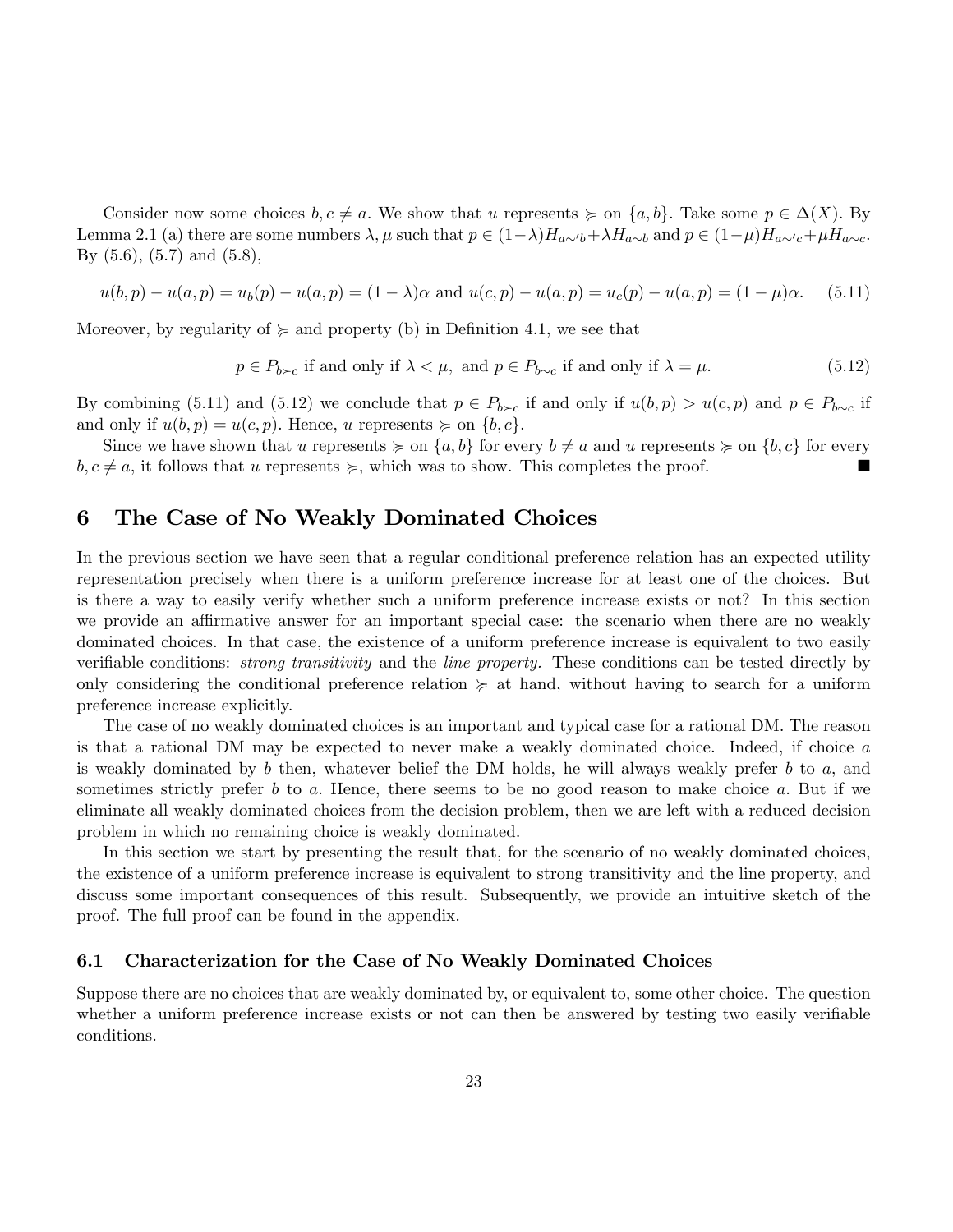**Theorem 6.1 (The case of no weakly dominated choices)** Let  $\succcurlyeq$  be a regular conditional preference relation such that no two choices weakly dominate each other, or are equivalent to each other, under  $\succcurlyeq$ . Then,  $\succcurlyeq$  satisfies existence of a uniform preference increase, if and only if,

(a) (strong transitivity) for every three choices  $a, b, c \in C$  we have that  $\langle P_{a\sim b} \rangle \cap \langle P_{a\sim c} \rangle \subseteq \langle P_{b\sim c} \rangle$ , and

(b) (line property) there is a line  $L = \{v + \lambda w \mid \lambda \in \mathbf{R}\}\)$  that intersects each of the hyperplanes  $\langle P_{a\sim b} \rangle$  at a single point  $v + \lambda_{ab}w$ , and where  $\lambda_{ab} \neq \lambda_{ac}$  whenever  $\langle P_{a\sim b} \rangle \neq \langle P_{a\sim c} \rangle$ , such that

$$
(\lambda_{ab} - \lambda_{bd})(\lambda_{ac} - \lambda_{bc})(\lambda_{ad} - \lambda_{cd}) = (\lambda_{ab} - \lambda_{bc})(\lambda_{ac} - \lambda_{cd})(\lambda_{ad} - \lambda_{bd})
$$

for all  $a, b, c, d \in C$ .

Strong transitivity thus states that the linear spans of the indifference sets  $P_{a\sim b}$ ,  $P_{a\sim c}$  and  $P_{b\sim c}$  must have a common intersection. See, for instance, Figure 6 where the linear spans of  $P_{a\sim b}$ ,  $P_{a\sim c}$  and  $P_{b\sim c}$ , when restricted to the plane where the sum of the coordinates is 1, all meet at the same point outside the belief simplex  $\Delta(X)$ . If  $P_{a\sim b}$ ,  $P_{a\sim c}$  and  $P_{b\sim c}$  would all meet inside the belief simplex, then property (a) would correspond to the usual transitivity of the indifference relation between choices. In that sense, property (a) can be viewed as a strong version of transitivity, where this intersection property is also required outside the belief simplex.

Note that the conditional preference relation in Figure 2 violates strong transitivity. Recall that we argued informally that this conditional preference relation could not have a uniform preference increase. This property now follows formally from Theorem 6.1.

The line property only has bite if there are at least four choices. An important consequence of this property is that on the line L, whenever we know the five points where the linear spans  $\langle P_{e \sim f} \rangle$  intersect the line L for all  $e, f \in \{a, b, c, d\}, \{e, f\} \neq \{a, b\}$ , then we also know where  $\langle P_{a\sim b} \rangle$  intersects the line L.

If we combine Theorem 6.1 with Theorem 3.1, we obtain the following characterization of conditional preference relations that admit an expected utility representation.

Corollary 6.1 (Characterization for the case of no weakly dominated choices) Let  $\succcurlyeq$  be a regular conditional preference relation such that no two choices weakly dominate each other, or are equivalent to each other, under  $\succeq$ . Then,  $\succeq$  has an expected utility representation, if and only if, strong transitivity and the line property hold.

The practical advantage of this result is that strong transitivity and the line property are easily veriable conditions that only require us to investigate the conditional preference relation  $\succeq$  at hand, without having to look for a uniform preference increase. This result, however, no longer holds if we allow for weakly dominated choices. Consider, for instance, the conditional preference relation  $\succeq$  from Figure 7. It clearly violates strong transitivity as  $\langle P_{a\sim b} \rangle \cap \langle P_{b\sim c} \rangle$  is not a subset of  $\langle P_{a\sim c} \rangle = \langle \{ [x] \} \rangle$ . At the same time,  $\succcurlyeq$ admits an expected utility representation as we have seen.

Corollary 6.1 also has an interesting consequence for the case of two states, that is, when  $X = \{x, y\}$ . In that scenario, strong transitivity is equivalent to the usual transitivity of the indifference relation between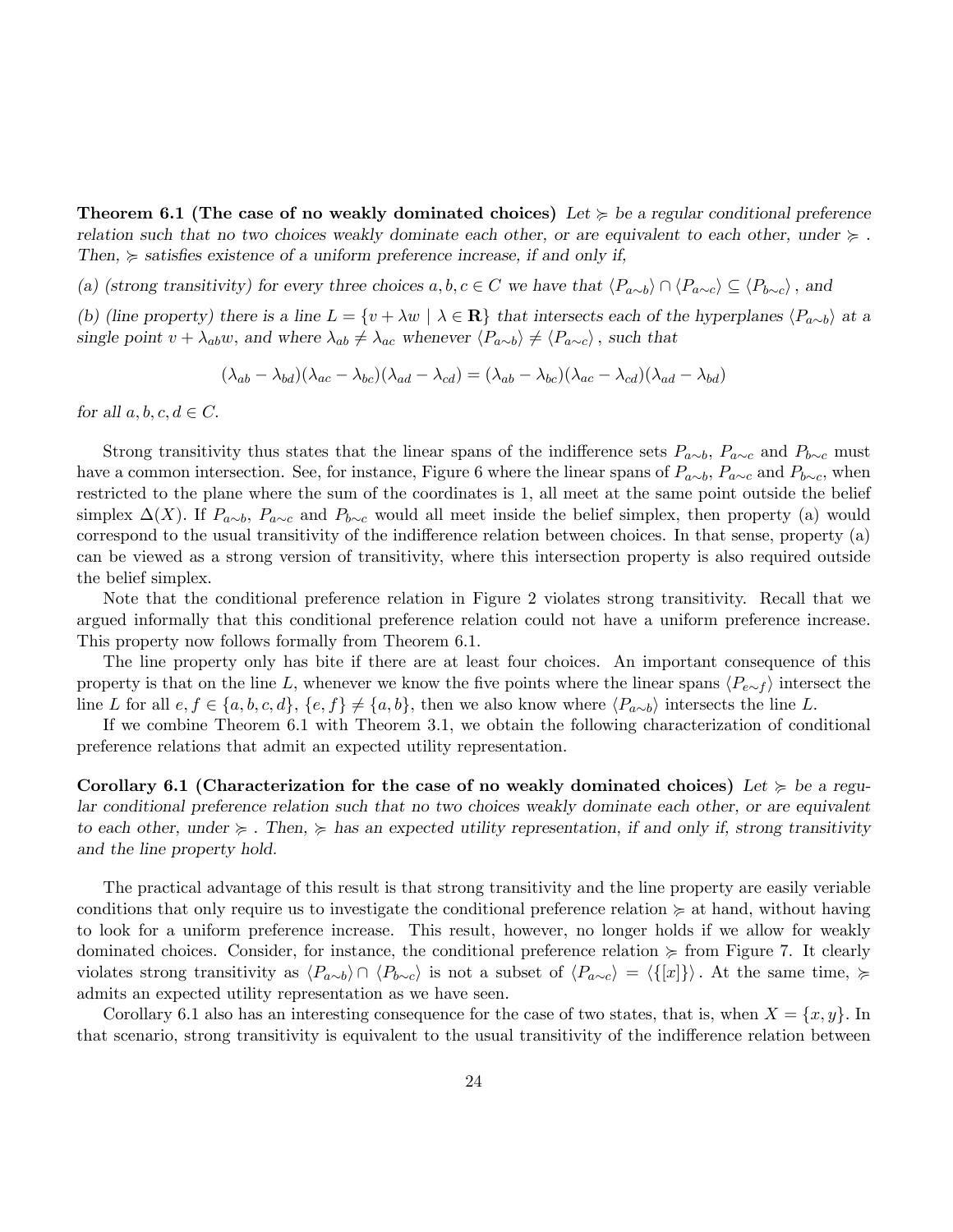choices, whereas the line property is equivalent to the condition that

$$
(p_{ab}(x) - p_{bd}(x))(p_{ac}(x) - p_{bc}(x))(p_{ad}(x) - p_{cd}(x)) = (p_{ab}(x) - p_{bc}(x))(p_{ac}(x) - p_{cd}(x))(p_{ad}(x) - p_{bd}(x)),
$$

where  $p_{ef}$  is the unique belief in  $P_{e \sim f}$  for every  $\{a, b, c, d\}$ . This leads to the following result.

Corollary 6.2 (Characterization for the case of two states) Let  $X = \{x, y\}$  and  $\succcurlyeq$  a regular conditional preference relation such that no two choices weakly dominate each other, or are equivalent to each other, under  $\succeq$ . Let  $P_{a\sim b} = \{p_{ab}\}\$  for all choices  $a, b \in C$ . Then,  $\succeq$  has an expected utility representation, if and only if,

$$
(p_{ab}(x) - p_{bd}(x))(p_{ac}(x) - p_{bc}(x))(p_{ad}(x) - p_{cd}(x)) = (p_{ab}(x) - p_{bc}(x))(p_{ac}(x) - p_{cd}(x))(p_{ad}(x) - p_{bd}(x))
$$

for all  $a, b, c, d \in C$ .

Hence, for the case of two states and no weak dominance, checking whether an expected utility representation exists is particularly easy, as one only needs to verify the regularity axioms and the formula above for every tuple of choices  $a, b, c, d$ . A direct consequence is that for two choices and three states, *every* regular conditional preference relation for which there are no weakly dominated choices will have an expected utility representation. In fact, this property even holds if we would allow for weakly dominated choices.

#### 6.2 Sketch of the Proof

We will now give a sketch of the proof for Theorem 6.1. To start, we explain why the regularity axioms in combination with the existence of a uniform preference change imply strong transitivity. Consider three choices a, b and c. Assume there is a conditional preference relation  $\succ$  that uniformly increases the preference for a relative to  $\succcurlyeq$ , with associated hyperplanes  $H_{a\sim b}$  and  $H_{a\sim c}$ . See Figure 9 for an illustration. Choose vectors  $v' \in H_{a\sim b} \cap H_{a\sim c}$ ,  $v \in \langle P_{a\sim b} \rangle \cap \langle P_{a\sim c} \rangle$  and two different beliefs p and q on the line through v and v', such that  $p = (1 - \lambda)v' + \lambda v$  and  $q = (1 - \mu)v' + \mu v$ . See Figure 9 for an illustration with  $\lambda, \mu > 1$ . By setting  $H_{a\sim b} := \langle P_{a\sim b} \rangle$  and  $H_{a\sim c} := \langle P_{a\sim c} \rangle$  we obtain, by construction, that

$$
p \in (1 - \lambda)H_{a \sim b} + \lambda H_{a \sim b}
$$
 and  $p \in (1 - \lambda)H_{a \sim c} + \lambda H_{a \sim c}$ 

and

$$
q \in (1 - \mu)H_{a \sim b} + \mu H_{a \sim b}
$$
 and  $q \in (1 - \mu)H_{a \sim c} + \mu H_{a \sim c}$ .

Hence, by property (b) in Definition 4.1, p and q are in  $P_{b\sim c}$ . As a consequence, v is in  $\langle P_{b\sim c} \rangle$  and hence  $\langle P_{a\sim b} \rangle \cap \langle P_{a\sim c} \rangle \subseteq \langle P_{b\sim c} \rangle$ , establishing strong transitivity.

We next intuitively explain why the line property follows from the existence of a uniform preference increase in combination with the regularity axioms. Suppose that the conditional preference relation  $\succ$ uniformly increases the preference for a relative to  $\succcurlyeq$  with associated hyperplanes  $H_{a\sim b}$  for every  $b \neq a$ . Consider four choices  $a, b, c, d$  and a line  $L = \{v + \lambda w \mid \lambda \in \mathbf{R}\}\$  which intersects each of the sets  $\langle P_{e \sim f} \rangle$  at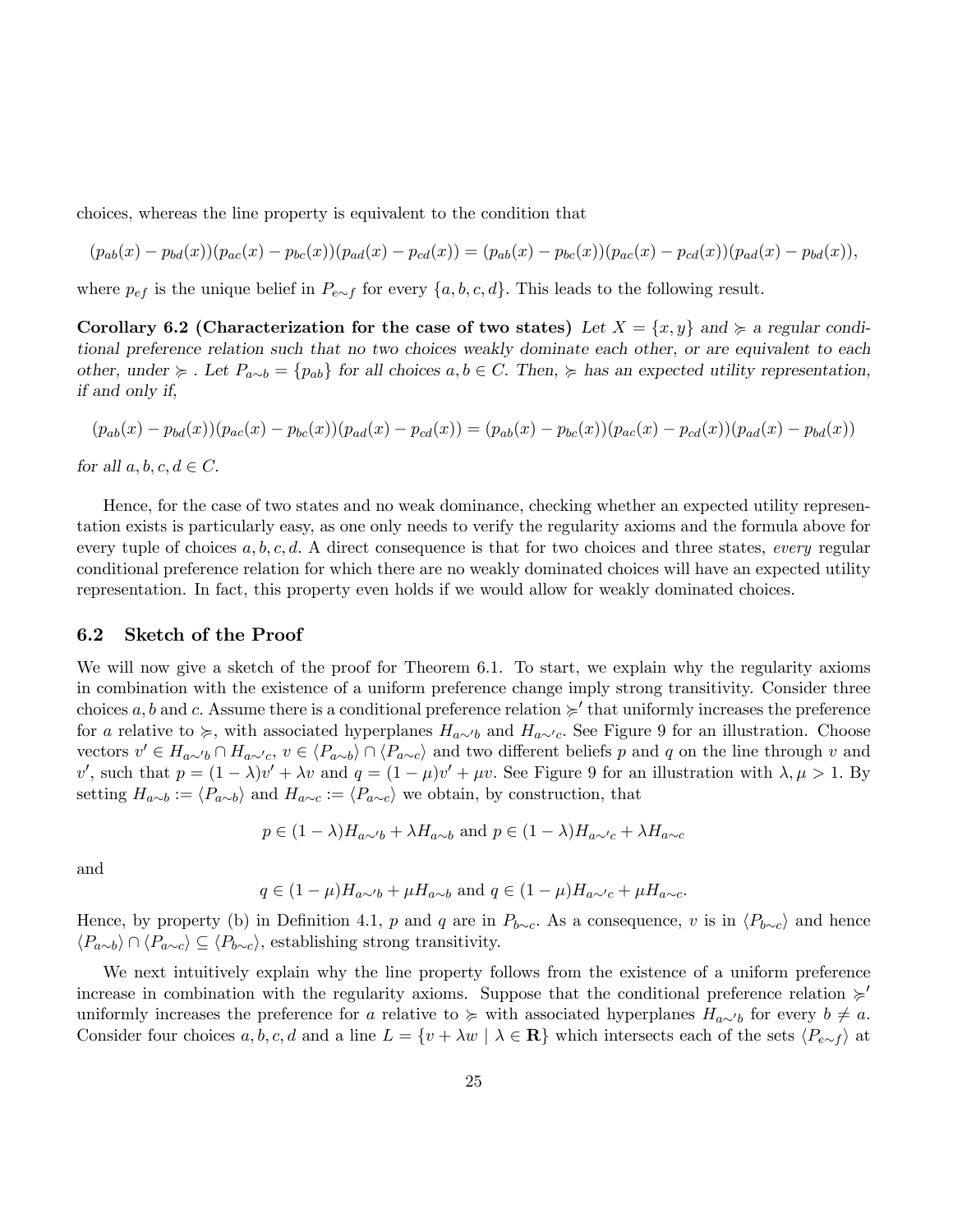

Figure 9: Why the existence of a uniform preference change implies strong transitivity

a unique point  $v_{ef} = v + \lambda_{ef} w$  for all  $e, f \in \{a, b, c, d\}$ , and intersects each of the hyperplanes  $H_{a\sim e}$  at a unique point  $v'_{ae} = v + \lambda'_{ae} w$  for all  $e \in \{b, c, d\}$ . Suppose, for the purpose of our argument, that all these points are different.

Concentrate first on the choices a, b and c. As  $\geq$  uniformly increases the preference for a relative to  $\geq$  there must, intuitively, be some number  $\alpha > 0$  such that  $\deg_{a \succ b}(p) = \deg_{a \succ b}(p) + \alpha$  and  $\deg_{a \succ' c}(p) =$  $deg_{a \succ c}(p) + \alpha$  for all beliefs p. Here,  $deg_{a \succ b}(p)$  denotes the degree by which the DM prefers a to b under  $\succcurlyeq'$  at the belief p, and similarly for deg<sub>able</sub> b). Moreover, deg<sub>able</sub>  $(p) = \deg_{a \succ' c}(p)$  for all  $p \in P_{b \sim c}$ . As the hyperplanes  $\langle P_{a\sim b}\rangle$ ,  $H_{a\sim b}$ ,  $\langle P_{a\sim c}\rangle$ ,  $H_{a\sim c}$  and  $\langle P_{b\sim c}\rangle$  generate the sets  $P_{a\sim b}$ ,  $P_{a\sim b}$ ,  $P_{a\sim c}$ ,  $P_{a\sim c}$ , and  $P_{b\sim c}$ , respectively, we must have that

$$
\deg_{a\succ' b}(v'_{ab}) = 0, \ \deg_{a\succ' b}(v_{ab}) = \alpha, \ \deg_{a\succ' c}(v'_{ac}) = 0, \ \deg_{a\succ' c}(v_{ac}) = \alpha \text{ and}
$$

$$
\deg_{a\succ' b}(v_{bc}) = \deg_{a\succ' c}(v_{bc}).
$$

See Figure 10 for an illustration. It thus follows that

$$
\frac{\Delta \deg_{a \succ' b}}{\Delta \deg_{a \succ' c}} = \frac{\lambda_{ac} - \lambda_{bc}}{\lambda_{ab} - \lambda_{bc}}.
$$

In a similar way we conclude that

$$
\frac{\Delta \deg_{a\succ'c}}{\Delta \deg_{a\succ'd}} = \frac{\lambda_{ad} - \lambda_{cd}}{\lambda_{ac} - \lambda_{cd}} \text{ and } \frac{\Delta \deg_{a\succ'b}}{\Delta \deg_{a\succ'd}} = \frac{\lambda_{ad} - \lambda_{bd}}{\lambda_{ab} - \lambda_{bd}}.
$$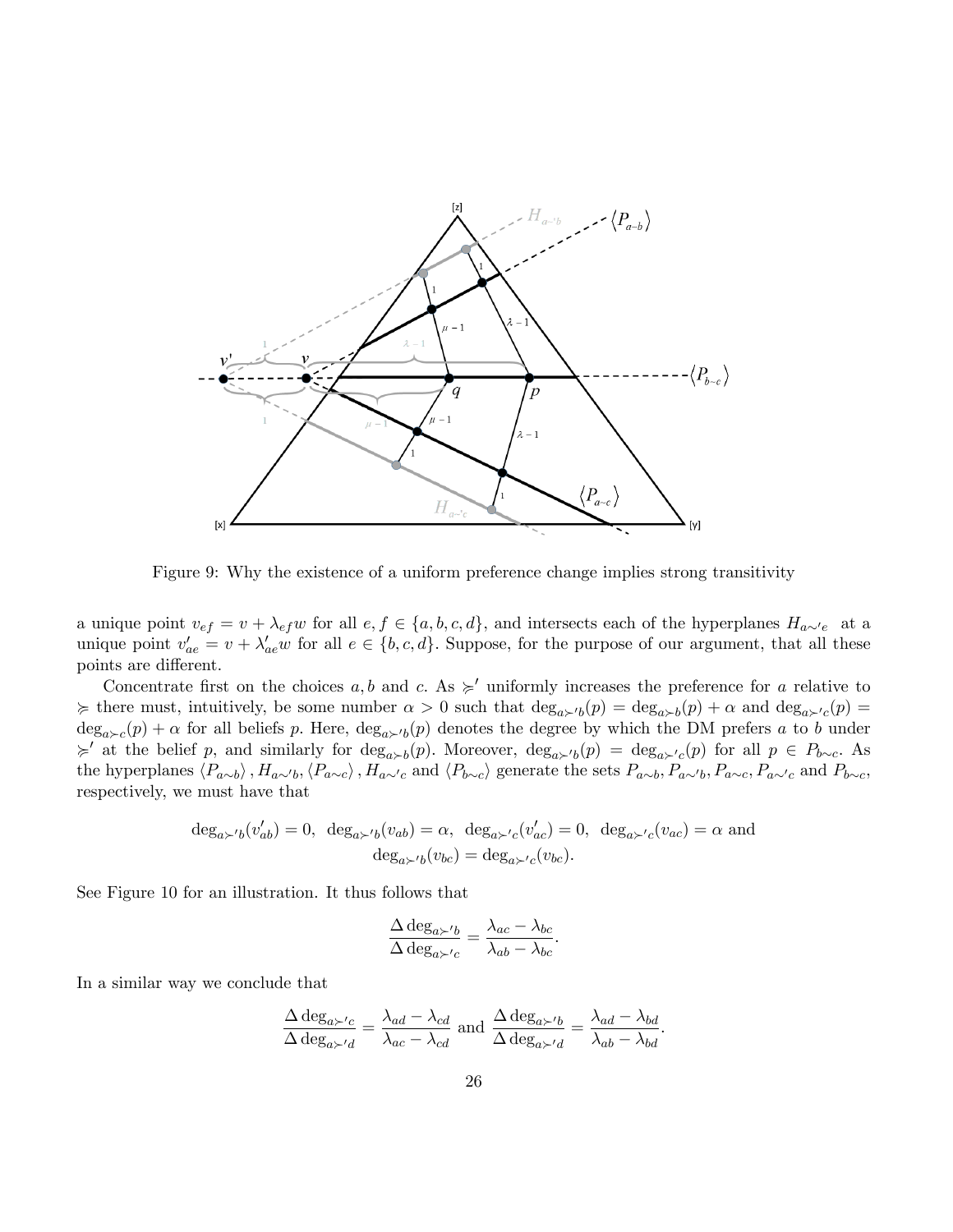

Figure 10: Why the existence of a uniform preference increase implies the line property

As, by the chain rule,  $\frac{\Delta \deg_{a \succ' b}}{\Delta \deg_{a \succ' a}} = \frac{\Delta \deg_{a \succ' b}}{\Delta \deg_{a \succ' c}}$  $\frac{\Delta \deg_{a\succ' b}}{\Delta \deg_{a\succ'} c} \cdot \frac{\Delta \deg_{a\succ' c}}{\Delta \deg_{a\succ'} d}$  $\frac{\Delta \deg_{a \succ' c}}{\Delta \deg_{a \succ' d}}$  it follows that

$$
\frac{\lambda_{ad} - \lambda_{bd}}{\lambda_{ab} - \lambda_{bd}} = \frac{\lambda_{ac} - \lambda_{bc}}{\lambda_{ab} - \lambda_{bc}} \cdot \frac{\lambda_{ad} - \lambda_{cd}}{\lambda_{ac} - \lambda_{cd}}
$$

which establishes the line property.

We finally explain how strong transitivity and the line property enable the construction of a uniform preference increase. Consider the conditional preference relation  $\succeq$  in Figure 11. Hence, there are three states  $x, y$  and  $z$ , and four choices  $a, b, c$  and  $d$ . For convenience, we have only indicated the indifference sets. It may be verified that  $\succeq$  satisfies strong transitivity and the line property. To see the latter, consider the line L in Figure 11 which intersects each set  $\langle P_{e \sim f} \rangle$  at a single point  $v_{ef}$ . It may be verified that this collection of six points satisfies the formula of the line property.

We construct a conditional preference relation  $\succ$  that uniformly increases the preference for a relative to  $\succcurlyeq$ , as follows. By the line property, we can find points  $v'_{ab}, v'_{ac}$  and  $v'_{ad}$  on the line L such that

$$
\frac{\lambda'_{ab} - \lambda_{ab}}{\lambda_{bc} - \lambda_{ab}} = \frac{\lambda'_{ac} - \lambda_{ac}}{\lambda_{bc} - \lambda_{ac}}, \quad \frac{\lambda'_{ac} - \lambda_{ac}}{\lambda_{cd} - \lambda_{ac}} = \frac{\lambda'_{ad} - \lambda_{ad}}{\lambda_{cd} - \lambda_{ad}} \text{ and } \frac{\lambda'_{ab} - \lambda_{ab}}{\lambda_{bd} - \lambda_{ab}} = \frac{\lambda'_{ad} - \lambda_{ad}}{\lambda_{bd} - \lambda_{ad}}.
$$

See the points  $v'_{ab}$ ,  $v'_{ac}$  and  $v'_{ad}$  in Figure 12. Let  $H_{a\sim b}$  be the unique hyperplane that is parallel to  $\langle P_{a\sim b} \rangle$ and passes through  $v'_{ab}$ . Similarly, we construct the hyperplanes  $H_{a\sim c}$  and  $H_{a\sim d}$ . See Figure 12 for an illustration. Set  $H_{a\sim b} := \langle P_{a\sim b} \rangle$  and similarly for  $H_{a\sim c}$  and  $H_{a\sim d}$ . Finally, let  $\succcurlyeq'$  be the conditional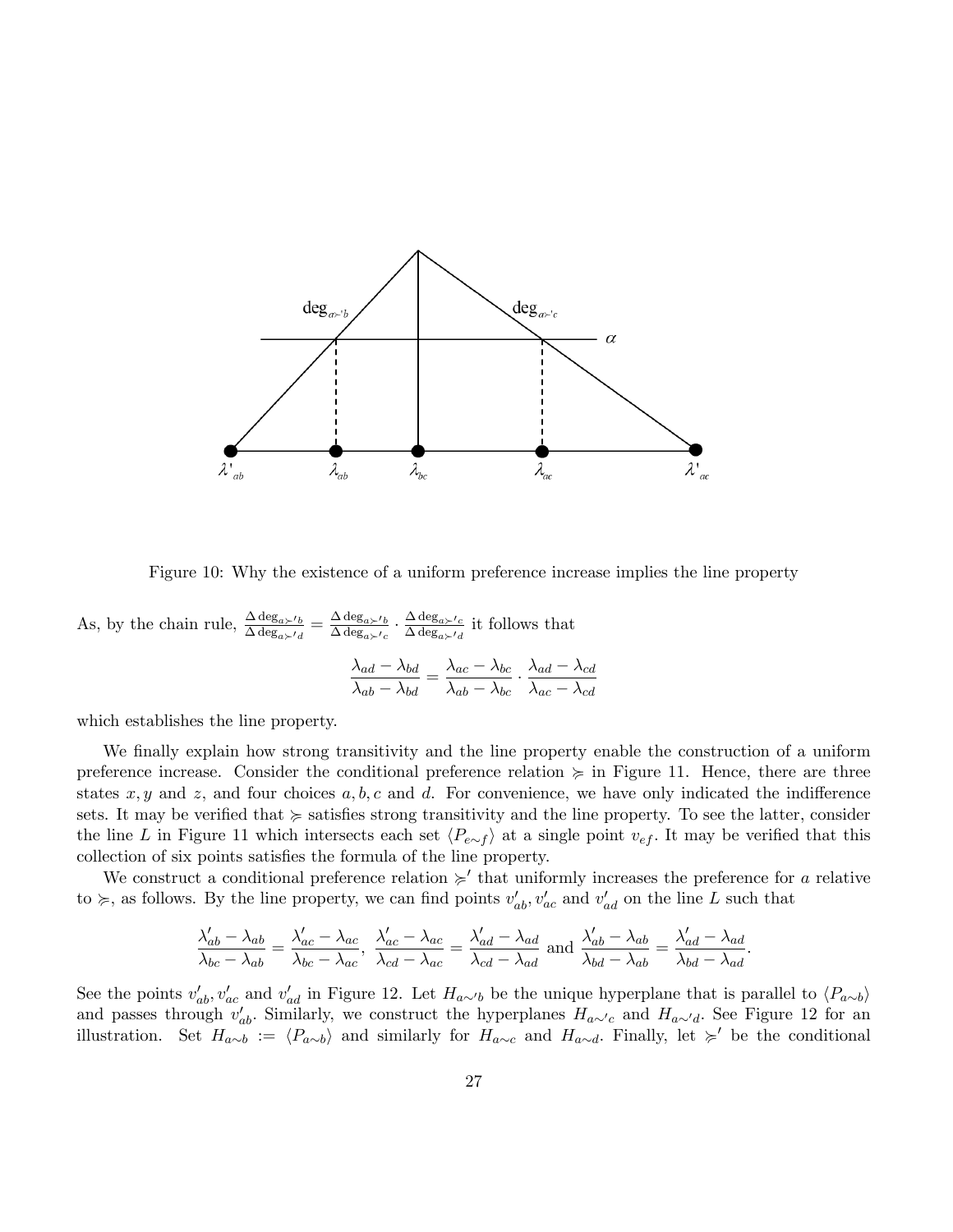

Figure 11: A conditional preference relation with four choices that satisfies strong transitivity and the line property



Figure 12: How to construct a uniform preference increase under strong transitivity and the line property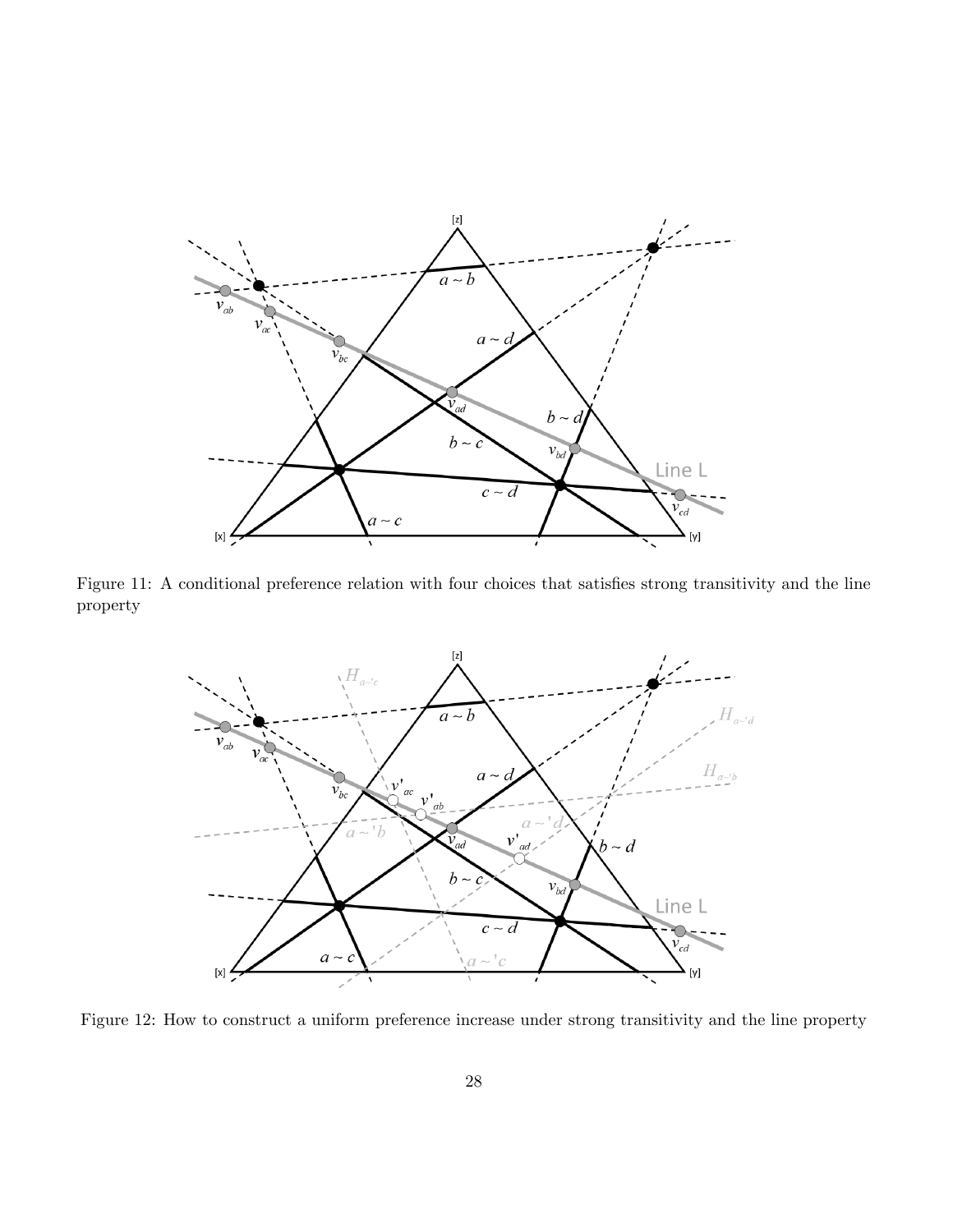preference relation that coincides with  $\succeq$  on  $\{b, c, d\}$ , and that is otherwise induced by the hyperplanes  $H_{a\sim b}, H_{a\sim b}, H_{a\sim c}, H_{a\sim c}, H_{a\sim d}$  and  $H_{a\sim d}$  through condition (a) in Definition 4.1. In can be seen from Figure 12 that  $\succsim'$  uniformly increases the preference for a relative to  $\succcurlyeq$ . In the appendix we show that this construction works in general. That is, if there are no weakly dominated or equivalent choices, and strong transitivity and the line property are satisfied, we can always construct a uniform preference increase in this way.

## 7 Discussion

(a) Related literature. The paper that is closest to ours is Gilboa and Schmeidler (2003). It also provides an axiomatic characterization of conditional preference relations that admit an expected utility representation, but does so for a restricted class of utility functions  $-\div\hat{\theta}$  diversified utility functions. By this we mean utility matrices where no row is weakly dominated by, or equivalent to, an affine combination of at most three other rows. The crucial axiom in their analysis is diversity, which states that for every strict ordering of at most four choices there must be at least one belief for which that ordering obtains in the conditional preference relation at hand.

In contrast, we impose no restrictions on the utility matrix that can be used to represent the conditional preference relation. In particular, we allow for non-diversified utility matrices and, correspondingly, allow for non-diversified conditional preference relations. Note that all examples in this paper with three or four choices were examples of non-diversified conditional preference relations, having a non-diversified utility representation. By definition, diversity does not allow for weak dominance between choices. It may also be verified that the diversity condition exludes cases with two states and more than two choices, and cases with three states and more than three choices. Indeed, if we have two states and at least three choices, then there are 6 possible strict orderings on three choices, but at most 4 of these orderings will be possible in a regular conditional preference relation. Similarly, if we have three states and at least four choices, then there are 24 possible strict orderings on four choices, but at most 16 of these will be possible in a regular conditional preference relation. However, Gilboa and Schmeidler (2003) allow for infinitely many, even uncountably many, choices and states, whereas we do not.

Fishburn (1976) and Fishburn and Roberts (1978) concentrate on games, and assume that every player holds a preference relation over the combinations of randomized choices  $-$  or mixed strategies  $-$  of all the players. Combinations of mixed strategies may be viewed as lotteries with objective probabilities on the set of possible (pure) choice combinations in the game. By imposing certain axioms on these preference relations over mixed strategy combinations, they are able to identify those that admit an expected utility representation. It may thus be viewed as a generalization of von Neumann and Morgensternís (1947) axiomatic characterization of expected utility in lotteries. The crucial difference with our approach is that we do not consider randomizations over choices, and that we use conditional preference relations as the primitive, rather than preferences over lotteries with objective probabilities.

(b) Logical (in)dependence of the axioms. From conditions (a) and (b) in Definition 4.1 it follows that the axiom existence of a uniform preference increase logically implies each of the regularity axioms.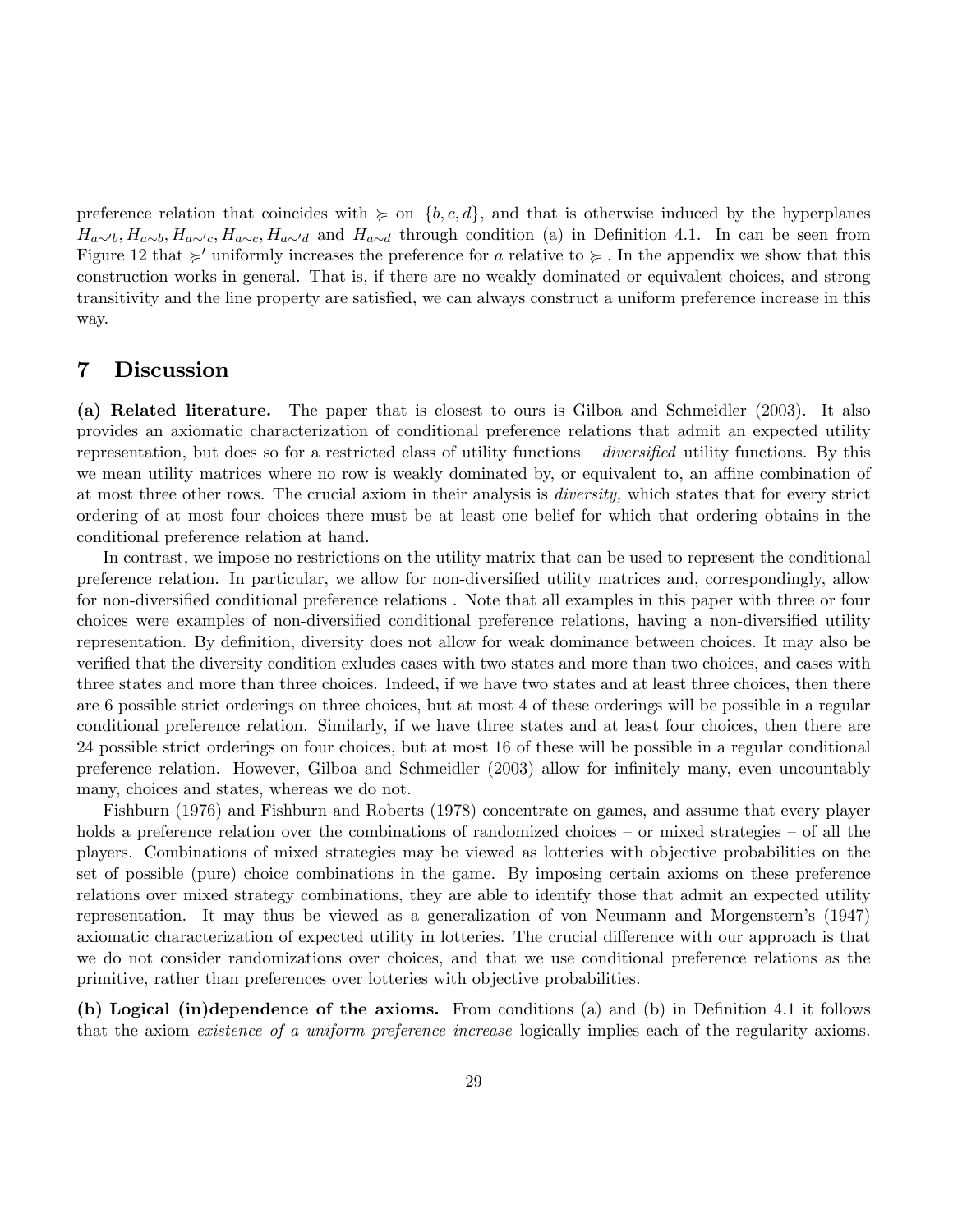The other direction is not true: In Figure 2 we have seen a conditional preference relation that satisfies each of the regularity axioms, but for which there is no uniform preference increase. It may be shown, however, that the five regularity axioms are logically independent amongst each other.

(c) How unique is the representation? In the numerical example from Section 5.1 we have seen that there will always be a whole range of different utility functions that represent a given conditional preference relation, provided it satisfies our axioms of course. In the example from that section there were four degrees of freedom. In general, the number of degrees of freedom may range anywhere between  $|X|$  and  $|C| \cdot |X|$ . It is clear that for a given "baseline choice" a we can always choose the baseline utilities  $u(a, x)$  in an arbitrary fashion, yielding  $|X|$  degrees of freedom to start with. If, on the one extreme, the DM is always indifferent between all of his choices, the other utilities will be Öxed, and hence the total number of degrees of freedom will be  $|X|$ . If, on the other extreme, the DM always holds the same strict preference relation between his choices, say  $c_1 \succ c_2 \succ ... \succ c_n$ , then the utilities for the other choices can be chosen freely at each of the states, as long as these utilities respect this strict preference relation. This would result in  $|C| \cdot |X|$ degrees of freedom. For the special case where there are no weakly dominated or equivalent choices, and where the indifference sets  $P_{a\sim b}$  are all pairwise different, it can be shown that there are  $|X|+1$  degrees of freedom. The single extra degree of freedom comes from the freedom to choose any  $\alpha > 0$  in the utility design procedure from Section 5.1.

Savage (1954), on the other hand, has shown that for every preference relation over acts that satisfies the Savage axioms, the utility representation is unique up to a positive affine transformation, leaving much less freedom than is typically the case in our framework. The reason is that a DM in Savage's framework holds preferences over all possible acts, providing us with "more data" that restrict the possible utilities compared to a DM in our framework. Gilboa and Schmeidler (2003) have a result similar to Savage's, showing that their utility representation is unique up to the choice of the baseline utilities, and up to multiplying all utilities by the same positive number. This results in  $|X| + 1$  degrees of freedom – less than the number of degrees of freedom in many of our cases. This is mainly due to their diversity axiom, which requires that all strict rankings between four choices or less should be obtained for at least one belief, generating a "large amount of data" that impose restrictions on the utilities.

(d) Uniform preference increase and counterfactual reasoning. The key axiom that has led to our expected utility theorem is the "existence of a uniform preference increase". This axioms asks whether the conditional preference relation  $\succeq$  at hand allows for an alternative conditional preference relation  $\succeq$ in which the DM uniformly increases the preference for one of the choices. In a sense, it requires the DM to perform a thought experiment in which he counterfactually would increase his preference for a given choice in a uniform fashion, and see whether this would lead to inconsistencies. In Section 6 we have shown, however, that in the case of no weakly dominated choices this counterfactual reasoning can be replaced by checking some conditions that refer exclusively to the conditional preference relation  $\succeq$  at hand. In a sense, counterfactual reasoning is also required in the settings of Savage and Anscombe and Aumann. There, the DM is required to rank all possible acts, also those that are not directly related to the decision problem at hand. For those acts, the DM must thus imagine he would be facing a decision problem that involves such as act.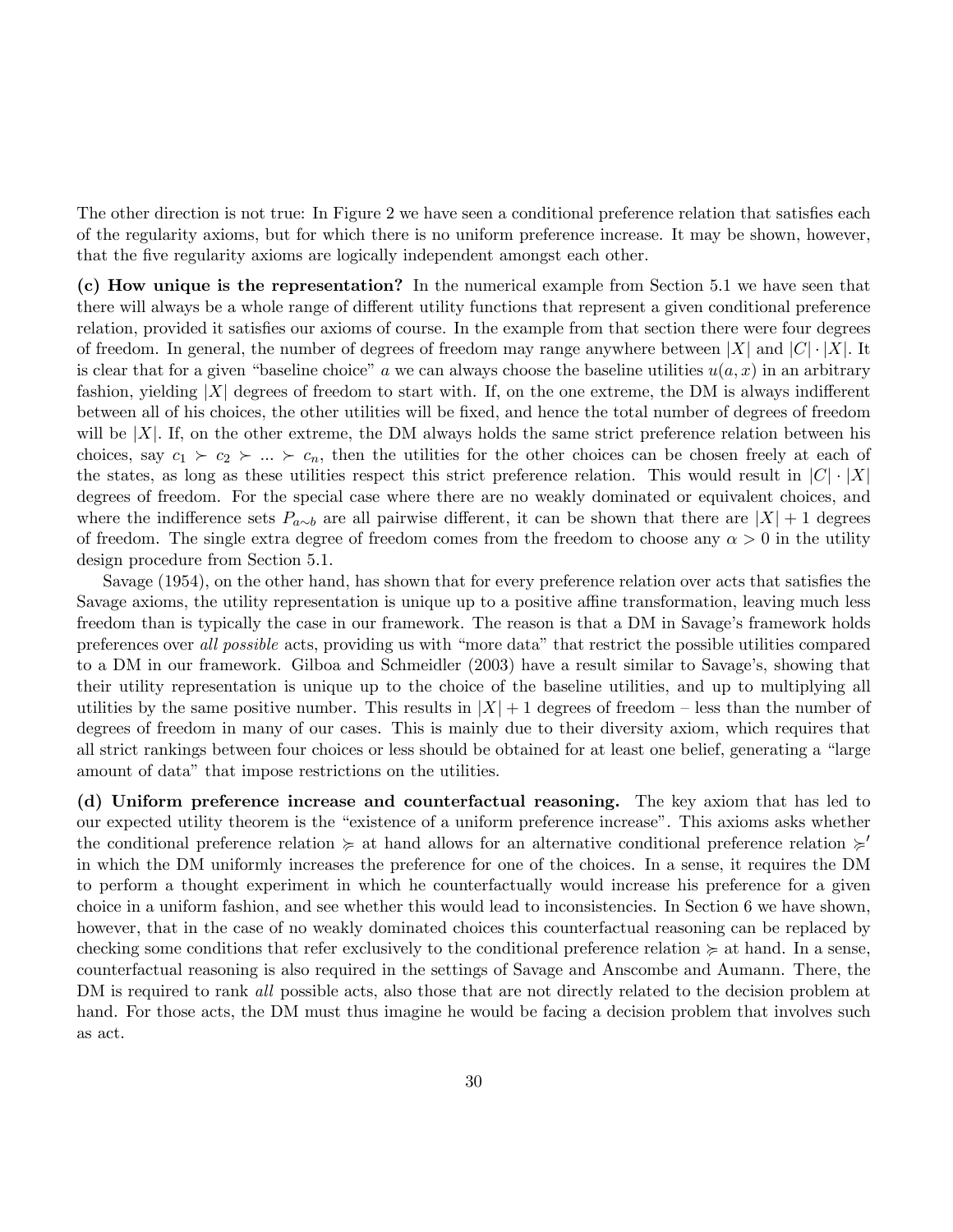(e) Utility differences reflecting degrees of preference. The utilities that represent a given conditional preference relation have a very clear and intuitive interpretation in our framework: The expected utility difference between a and b at a belief p reflects "by how much" the DM prefers a to b at that particular belief. Consequently, the utility difference between a and b at a state x reflects "by how much" he prefers a to b at state x: Consider, for instance, the table of utilities in Section 5.1 that represents the conditional preference relation  $\succeq$  of Figure 7. At state x, the utility difference between a and b is  $0-3=-3$ , whereas at state z this utility difference is  $0-(-2) = 2$ . Interpreting these utility differences as "degrees of preference", we may say that the degree by which the DM prefers  $b$  to  $a$  at  $x$  is higher than the degree by which he prefers a to b at z. This is also reflected by the fact that at the belief  $(\frac{1}{2})$  $\frac{1}{2}, 0, \frac{1}{2}$  $(\frac{1}{2})$ , which is halfway between [x] and  $[z]$ , the DM still prefers b to a. We can say even more: The DM will only become indifferent between a and b at the belief  $(\frac{2}{5})$  $\frac{2}{5}$ , 0,  $\frac{3}{5}$  $\frac{3}{5}$ , where the probability assigned to z is 1.5 times the probability assigned to x. As such, we may say that the degree of preference between a and b at x is 1.5 times the degree of preference between a and b at z. This corresponds precisely to the relative utility differences between a and b at x and  $z$ , which are  $-3$  and 2, respectively.

(f) Belief as a primitive notion. An important difference with Savage's  $(1954)$  framework is that we view the DMís belief as a primitive notion, from which we can derive his preference relation over choices. This is precisely how a conditional preference relation is defined: It takes the belief as an input, and delivers the preferences over choices as an output. One of the beautiful features of Savage's framework is that the DM's belief can be *derived* from his preferences over acts. That is, Savage views the DM's preferences over acts as the primitive notion, which then induces his belief. There is a whole debate about which of the two, belief or preferences, should be taken as the primitive object, and we do not want to enter this debate here. But the logic that underlies our framework is that the DM first reasons himself towards a belief, then forms his preferences over choices based on this belief, which finally allows him to make a choice based on this preference relation.

(g) Belief revision. A conditional preference relation does not only specify the DMís preferences over choices for a given belief, but also describes how these preferences would change if he were to revise his belief in the light of new information. In a dynamic decision problem or game it may happen, for instance, that some state is ruled out by some new information, forcing the DM to change his belief in response. And such information events may even take place sequentially, such that more and more states can be ruled out. The notion of a conditional preference relation is thus able to describe how the DM's preferences would change as a result of belief revision during the course of a dynamic decision problem or game.

(h) Game theory with conditional preference relations. In principle we could build an entire theory of games based on conditional preference relations, which may or may not satisfy our system of axioms. In a game, the DM would be a player  $i$ , his set of choices  $C_i$  would be the set of actions in the game, and the states would be the set  $X_i = \times_{j \neq i} C_j$  of opponents' choice combinations. Fix a conditional preference relation  $\geq i$  for every player *i*. A *Nash equilibrium* (Nash (1950, 1951)) could be defined as a tuple of probability distributions  $(\sigma_i)_{i\in I}$ , with  $\sigma_i \in \Delta(C_i)$  for every player i, such that  $\sigma_i(c_i) > 0$  only if  $c_i$  is optimal for the induced preference relation  $\succ_{\sigma_{-i}}^i$ . Here,  $\sigma_{-i}$  denotes the product of the probability distributions  $\sigma_j$  for  $j \neq i$ , which is a probability distribution over  $C_{-i}$  and hence a belief for player i. With this definition, a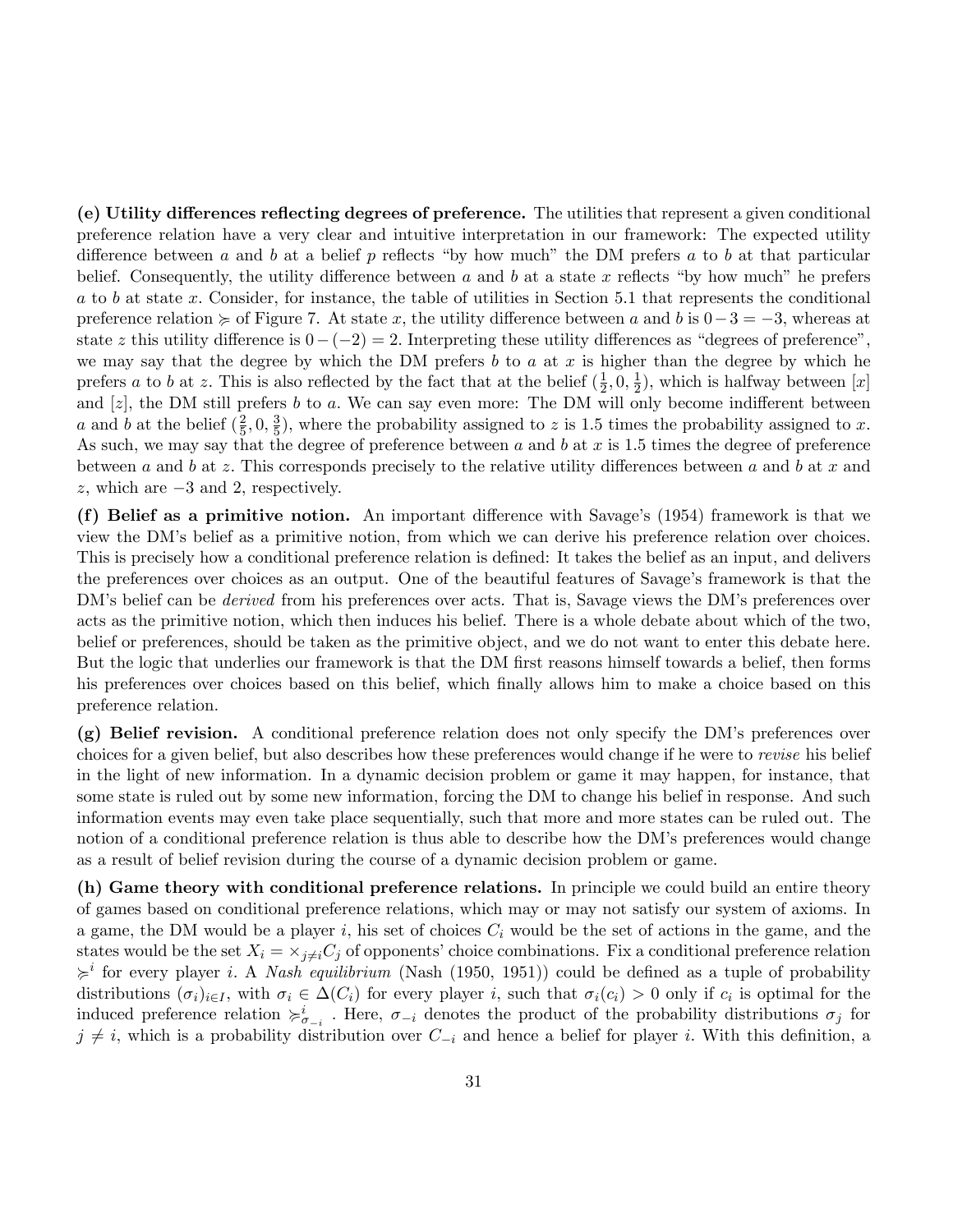Nash equilibrium is thus interpreted as a tuple of beliefs about the opponents' choices, as in Aumann and Brandenburger (1995).

Similarly, *correlated rationalizability* (Brandenburger and Dekel (1987), Bernheim (1984), Pearce (1984)) could be defined by the recursive procedure where  $C_i^0 := C_i$  for all players i, and

$$
C_i^k := \{c_i \in C_i^{k-1} \mid c_i \text{ optimal for } \succcurlyeq_{p_i}^i \text{ for some } p_i \in \Delta(C_{-i}^{k-1})\}
$$

for every  $k > 1$ . In fact, most – if not all – concepts in game theory could be generalized in terms of conditional preference relations.

(i) Possible extensions. The analysis in this paper can be extended in various directions. First, one could replace "standard" probability distributions on  $X$  by lexicographic probability systems (Blume, Brandenburger and Dekel (1991)) or non-standard beliefs (Robinson (1973), Hammond (1994), Halpern (2010)) and find axioms which guarantee a representation by lexicographic or non-standard expected utility, respectively. Alternatively, one could attempt to extend the analysis to the case of infinitely many choices and/or states. Some of the arguments in the proofs heavily rely on the set of choices, and above all the set of states, being finite. It would be interesting to see how much, and what exactly, would have to be modified to generalize the results to the infinite case.

## 8 Appendix

#### 8.1 Proof of Section 2

**Proof of Lemma 2.1.** (a) As the hyperplanes V and W are different and parallel, there are a vector  $n \neq 0$  and two different numbers  $\alpha, \beta$  such that

$$
V = \{ v \in \mathbf{R}^X \mid v \cdot n = \alpha \} \text{ and } W = \{ v \in \mathbf{R}^X \mid v \cdot n = \beta \}.
$$

Take some  $v \in \mathbb{R}^X$ . We first show that there is some number  $\lambda$  with  $v \in (1 - \lambda)V + \lambda W$ . If  $v \in V$  then we can choose  $\lambda = 0$ . Assume next that  $v \notin V$ . Choose the number  $\lambda$  such that  $(1 - \lambda)\alpha + \lambda\beta = v \cdot n$ . As  $v \cdot n \neq \alpha$ we conclude that  $\lambda \neq 0$ . Take some  $v' \in V$  and consider the vector  $v'' := \frac{1}{\lambda}v - \frac{1-\lambda}{\lambda}v'$ . By the choice of  $\lambda$  it then follows that  $v'' \cdot n = \beta$  and hence  $v'' \in W$ . As  $v = (1 - \lambda)v' + \lambda v''$  it follows that  $v \in (1 - \lambda)V + \lambda W$ . We next show that the number  $\lambda$  is unique. Suppose that  $v \in (1 - \lambda)V + \lambda W$  and  $v \in (1 - \mu)V + \mu W$ . Then,  $v \cdot n = (1 - \lambda)\alpha + \lambda\beta = (1 - \mu)\alpha + \mu\beta$ . As  $\alpha \neq \beta$  it follows that  $\lambda = \mu$ .

(b) As V is a hyperplane, there are |X| affinely independent vectors  $v_1, ..., v_{|X|}$  in V. Take some arbitrary vector  $v_{|X|+1} \in W$ . We show that  $v_1, ..., v_{|X|}$ ,  $v_{|X|+1}$  are affinely independent. As every affine combination of  $v_1, ..., v_{|X|}$  is in V, we know that  $v_{|X|+1}$  is not an affine combination of  $v_1, ..., v_{|X|}$ . Suppose now that some vector in  $\{v_1, ..., v_{|X|}\}$ , say  $v_1$ , is an affine combination of the other vectors in  $\{v_1, ..., v_{|X|}, v_{|X|+1}\}$ . Then,

$$
v_1 = \sum_{k=2}^{|X|+1} \alpha_k v_k \text{ for some } a_2, ..., \alpha_{|X|+1} \text{ with } \sum_{k=2}^{|X|+1} \alpha_k = 1. \tag{8.1}
$$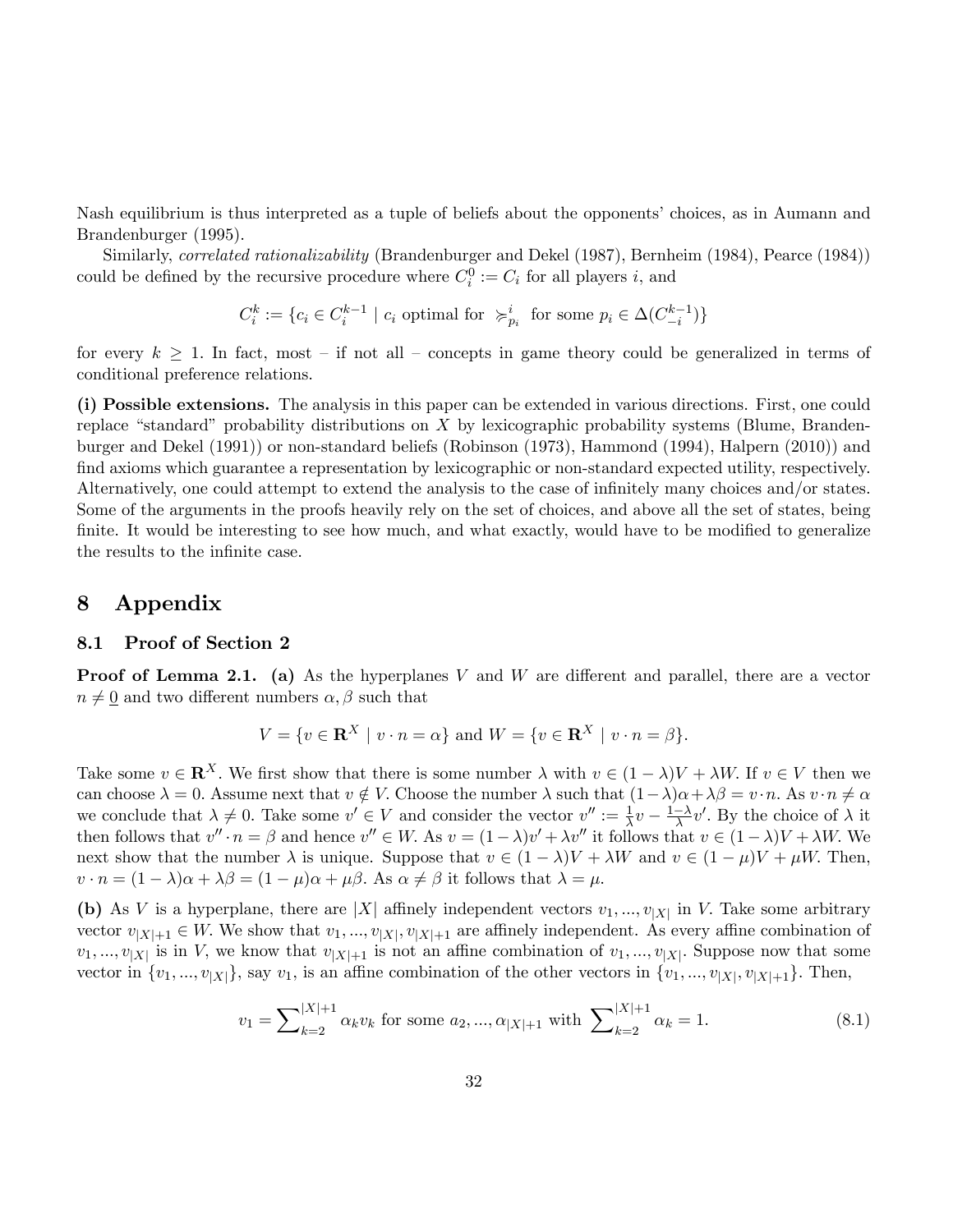As  $v_1, ..., v_{|X|}$  are affinely independent it must be that  $\alpha_{|X|+1} \neq 0$ . But then, it follows from (8.1) that

$$
v_{|X|+1} = \frac{1}{\alpha_{|X|+1}} (v_1 - \sum_{k=2}^{|X|} \alpha_k v_k) \text{ with } \frac{1}{\alpha_{|X|+1}} (1 - \sum_{k=2}^{|X|} \alpha_k) = 1.
$$

In other words,  $v_{|X|+1}$  is an affine combination of  $v_1, ..., v_{|X|}$ , which is impossible as we have seen. Thus, the vectors  $v_1, ..., v_{|X|}, v_{|X|+1}$  are affinely independent.

(c) Let  $X = \{x_1, ..., x_n\}$ . Consider the system of linear equations, with  $n+1$  variables  $\beta_0, ..., \beta_n$  and  $n+1$ equations, given by

$$
1 \cdot \beta_0 + \sum_{k=1}^n v_m(x_k)\beta_k = \alpha_m \text{ for all } m \in \{1, ..., n+1\}.
$$
 (8.2)

Hence, the m-th equation has the row of coefficients  $r_m := (1, v_m(x_1), ..., v_m(x_n))$ . We show that the vectors  $r_1, ..., r_{n+1}$  are linearly independent. Suppose not. Then, there is some vector, say  $r_1$ , that is a linear combination of the other vectors  $r_2, ..., r_{n+1}$ . Hence, there are numbers  $\gamma_2, ..., \gamma_{n+1}$  with  $r_1 = \sum_{m=2}^{n+1} \gamma_m r_m$ . By definition of the vectors  $r_m$  we must then have that

$$
1 = \sum_{m=2}^{n+1} \gamma_m \text{ and } (v_1(x_1), ..., v_1(x_n)) = \sum_{m=2}^{n+1} \gamma_m(v_m(x_1), ..., v_m(x_n)).
$$

This implies, however, that  $v_1$  is an affine combination of  $v_2, ..., v_{n+1}$ , which is a contradiction to the assumption that  $v_1, ..., v_{n+1}$  are affinely independent. We thus conclude that the vectors of coefficients  $r_1, ..., r_{n+1}$  are linearly independent. This guarantees that the system of linear equations in (8.2) has a unique solution  $\beta_0, \beta_1, ..., \beta_n$ . Consider the affine mapping  $f: \mathbf{R}^X \to \mathbf{R}$  given by

$$
f(v) := \beta_0 + \sum_{k=1}^n v(x_k)\beta_k.
$$

Then, by  $(8.2)$ ,  $f(v_m) = \alpha_m$  for all  $m \in \{1, ..., n+1\}$ . Moreover, f is also the only affine mapping with these property. To see this, note that every affine mapping  $g: \mathbf{R}^X \to \mathbf{R}$  takes the form  $g(v) = \delta_0 + \sum_{k=1}^n v(x_k) \delta_k$ for some numbers  $\delta_0, ..., \delta_{n+1}$ . If  $g(v_m) = \alpha_m$  for all  $m \in \{1, ..., n+1\}$ , then the numbers  $\delta_0, ..., \delta_{n+1}$  must solve the system of linear equations in (8.2). As this system has the unique solution  $\beta_0, ..., \beta_{n+1}$ , it follows that  $g = f$ .

#### 8.2 Proof of Section 3

For the proof of Lemma 3.1 we need the following three properties.

**Lemma 8.1 (Implications of regularity axioms)** Suppose that the conditional preference relation  $\succcurlyeq$  is regular. Then, for every pair of choices  $a, b$  the following properties hold:

(a) 
$$
P_{a\sim b} = \langle P_{a\sim b} \rangle \cap \Delta(X);
$$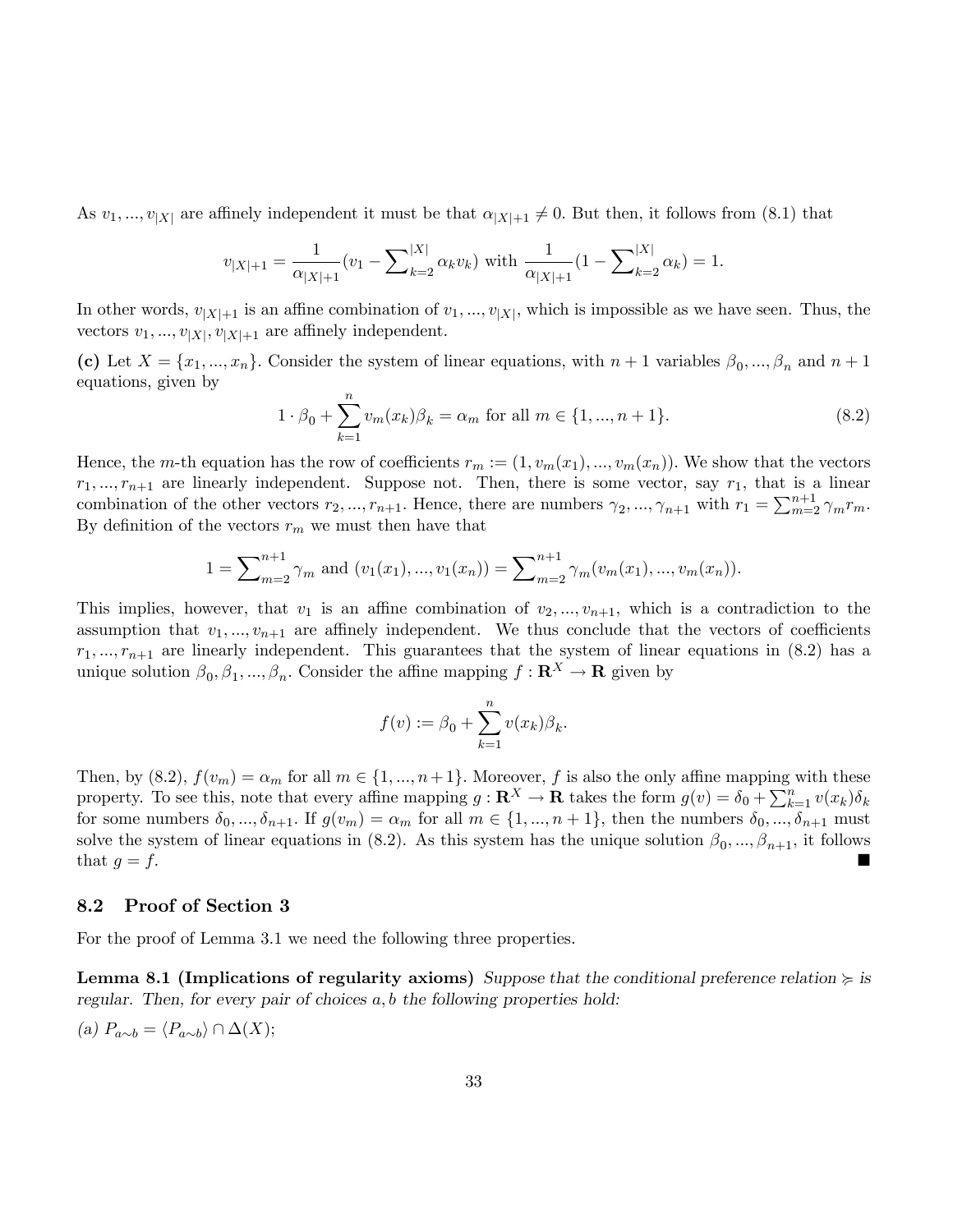(b) If  $\succcurlyeq$  has preference reversals on  $\{a, b\}$ , then there are  $|X| - 1$  linearly independent beliefs in  $P_{a \sim b}$ ; (c) If a weakly dominates b under  $\succeq$  then

$$
P_{a \sim b} = \{ p \in \Delta(X) \mid \sum_{x \in X_{a \sim b}} p(x) = 1 \}.
$$

**Proof of Lemma 8.1.** (a) Clearly,  $P_{a\sim b} \subseteq \langle P_{a\sim b} \rangle \cap \Delta(X)$ . It remains to show that  $\langle P_{a\sim b} \rangle \cap \Delta(X) \subseteq P_{a\sim b}$ . We prove, by induction on k, that every  $p \in \langle P_{a\sim b} \rangle \cap \Delta(X)$  which can be written as the linear combination of k elements in  $P_{a\sim b}$ , is in  $P_{a\sim b}$ . For  $k = 1$  this is clear.

Take some  $k \ge 2$ , and assume that the statement above is true for  $k - 1$ . Consider a  $p \in \langle P_{a \sim b} \rangle \cap \Delta(X)$ that can be written as the linear combination of k elements in  $P_{a\sim b}$ . That is,  $p = \lambda_1 p_1 + ... + \lambda_k p_k$ , with  $p_1, ..., p_k \in P_{a \sim b}$  and  $\lambda_1, ..., \lambda_k \neq 0$ . Assume, without loss of generality, that  $\lambda_1 \leq \lambda_2 \leq ... \leq \lambda_k$ . As  $p \in \Delta(X)$ and  $p_1, ..., p_k \in \Delta(X)$ , we have that  $\sum_{x \in X} p(x) = \sum_{x \in X} p_m(x) = 1$  for all m, and hence  $\lambda_1 + ... + \lambda_k = 1$ . Thus,  $\lambda_1 \leq \frac{1}{2}$  $\frac{1}{2}$  and p can be written as

$$
p = \lambda_1 p_1 + (1 - \lambda_1) w
$$
, with  $w = \frac{1}{1 - \lambda_1} (\lambda_2 p_2 + ... + \lambda_k p_k)$ .

We show that  $w \in \Delta(X)$ . By construction,  $\sum_{x \in X} w(x) = 1$ , and it thus remains to show that  $w(x) \ge 0$  for all x. We distinguish two cases: If  $\lambda_1 > 0$ , then  $\lambda_m > 0$  for all m. As  $p_2, ..., p_k \in \Delta(X)$ , it follows that  $w(x) \ge 0$ for all x. Suppose now that  $\lambda_1 < 0$ . Then,  $w = \frac{1}{1 - \lambda}$  $\frac{1}{1-\lambda_1}(p-\lambda_1p_1)$ . As  $p, p_1 \in \Delta(X)$  and  $\lambda_1 < 0$ , it follows that  $w(x) \geq 0$  for all x. We thus conclude that  $w \in \Delta(X)$ . Hence,  $w \in \langle P_{a \sim b} \rangle \cap \Delta(X)$  is the linear combination of  $k-1$  elements in  $P_{a\sim b}$ . By our induction assumption,  $w \in P_{a\sim b}$ . Therefore,  $p = \lambda_1p_1 + (1 - \lambda_1)w$  is in  $\Delta(X)$  with  $p_1, w \in P_{a \sim b}$ .

We will now show that  $p \in P_{a\sim b}$ . If  $\lambda_1 \in [0, 1]$ , then it follows by preservation of indifference that  $p = \lambda_1 p_1 + (1 - \lambda_1)w \in P_{a \sim b}$ . Suppose now that either  $\lambda_1 < 0$  or  $\lambda_1 < 1$ . Assume, without loss of generality, that  $\lambda_1 < 0$ . Then  $w = \frac{1}{1}$  $\frac{1}{1-\lambda_1}((\lambda_1p_1+(1-\lambda_1)w)-\lambda_1p_1), \text{ where } \frac{1}{1-\lambda_1},-\frac{\lambda_1}{1-\lambda_1}$  $\frac{\lambda_1}{1-\lambda_1} \in (0,1)$ . Suppose, contrary to what we want to show, that  $\lambda_1 p_1 + (1-\lambda_1)w \notin P_{a\sim b}$ . Since  $p_1 \in P_{a\sim b}$ , it would follow by preservation of strict preference that  $w \notin P_{a\sim b}$ , which is a contradiction. Hence, we conclude that  $p = \lambda_1 p_1 + (1 - \lambda_1)w \in P_{a\sim b}$ .

Hence, every belief p that can be written as the linear combination of k elements in  $P_{a\sim b}$  is again in  $P_{a\sim b}$ . By induction on k we conclude that  $\langle P_{a\sim b} \rangle \cap \Delta(X) \subseteq P_{a\sim b}$ .

(b) As  $\succeq$  has preference reversals on  $\{a, b\}$ , the sets  $X_{a \succ b}$  and  $X_{b \succ a}$  must both be non-empty. Indeed, suppose that  $X_{a \succ b}$  would be empty. Then,  $[x] \in P_{b \succ a}$  for all  $x \in X$ . But then it would follow by preservation of indifference and preservation of strict preference that  $p \in P_{b \geq a}$  for all beliefs  $p \in \Delta(X)$ , which would be a contradiction to our assumption that  $\succcurlyeq$  has preference reversals on  $\{a, b\}$ . Hence, we see that  $X_{a \succ b}$  cannot be empty. By a similar argument it can be shown that  $X_{b \succ a}$  cannot be empty either.

Fix some states  $y \in X_{a \succ b}$  and  $z \in X_{b \succ a}$ . By continuity, there must be some  $\lambda_{yz} \in (0,1)$  such that

$$
p_{yz} := (1 - \lambda_{yz})[y] + \lambda_{yz}[z] \in P_{a \sim b}.
$$
\n(8.3)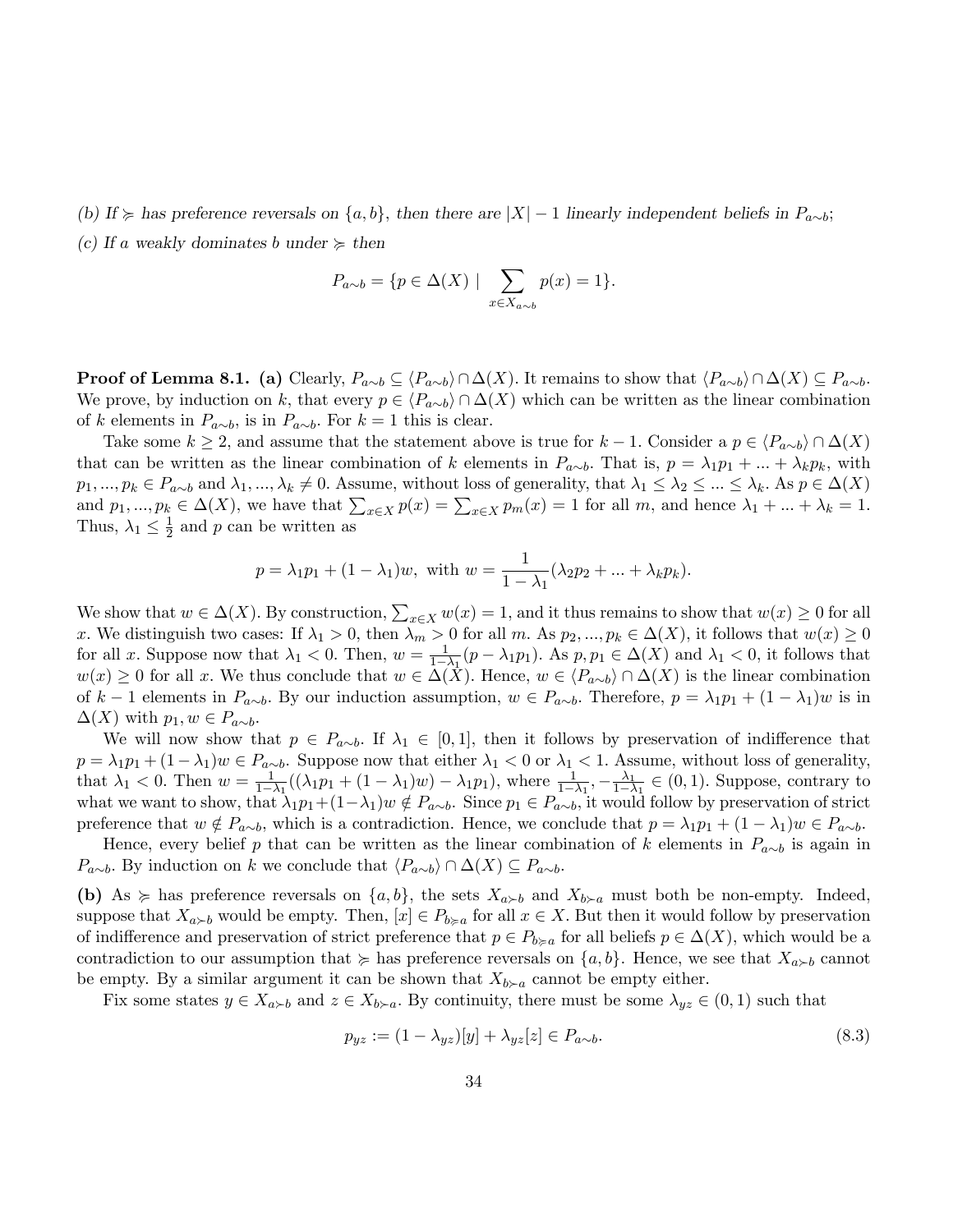Similarly, for every  $x \in X_{b \succ a} \backslash \{z\}$  there is some  $\lambda_{yx} \in (0,1)$  such that

$$
p_{yx} := (1 - \lambda_{yx})[y] + \lambda_{yx}[x] \in P_{a \sim b},\tag{8.4}
$$

and for every  $x \in X_{a \succ b} \setminus \{y\}$ , there is some  $\lambda_{zx} \in (0,1)$  such that

$$
p_{zx} := (1 - \lambda_{zx})[z] + \lambda_{zx}[x] \in P_{a \sim b}.
$$
\n
$$
(8.5)
$$

Consider the set

 $^{+}$ 

$$
B := \{ [x] \mid x \in X_{a \sim b} \} \cup \{ p_{yz} \} \cup \{ p_{yx} \mid x \in X_{b \succ a} \setminus \{ z \} \} \cup \{ p_{zx} \mid x \in X_{a \succ b} \setminus \{ y \} \},
$$

which contains  $|X| - 1$  vectors in  $P_{a \sim b}$ . We show that all vectors in B are linearly independent.

Take some numbers  $\alpha_x$  for  $x \in X_{a\sim b}$ , some number  $\alpha_{yz}$ , some numbers  $\alpha_{yx}$  for  $x \in X_{b\succ a}\backslash\{z\}$  and some numbers  $\alpha_{zx}$  for  $x \in X_{a \succ b} \setminus \{y\}$  such that

$$
\sum_{x \in X_{a \sim b}} \alpha_x[x] + \alpha_{yz} p_{yz} + \sum_{x \in X_{b \succ a} \setminus \{z\}} \alpha_{yx} p_{yx} + \sum_{x \in X_{a \succ b} \setminus \{z\}} \alpha_{zx} p_{zx} = \underline{0}.
$$

By  $(8.3)$ ,  $(8.4)$  and  $(8.5)$ , this sum is equal to

$$
\sum_{x \in X_{a \sim b}} \alpha_x [x] + \alpha_{yz}((1 - \lambda_{yz})[y] + \lambda_{yz}[z]) + \sum_{x \in X_{b \sim a} \backslash \{z\}} \alpha_{yx}((1 - \lambda_{yx})[y] + \lambda_{yx}[x])
$$
  
+ 
$$
\sum_{x \in X_{a \sim b} \backslash \{y\}} \alpha_{zx}((1 - \lambda_{zx})[z] + \lambda_{zx}[x])
$$
  
= 
$$
\sum_{x \in X_{a \sim b}} \alpha_x [x] + \left[ \alpha_{yz}((1 - \lambda_{yz}) + \sum_{x \in X_{b \sim a} \backslash \{z\}} \alpha_{yx}(1 - \lambda_{yx}) \right][y]
$$
  

$$
\left[ \alpha_{yz} \lambda_{yz} + \sum_{x \in X_{a \sim b} \backslash \{y\}} \alpha_{zx}(1 - \lambda_{zx}) \right][z] + \sum_{x \in X_{b \sim a} \backslash \{z\}} \alpha_{yx} \lambda_{yx}[x] + \sum_{x \in X_{a \sim b} \backslash \{y\}} \alpha_{zx} \lambda_{zx}[x] = 0.
$$

As all vectors in  $\{[x] \mid x \in X\}$  are linearly independent, it follows that  $\alpha_x = 0$  for all  $x \in X_{a \sim b}$ , that  $\alpha_{yx}\lambda_{yx} = 0$  for all  $x \in X_{b\geq a}\backslash\{z\}$ , and that  $\alpha_{zx}\lambda_{zx} = 0$  for all  $x \in X_{a\geq b}\backslash\{y\}$ . Since  $\lambda_{yx} \in (0,1)$  for all  $x \in X_{b \succ a} \setminus \{z\}$  and  $\lambda_{zx} \in (0,1)$  for all  $x \in X_{a \succ b} \setminus \{y\}$ , it follows that  $\alpha_{yx} = 0$  for all  $x \in X_{b \succ a} \setminus \{z\}$  and  $\alpha_{zx} = 0$  for all  $x \in X_{a \succ b} \setminus \{y\}$ . The sum above thus reduces to

$$
\alpha_{yz}(1-\lambda_{yz})[y] + \alpha_{yz}\lambda_{yz}[z]) = \underline{0}.
$$

As  $\lambda_{yz} \in (0, 1)$ , this implies that  $\alpha_{yz} = 0$ . We thus see that all coefficients in the linear combination above must be 0, and hence the vectors in B are linearly independent. As such,  $P_{a\sim b}$  contains  $|X| - 1$  linearly independent beliefs.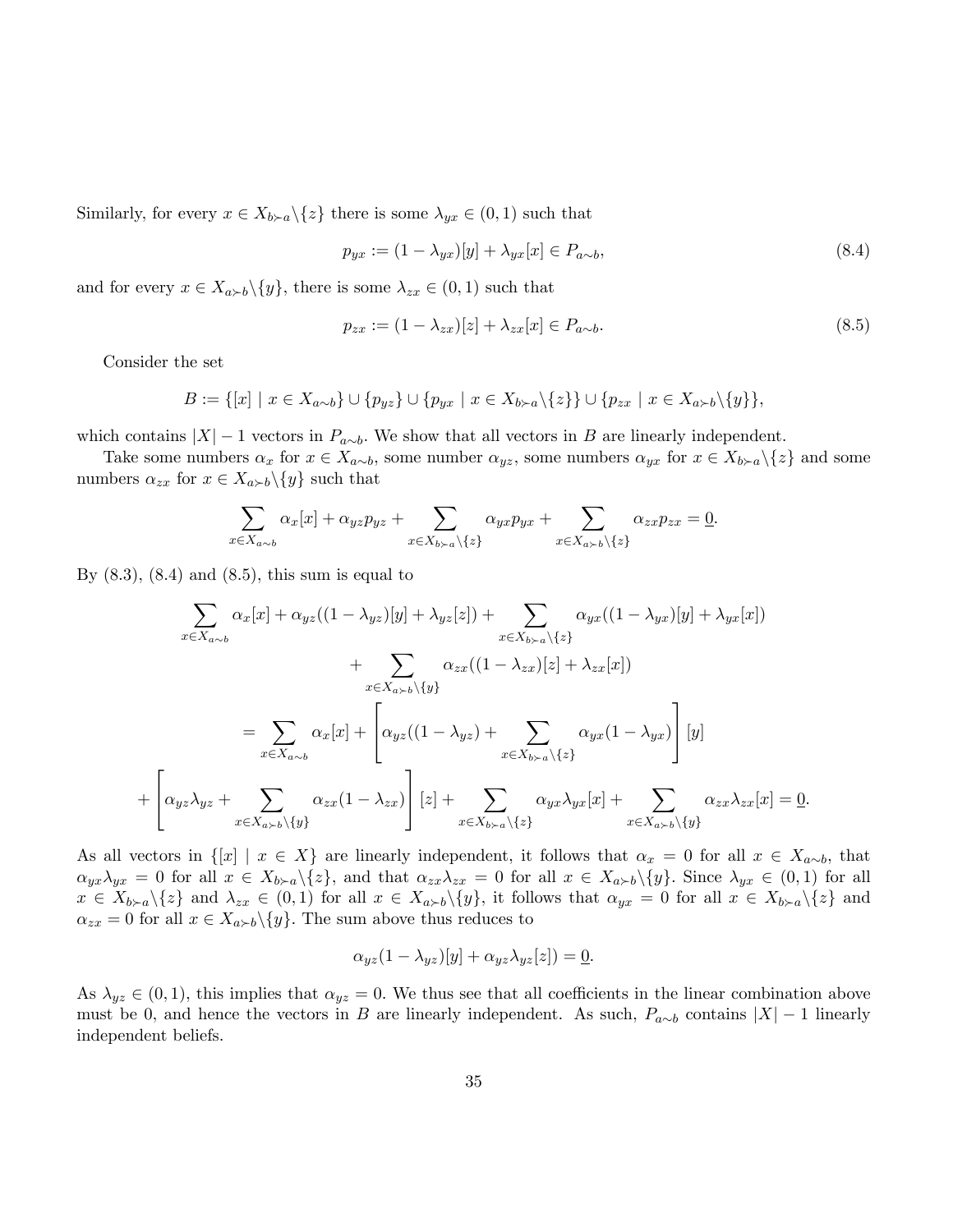Consider the set

$$
B := \{ [x] \mid x \in X_{a \sim b} \} \cup \{ p_{yz} \} \cup \{ p_{yx} \mid x \in X_{b \succ a} \setminus \{ z \} \} \cup \{ p_{zx} \mid x \in X_{a \succ b} \setminus \{ y \} \},
$$

which contains  $|X| - 1$  vectors in  $P_{a\sim b}$ . It may be verified that all vectors in B are linearly independent, and hence  $P_{a\sim b}$  contains  $|X| - 1$  linearly independent beliefs.

(c) Let  $A = \{p \in \Delta(X) \mid \sum_{x \in X_{a \sim b}} p(x) = 1\}$ . To show that  $P_{a \sim b} \subseteq A$ , take some  $p \in P_{a \sim b}$ . Assume, contrary to what we want to show, that  $p \notin A$ . Then,  $p(x) > 0$  for some  $x \in X_{a \succ b}$ , and hence  $p = p(x) \cdot [x] + (1-p(x)) \cdot q$ for some  $q \in \Delta(X)$ . As  $[x] \in P_{a \succ b}$ ,  $q \in P_{a \succ b}$  and  $p(x) > 0$ , it follows by preservation of strict preference that  $p \in P_{a \succ b}$ , which is a contradiction to the assumption that  $p \in P_{a \sim b}$ . We thus conclude that  $p \in A$ . To show that  $A \subseteq P_{a\sim b}$ , take some  $p \in A$ . Then, it follows by preservation of indifference that  $p \in P_{a\sim b}$ . We thus see that  $P_{a\sim b} = A$ . that  $P_{a\sim b} = A.$ 

**Proof of Lemma 3.1.** (a) Assume first that a and b are equivalent under  $\succcurlyeq$ . Then we can choose the hyperplane  $H_{a\sim b} = \{v \in \mathbb{R}^X \mid \sum_{x \in X} v(x) = 1\}$ , which guarantees that  $P_{a\sim b} = \Delta(X) = H_{a\sim b} \cap \Delta(X)$ .

If  $\succcurlyeq$  has preference reversals on  $\{a, b\}$  then we know from Lemma 8.1 (b) that  $\dim(\langle P_{a\sim b}\rangle) \geq |X| - 1$ . Note that  $\dim(\langle P_{a\sim b}\rangle) \neq |X|$  since otherwise  $\langle P_{a\sim b}\rangle = \mathbb{R}^X$ , which would imply by Lemma 8.1 (a) that  $P_{a\sim b} = \langle P_{a\sim b} \rangle \cap \Delta(X) = \Delta(X)$ . That would be a contradiction to the assumption that  $\succcurlyeq$  has preference reversals on  $\{a, b\}$ . Hence,  $\dim(\langle P_{a\sim b}\rangle) = |X| - 1$ , which implies that  $\langle P_{a\sim b}\rangle$  is a hyperplane. By choosing  $H_{a\sim b} = \langle P_{a\sim b} \rangle$  we know by Lemma 8.1 (a) that  $P_{a\sim b} = H_{a\sim b} \cap \Delta(X)$ .

Suppose next that a weakly dominates b under  $\succeq$ . Then, we know by Lemma 8.1 (c) that

$$
P_{a \sim b} = \{ p \in \Delta(X) \mid \sum_{x \in X_{a \sim b}} p(x) = 1 \}. \tag{8.6}
$$

Let  $n \in \mathbb{R}^X$  be the vector with  $n(x) = 0$  for all  $x \in X_{a \sim b}$  and  $n(x) = 1$  for all  $x \in X \setminus X_{a \sim b}$ . As a is not equivalent to b under  $\succcurlyeq$  we know that  $X_{a\sim b}\neq X$ , and hence  $n\neq \underline{0}$ . Define  $H_{a\sim b}:=\{v\in \mathbf{R}^X\mid v\cdot n=0\}$ , which is a hyperplane. Then, it follows from (8.6) that  $P_{a\sim b} = H_{a\sim b} \cap \Delta(X)$ .

(b) This part follows from our arguments above.

#### 8.3 Proof of Section 6

For proving Theorem 6.1 we need the following result.

Lemma 8.2 (Preference and parallel hyperplanes) Let  $\succcurlyeq$  be a regular conditional preference relation. Consider two choices a, b and two different, parallel hyperplanes H and H' such that  $P_{a\sim b} = H \cap \Delta(X)$ .

(a) If there is some  $q \in P_{a \succ b}$  and  $\lambda < 1$  with  $q \in (1 - \lambda)H' + \lambda H$  then

$$
P_{a \geq b} = \{ p \in \Delta(X) \mid \text{there is some } \lambda \leq 1 \text{ with } p \in (1 - \lambda)H' + \lambda H \}.
$$

(b) If there is some  $q \in P_{b \succ a}$  and  $\lambda < 1$  with  $q \in (1 - \lambda)H' + \lambda H$  then

$$
P_{a \geq b} = \{ p \in \Delta(X) \mid \text{there is some } \lambda \geq 1 \text{ with } p \in (1 - \lambda)H' + \lambda H \}.
$$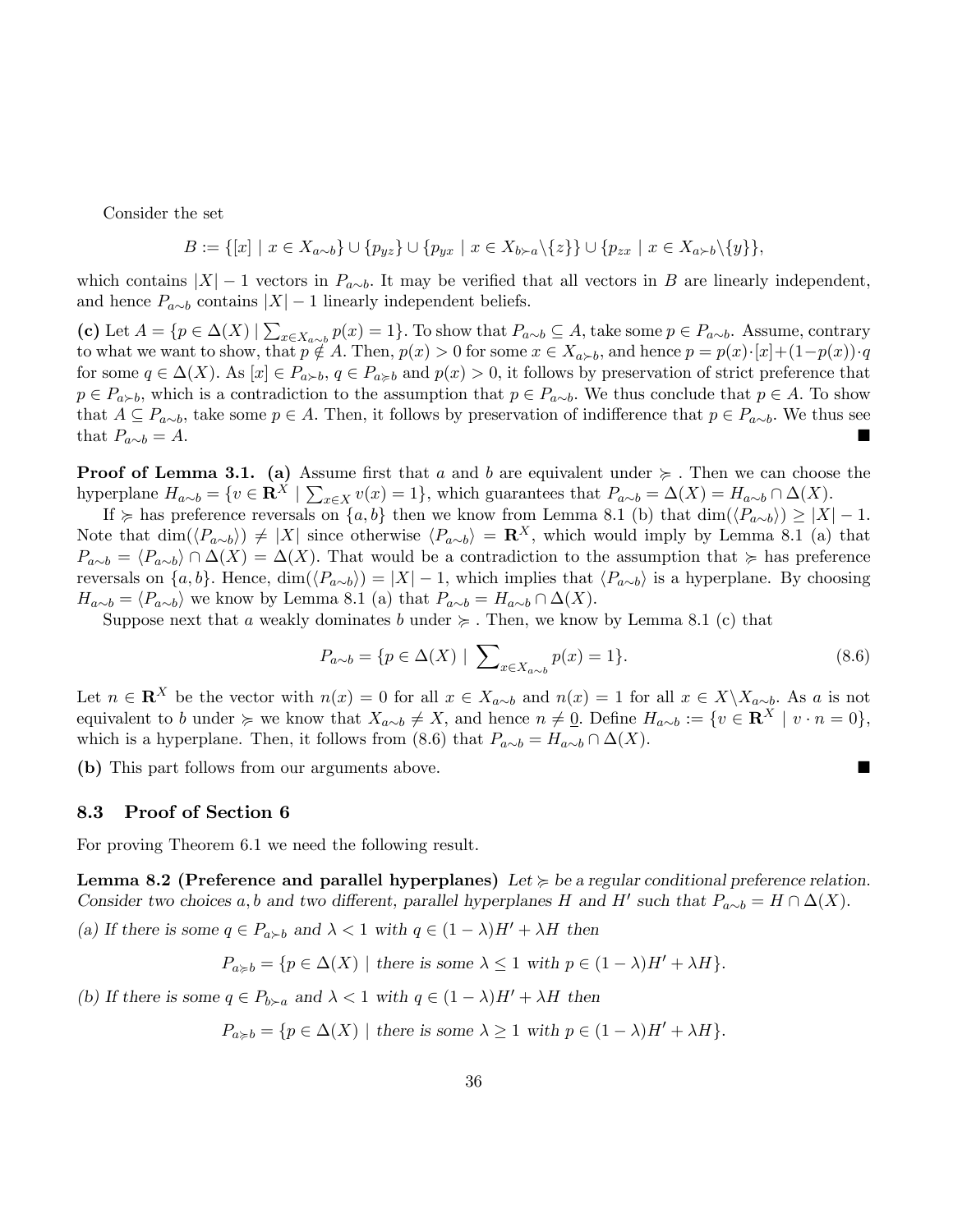**Proof.** (a) Suppose there is some  $q \in P_{a \succ b}$  and  $\mu < 1$  with  $q \in (1 - \mu)H' + \mu H$ . Let A be the set on the righthand side of the equality in (a). To show that  $P_{a \geq b} \subseteq A$  take some  $p \in P_{a \geq b}$ , and let  $\lambda$  be such that  $p \in (1 - \lambda)H' + \lambda H$ . Suppose, contrary to what we want to show, that  $\lambda > 1$ . Then, there is some  $\alpha \in (0, 1)$ such that  $(1 - \alpha)q + \alpha p \in H \cap \Delta(X) = P_{a\sim b}$ . However, as  $q \in P_{a \succ b}$  and  $p \in P_{a \succ b}$ , it follows by preservation of strict preference that  $(1 - \alpha)q + \alpha p \in P_{\alpha \succ b}$  for every  $\alpha \in (0, 1)$ , which is a contradiction. Hence,  $\lambda \leq 1$ , which implies that  $p \in A$ .

To show that  $A \subseteq P_{a \geq b}$ , take some  $p \in A$ . Hence,  $p \in (1 - \lambda)H' + \lambda H$  for some  $\lambda \leq 1$ . If  $\lambda = 1$  then  $p \in H \cap \Delta(X) = P_{a\sim b}$ . Suppose now that  $\lambda < 1$ . As  $\mu < 1$  also, we know that p must be on the same side of the hyperplane H as q. Since  $P_{a\sim b} = H \cap \Delta(X)$  and  $q \in P_{a\succ b}$ , it follows by continuity and preservation of strict preference that  $p \in P_{a \succ b}$  also. We thus have that  $p \in P_{a \succ b}$  in both cases. This completes the proof for  $(a)$ .

Property (b) can be shown in a similar fashion.

**Proof of Theorem 6.1.** (a) Suppose that  $\succeq$  is regular and satisfies existence of a uniform preference increase. Then, by Theorem 5.1, there is a utility function u that represents  $\succeq$ . To show strong transitivity, consider three choices  $a, b$  and  $c.$  As  $\succeq$  has preference reversals on every pair of choices, it follows from Lemma 3.1 (b) that

$$
\langle P_{a\sim b} \rangle = \{ v \in \mathbf{R}^X \mid u(a, v) = u(b, v) \}, \ \langle P_{a\sim c} \rangle = \{ v \in \mathbf{R}^X \mid u(a, v) = u(c, v) \} \text{ and}
$$

$$
\langle P_{b\sim c} \rangle = \{ v \in \mathbf{R}^X \mid u(b, v) = u(c, v) \},
$$

which immediately implies that  $\langle P_{a\sim b} \rangle \cap \langle P_{a\sim c} \rangle \subseteq \langle P_{b\sim c} \rangle$ .

To show the line property, note first that we can always find a line  $L = \{v + \lambda w \mid \lambda \in \mathbf{R}\}\)$  that intersects each of the hyperplanes  $\langle P_{e\sim f} \rangle$  at a single point  $v_{ef} = v + \lambda_{ef}w$ , and such that  $\lambda_{ef} \neq \lambda_{eg}$  whenever  $\langle P_{e\sim f} \rangle \neq$  $\langle P_{e\sim g} \rangle$ . To see this, select a vector w such that  $w \notin \langle P_{e\sim f} \rangle$  for every  $e, f \in C$ . That is, w is not parallel to any of the hyperplanes  $\langle P_{e\sim f} \rangle$ . Then, the line  $\{\lambda w \mid \lambda \in \mathbf{R}\}\$  will intersect each of the hyperplanes  $\langle P_{e\sim f} \rangle$ exactly once. We can then choose the vector v such that the line  $L = \{v + \lambda w \mid \lambda \in \mathbf{R}\}\)$  intersects each of the hyperplanes  $\langle P_{e\sim f} \rangle$  at a single point  $v_{ef} = v + \lambda_{ef} w$ , and such that  $\lambda_{ef} \neq \lambda_{eg}$  whenever  $\langle P_{e\sim f} \rangle \neq$  $\langle P_{e\sim g} \rangle$ .

Hence,  $u(e, v_{ef}) = u(f, v_{ef})$  for all  $e, f \in \{a, b, c, d\}$ . We will show that

$$
(\lambda_{ab} - \lambda_{bd})(\lambda_{ac} - \lambda_{bc})(\lambda_{ad} - \lambda_{cd}) = (\lambda_{ab} - \lambda_{bc})(\lambda_{ac} - \lambda_{cd})(\lambda_{ad} - \lambda_{bd}).
$$
\n(8.7)

Assume first that  $\lambda_{ef} = \lambda_{eg}$  for some  $e, f, g \in \{a, b, c, d\}$ . Then, by transitivity of  $\succcurlyeq$ , we have that  $\lambda_{ef} =$  $\lambda_{eg} = \lambda_{fg}$ , and (8.7) trivially holds.

Suppose next that  $\lambda_{ef} \neq \lambda_{eg}$  for all  $e, f, g \in \{a, b, c, d\}$ . Define the affine mappings  $\delta_{ab}, \delta_{ac}$  and  $\delta_{ad}$  from R to R by

$$
\delta_{ab}(\lambda) := u(a, v + \lambda w) - u(b, v + \lambda w), \ \delta_{ac}(\lambda) := u(a, v + \lambda w) - u(c, v + \lambda w) \text{ and}
$$
\n
$$
\delta_{ad}(\lambda) := u(a, v + \lambda w) - u(d, v + \lambda w) \text{ for all } \lambda \in \mathbf{R}.
$$
\n(8.8)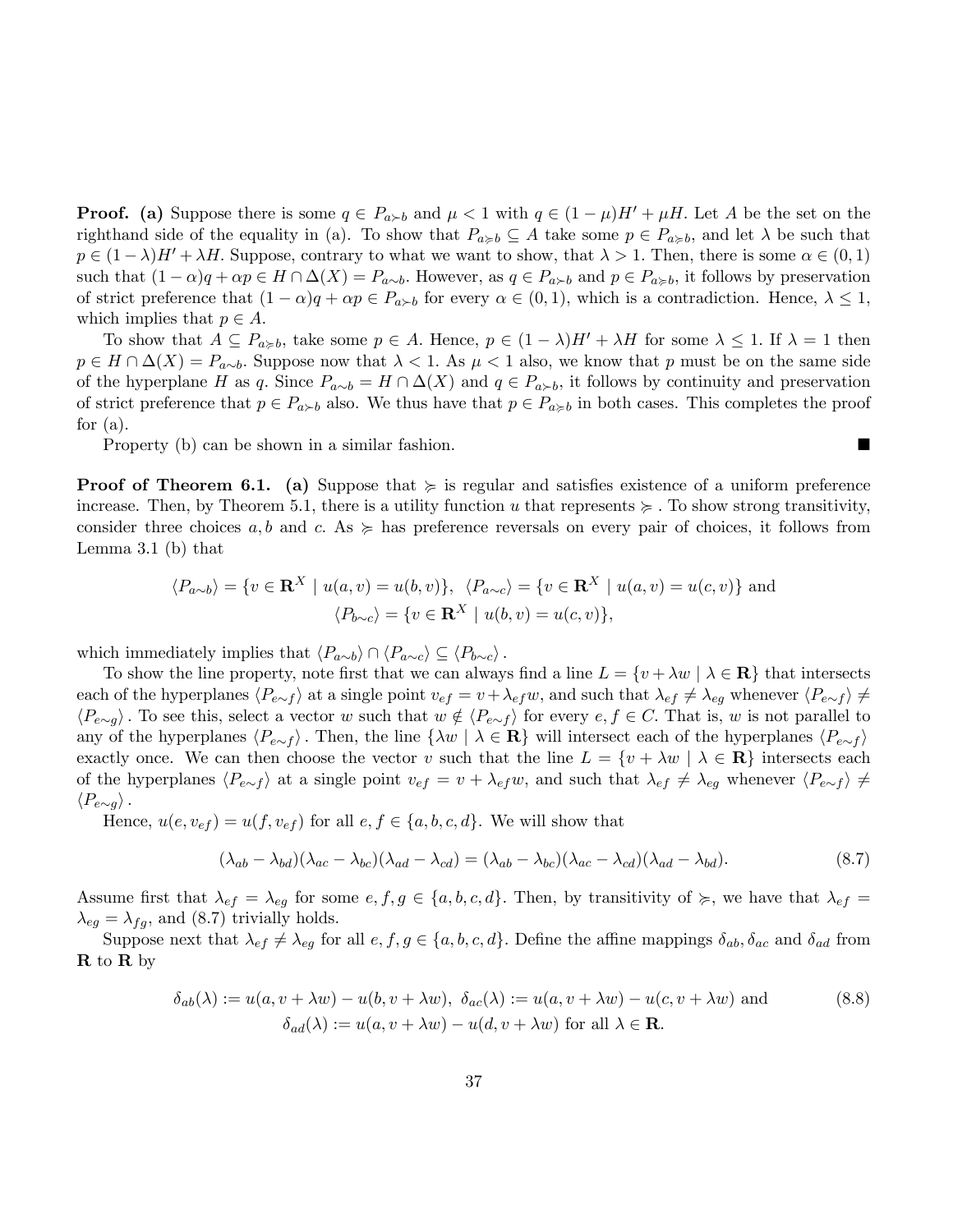Moreover, these mappings are nonconstant as  $\delta_{ab}(\lambda_{ab}) = 0$  and  $\delta_{ab}(\lambda) \neq 0$  for all  $\lambda \neq \lambda_{ab}$ , and similarly for  $\delta_{ac}$  and  $\delta_{ad}$ . As these mappings are affine and nonconstant, there are nonzero numbers  $D_{ab}$ ,  $D_{ac}$  and  $D_{ad}$ such that

$$
\delta_{ab}(\lambda) - \delta_{ab}(\mu) = D_{ab} \cdot (\lambda - \mu) \tag{8.9}
$$

$$
\delta_{ac}(\lambda) - \delta_{ac}(\mu) = D_{ac} \cdot (\lambda - \mu) \text{ and } (8.10)
$$

$$
\delta_{ad}(\lambda) - \delta_{ad}(\mu) = D_{ad} \cdot (\lambda - \mu) \tag{8.11}
$$

for all  $\lambda, \mu \in \mathbf{R}$ .

We will now show that

$$
\frac{D_{ab}}{D_{ac}} = \frac{\lambda_{ac} - \lambda_{bc}}{\lambda_{ab} - \lambda_{bc}}.\tag{8.12}
$$

Note that  $\frac{D_{ab}}{D_{ac}}$  plays the same role as  $\frac{\Delta \deg_{a} \lt_{c}}{\Delta \deg_{a} \lt_{d}}$  in the proof sketch of Section 6.2. By taking  $\lambda = \lambda_{ab}$  and  $\mu = \lambda_{bc}$ , we obtain from (8.9) that

$$
D_{ab} = \frac{\delta_{ab}(\lambda_{ab}) - \delta_{ab}(\lambda_{bc})}{\lambda_{ab} - \lambda_{bc}} = -\frac{\delta_{ab}(\lambda_{bc})}{\lambda_{ab} - \lambda_{bc}}
$$
(8.13)

since  $\delta_{ab}(\lambda_{ab}) = 0$ . Similarly, by taking  $\lambda = \lambda_{ac}$  and  $\mu = \lambda_{bc}$ , we obtain from (8.10) that

$$
D_{ac} = \frac{\delta_{ac}(\lambda_{ac}) - \delta_{ac}(\lambda_{bc})}{\lambda_{ac} - \lambda_{bc}} = -\frac{\delta_{ac}(\lambda_{bc})}{\lambda_{ac} - \lambda_{bc}} = -\frac{\delta_{ab}(\lambda_{bc})}{\lambda_{ac} - \lambda_{bc}}
$$
(8.14)

since  $\delta_{ac}(\lambda_{ac}) = 0$  and  $\delta_{ac}(\lambda_{bc}) = \delta_{ab}(\lambda_{bc})$ . By combining (8.13) and (8.14) we obtain (8.12).

In a similar fashion it can be shown that

$$
\frac{D_{ac}}{D_{ad}} = \frac{\lambda_{ad} - \lambda_{cd}}{\lambda_{ac} - \lambda_{cd}} \text{ and } \frac{D_{ab}}{D_{ad}} = \frac{\lambda_{ad} - \lambda_{bd}}{\lambda_{ab} - \lambda_{bd}}.
$$
\n(8.15)

As

$$
\frac{D_{ab}}{D_{ad}} = \frac{D_{ab}}{D_{ac}} \cdot \frac{D_{ac}}{D_{ad}}
$$

it follows from (8.12) and (8.15) that

$$
\frac{\lambda_{ad} - \lambda_{bd}}{\lambda_{ab} - \lambda_{bd}} = \frac{\lambda_{ac} - \lambda_{bc}}{\lambda_{ab} - \lambda_{bc}} \cdot \frac{\lambda_{ad} - \lambda_{cd}}{\lambda_{ac} - \lambda_{cd}},
$$

which yields (8.7). Hence,  $\succcurlyeq$  satisfies strong transitivity and the line property, which was to show.

(b) Assume now that  $\succcurlyeq$  is regular, and satisfies strong transitivity and the line property. Take an arbitrary choice a. We construct a conditional preference relation  $\succ$  that uniformly increases the preference for a relative to  $\succcurlyeq$ , distinguishing two cases: (1) there are some  $b, c \neq a$  with  $P_{a \sim b} \neq P_{a \sim c}$ , and (2)  $P_{a \sim b} = P_{a \sim c}$ for all  $b, c \neq a$ .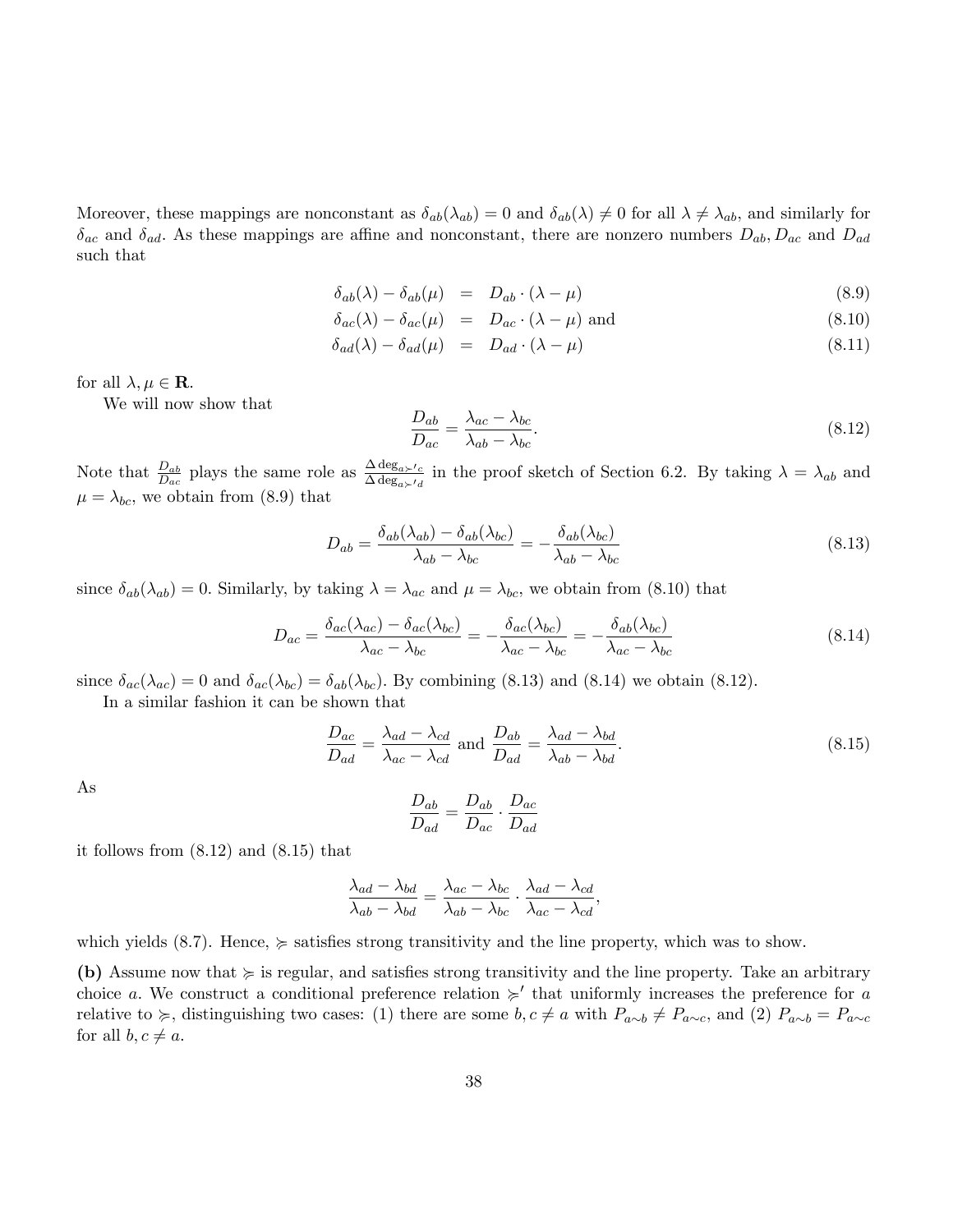**Case 1.** Suppose there are some  $e, f \neq a$  with  $P_{a\sim e} \neq P_{a\sim f}$ . Since  $\succcurlyeq$  has preference reversals on all pairs of choices we know by Lemma 3.1 (b) that every set  $\langle P_{b\sim c} \rangle$  is a hyperplane. By the same argument as in (a) we can find a line  $L = \{v^* + \lambda w^* \mid \lambda \in \mathbf{R}\}\$  that intersects each of the sets  $\langle P_{b \sim c} \rangle$  exactly once, say at  $v_{bc} = v^* + \lambda_{bc} w^*$ , and such that  $\lambda_{bc} \neq \lambda_{bd}$  whenever  $\langle P_{b\sim c} \rangle \neq \langle P_{b\sim d} \rangle$ .

For the purpose of this proof we define, for every  $b, c \neq a$  with  $\lambda_{ac} \neq \lambda_{bc}$ , the number

$$
D_{abc} := \frac{\lambda_{ab} - \lambda_{bc}}{\lambda_{ac} - \lambda_{bc}}.\tag{8.16}
$$

As  $\lambda_{ac} \neq \lambda_{bc}$ , it follows by transitivity that  $\lambda_{ab}$ ,  $\lambda_{ac}$  and  $\lambda_{bc}$  are pairwise different, and hence  $D_{abc} \neq 0$ . By the line property we have that

$$
D_{abd} = D_{abc} \cdot D_{acd} \tag{8.17}
$$

for all  $b, c, d \neq a$  with  $\lambda_{ad} \neq \lambda_{bd}, \lambda_{ac} \neq \lambda_{bc}$  and  $\lambda_{ad} \neq \lambda_{cd}$ .

We will now define a hyperplane  $H_{a\sim b}$  for every choice  $b \neq a$ , as follows. Recall that choices  $e, f \neq a$ are such that  $P_{a\sim e} \neq P_{a\sim f}$ . As  $\succcurlyeq$  has preference reversals on  $\{a, e\}$ , there is some belief  $p^* \in P_{e\succ a}$ . Since, by Lemma 3.1 (a),  $P_{a\sim e} = \langle P_{a\sim e} \rangle \cap \Delta(X)$ , we know that  $p^* \notin \langle P_{a\sim e} \rangle$ . Let  $H_{a\sim e}$  be the unique hyperplane that is parallel to  $\langle P_{a\sim e} \rangle$  and that passes through p<sup>\*</sup>. Then, the line L intersects  $H_{a\sim e}$  at a single point, say  $v'_{ae} = v^* + \lambda'_{ae} w^*$ . Note that  $\lambda'_{ae} \neq \lambda_{ae}$ , since  $H_{a \sim 'e}$  is parallel to, but different from,  $\langle P_{a \sim e} \rangle$ .

As  $P_{a\sim e} \neq P_{a\sim f}$  and, by Lemma 3.1 (a), we have that  $P_{a\sim e} = \langle P_{a\sim e} \rangle \cap \Delta(X)$  and  $P_{a\sim f} = \langle P_{a\sim f} \rangle \cap \Delta(X)$ , it follows that  $\langle P_{a\sim e} \rangle \neq \langle P_{a\sim f} \rangle$ . By the way we have chosen the line L we then conclude that  $\lambda_{ae} \neq \lambda_{af}$ . Thus,  $v_{ae} \in \langle P_{a\sim e} \rangle \setminus \langle P_{a\sim f} \rangle$ . Since, by strong transitivity,  $\langle P_{a\sim e} \rangle \cap \langle P_{e\sim f} \rangle \subseteq \langle P_{a\sim f} \rangle$ , we conclude that  $v_{ae} \notin \langle P_{e \sim f} \rangle$  and hence  $\lambda_{ae} \neq \lambda_{ef}$ . Similarly,  $\lambda_{af} \neq \lambda_{ef}$ . That is,  $\lambda_{ae}$ ,  $\lambda_{af}$  and  $\lambda_{ef}$  are pairwise different. Let  $\lambda'_{af}$  be the unique number such that

$$
\lambda'_{ae} - \lambda_{ae} = D_{aef} \cdot (\lambda'_{af} - \lambda_{af}),\tag{8.18}
$$

and let  $H_{a\sim f}$  be the unique hyperplane that is parallel to  $\langle P_{a\sim f} \rangle$  and that passes through  $v'_{af} = v^* + \lambda'_{af} w^*$ . Note that  $D_{aef}$  is well-defined and not equal to 0 as  $\lambda_{ae}$ ,  $\lambda_{af}$  and  $\lambda_{ef}$  are pairwise different. This is exactly the way we defined  $\lambda'_{ae}$  and  $\lambda'_{af}$  in the proof sketch of Section 6.2.

Next, take a choice  $b \neq a, e, f$ . Then either  $\lambda_{ab} \neq \lambda_{ae}$  or  $\lambda_{ab} \neq \lambda_{af}$ . Assume first that  $\lambda_{ab} \neq \lambda_{ae}$ . By strong transitivity we can then show, in a similar way as above, that  $\lambda_{ab}$ ,  $\lambda_{ae}$  and  $\lambda_{be}$  are pairwise different. Let  $\lambda'_{ab}$  be the unique number such that

$$
\lambda'_{ab} - \lambda_{ab} = D_{abe} \cdot (\lambda'_{ae} - \lambda_{ae}) \tag{8.19}
$$

and let  $H_{a\sim b}$  be the unique hyperplane that is parallel to  $\langle P_{a\sim b} \rangle$  and that passes through  $v'_{ab} = v^* + \lambda'_{ab} w^*$ .

If  $\lambda_{ab} = \lambda_{ae}$  then it must be  $\lambda_{ab} \neq \lambda_{af}$ . By strong transitivity, it then follows that  $\lambda_{ab}$ ,  $\lambda_{af}$  and  $\lambda_{bf}$  are pairwise different. Let  $\lambda'_{ab}$  be the unique number such that

$$
\lambda'_{ab} - \lambda_{ab} = D_{abf} \cdot (\lambda'_{af} - \lambda_{af}),\tag{8.20}
$$

and let  $H_{a\sim b}$  be the unique hyperplane that is parallel to  $\langle P_{a\sim b} \rangle$  and that passes through  $v'_{ab} = v^* + \lambda'_{ab} w^*$ .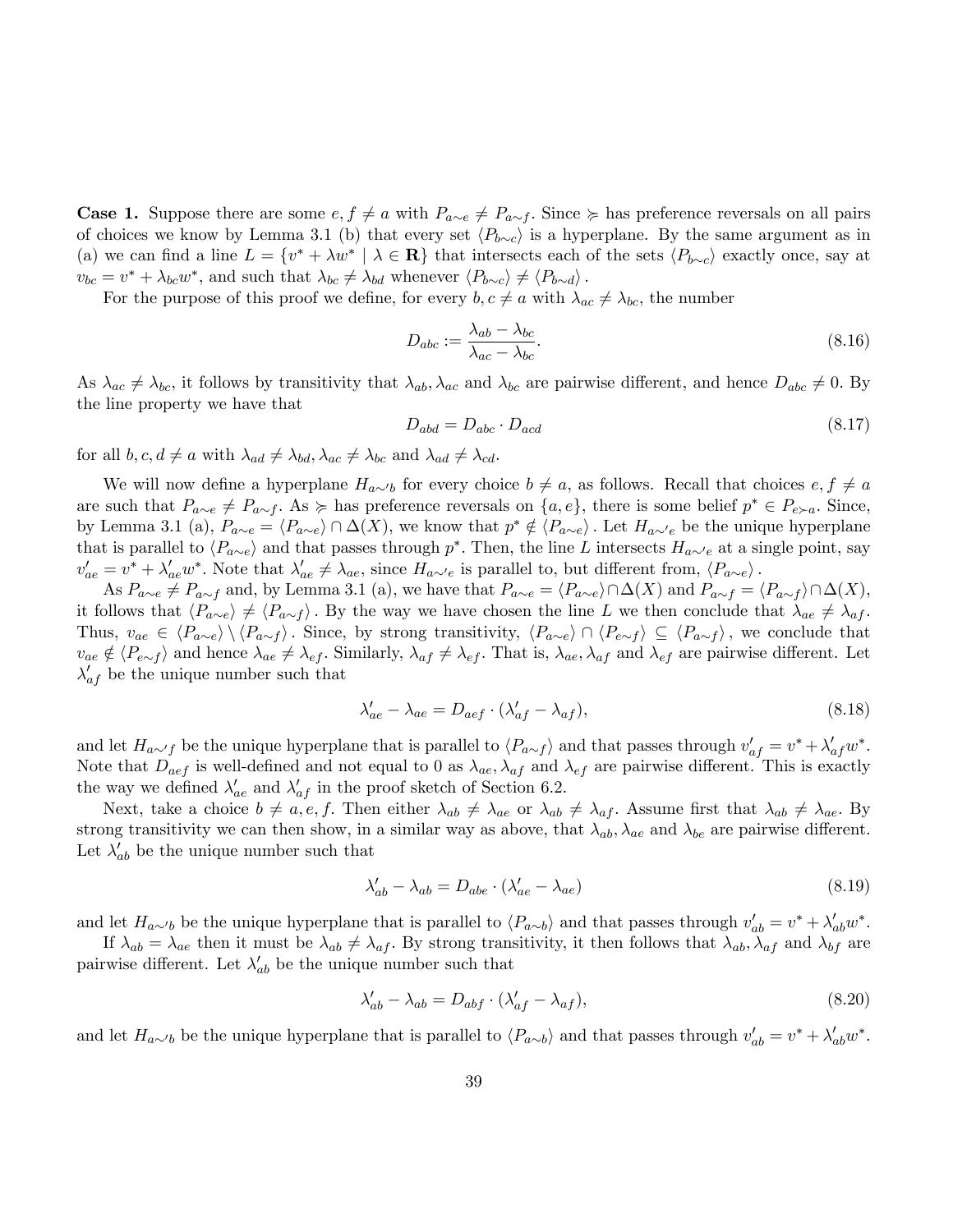We now show that, for all  $b, c \neq a$  with  $\lambda_{ab} \neq \lambda_{ac}$ ,

$$
\lambda_{ab}' - \lambda_{ab} = D_{abc} \cdot (\lambda_{ac}' - \lambda_{ac}). \tag{8.21}
$$

In view of (8.18), (8.19) and (8.20) it only remains to show (8.21) for the case where  $c = f$  and  $\lambda_{ab} \neq \lambda_{ae}$ , and for the case where  $b, c \neq e, f$ .

Consider first the case where  $c = f$  and  $\lambda_{ab} \neq \lambda_{ae}$ . Then we have, by (8.18) and (8.19), that

$$
\lambda'_{ab} - \lambda_{ab} = D_{abe} \cdot (\lambda'_{ae} - \lambda_{ae}) \text{ and } \lambda'_{ae} - \lambda_{ae} = D_{aef} \cdot (\lambda'_{af} - \lambda_{af}),
$$

which implies that

$$
\lambda'_{ab} - \lambda_{ab} = D_{abe} \cdot D_{aef} \cdot (\lambda'_{af} - \lambda_{af}).
$$

As, by the line property,  $D_{ab} \cdot D_{aef} = D_{abf}$ , we obtain that  $\lambda'_{ab} - \lambda_{ab} = D_{abf} \cdot (\lambda'_{af} - \lambda_{af})$ , which was to show.

Suppose next that  $b, c \neq e, f$ . If  $\lambda_{ab} \neq \lambda_{ae}$  and  $\lambda_{ac} \neq \lambda_{ae}$ , then it follows from (8.19) that

$$
\lambda'_{ab} - \lambda_{ab} = D_{abe} \cdot (\lambda'_{ae} - \lambda_{ae})
$$
 and  $\lambda'_{ac} - \lambda_{ac} = D_{ace} \cdot (\lambda'_{ae} - \lambda_{ae})$ 

and hence

$$
\lambda'_{ab} - \lambda_{ab} = \frac{D_{abe}}{D_{ace}} \cdot (\lambda'_{ac} - \lambda_{ac}).
$$

As, by definition,  $D_{ace} = \frac{1}{D_{ca}}$  $\frac{1}{D_{\text{dec}}},$  it follows that

$$
\lambda'_{ab} - \lambda_{ab} = D_{abe} \cdot D_{aec} \cdot (\lambda'_{ac} - \lambda_{ac}) = D_{abc} \cdot (\lambda'_{ac} - \lambda_{ac})
$$

since, by the line property,  $D_{abe} \cdot D_{aec} = D_{abc}$ .

If  $\lambda_{ab} \neq \lambda_{ae}$  and  $\lambda_{ac} = \lambda_{ae}$ , then it follows from (8.19) and (8.20) that

$$
\lambda'_{ab} - \lambda_{ab} = D_{abe} \cdot (\lambda'_{ae} - \lambda_{ae}) \text{ and } \lambda'_{ac} - \lambda_{ac} = D_{acf} \cdot (\lambda'_{af} - \lambda_{af}).
$$

Combined with (8.18) we get

$$
\lambda'_{ab} - \lambda_{ab} = D_{abe} \cdot D_{aef} \cdot (\lambda'_{af} - \lambda_{af}) \text{ and } \lambda'_{ac} - \lambda_{ac} = D_{acf} \cdot (\lambda'_{af} - \lambda_{af}),
$$

and hence

$$
\lambda'_{ab} - \lambda_{ab} = \frac{D_{abe} \cdot D_{aef}}{D_{acf}} (\lambda'_{ac} - \lambda_{ac}).
$$

As, by the line property,  $D_{abe} \cdot D_{aef} = D_{abf}$ , and  $\frac{D_{abf}}{D_{acf}} = D_{abf} \cdot D_{afc} = D_{abc}$ , it follows that  $\lambda'_{ab} - \lambda_{ab} =$  $D_{abc} \cdot (\lambda'_{ac} - \lambda_{ac}).$ 

The case where  $\lambda_{ab} = \lambda_{ae}$  and  $\lambda_{ac} \neq \lambda_{ae}$ , and the case where  $\lambda_{ab} = \lambda_{ae}$  and  $\lambda_{ac} = \lambda_{ae}$  can be shown in a similar fashion as above. We have thus established (8.21) for every  $b, c \neq a$  with  $\lambda_{ab} \neq \lambda_{ac}$ .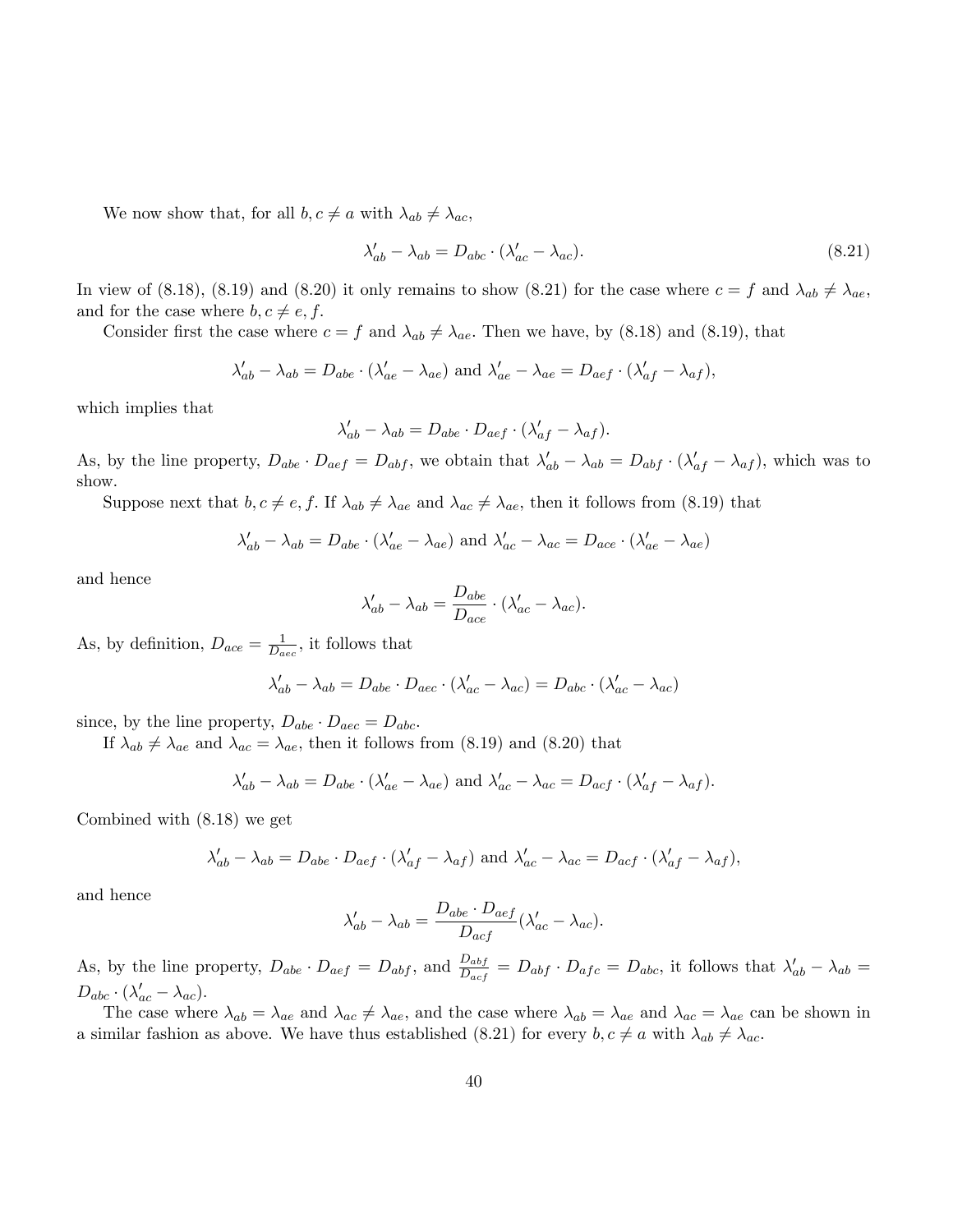In this way we have constructed, for every  $b \neq a$ , a hyperplane  $H_{a \sim b}$ . For every choice  $b \neq a$  set  $H_{a\sim b} := \langle P_{a\sim b} \rangle$ , which is a hyperplane as well by Lemma 3.1 (b). Let  $\succcurlyeq'$  be the conditional preference relation that coincides with  $\succeq$  on every pair of choices  $\{b, c\}$  with  $b, c \neq a$ , and such that for every choice  $b \neq a$ 

$$
P_{a\succ b} = \{ p \in \Delta(X) \mid \text{there is } \lambda > 0 \text{ with } p \in (1 - \lambda)H_{a \sim b} + \lambda H_{a \sim b} \},\tag{8.22}
$$

$$
P_{a \sim b} = H_{a \sim b} \cap \Delta(X), \text{ and} \tag{8.23}
$$

$$
P_{b \succ' a} = \{ p \in \Delta(X) \mid \text{there is } \lambda < 0 \text{ with } p \in (1 - \lambda) H_{a \sim' b} + \lambda H_{a \sim b} \}. \tag{8.24}
$$

By (8.18), (8.19), (8.20), the fact that  $D_{abc} \neq 0$  for all  $b, c \neq a$  with  $\lambda_{ab} \neq \lambda_{ac}$ , and the fact that  $\lambda_{ae} \neq \lambda'_{ae}$ , it follows that the hyperplane  $H_{a\sim b}$  is always different from  $H_{a\sim b}$  for every  $b \neq a$ .

We will show  $\succ$  is regular, and that these choices of  $\succ$ ,  $H_{a\sim b}$  and  $H_{a\sim b}$  satisfy properties (a) and (b) in Definition 4.1. We start by showing that

$$
\langle P_{b \sim c} \rangle = \langle (\langle P_{a \sim b} \rangle \cap \langle P_{a \sim c} \rangle) \cup \{v_{bc}\}\rangle \tag{8.25}
$$

for all  $b, c \neq a$ .

To see this, assume first that  $\lambda_{ab} = \lambda_{ac}$ . By the way we have chosen the line L it then follows that  $\langle P_{a\sim b} \rangle = \langle P_{a\sim c} \rangle$ , and hence, by transitivity,  $\langle P_{a\sim b} \rangle = \langle P_{a\sim c} \rangle = \langle P_{b\sim c} \rangle$ . Thus,  $v_{bc} \in \langle P_{a\sim b} \rangle = \langle P_{a\sim c} \rangle$ , and the  $(8.25)$  holds.

Assume next that  $\lambda_{ab} \neq \lambda_{ac}$ . Then, by transitivity,  $\lambda_{ab}$ ,  $\lambda_{ac}$  and  $\lambda_{bc}$  are pairwise different, which means that  $v_{bc} \notin \langle P_{a\sim b}\rangle \cap \langle P_{a\sim c}\rangle$ . Moreover, as  $\lambda_{ab} \neq \lambda_{ac}$ , we must have that  $\langle P_{a\sim b}\rangle \neq \langle P_{a\sim c}\rangle$ . Since, by Lemma 3.1 (b),  $\dim(\langle P_{a\sim b}\rangle) = \dim(\langle P_{a\sim c}\rangle) = |X| - 1$ , it follows that  $\dim(\langle P_{a\sim b}\rangle \cap \langle P_{a\sim c}\rangle) = |X| - 2$ . As  $v_{bc} \notin \langle P_{a\sim b}\rangle \cap$  $\langle P_{a\sim c} \rangle$  we conclude that dim $(\langle \langle P_{a\sim b} \rangle \cap \langle P_{a\sim c} \rangle) \cup \{v_{bc}\}\rangle) = |X| - 1$ . By strong transitivity we know that  $\langle P_{a\sim b} \rangle \cap \langle P_{a\sim c} \rangle \subseteq \langle P_{b\sim c} \rangle$ . Since  $v_{bc} \in \langle P_{b\sim c} \rangle$  by construction, it follows that  $\langle (\langle P_{a\sim b} \rangle \cap \langle P_{a\sim c} \rangle) \cup \{v_{bc}\}\rangle \subseteq$  $\langle P_{b\sim c}\rangle$ . As both linear subspaces have dimension  $|X| - 1$ , they must be equal, and hence (8.25) applies.

We next show that

$$
\langle P_{b\sim c} \rangle = \{ v \in \mathbf{R}^X \mid \text{there is some } \lambda \in \mathbf{R} \text{ with}
$$
  

$$
v \in (1 - \lambda)H_{a\sim b} + \lambda H_{a\sim b} \text{ and } v \in (1 - \lambda)H_{a\sim c} + \lambda H_{a\sim c} \}
$$
(8.26)

for all  $b, c \neq a$ .

We first show this property for all  $b, c \neq a$  with  $\lambda_{ab} = \lambda_{ac}$ . By the choice of the line L, it must then be that  $\langle P_{a\sim b} \rangle = \langle P_{a\sim c} \rangle$ , and hence, by transitivity,  $\langle P_{a\sim b} \rangle = \langle P_{a\sim c} \rangle = \langle P_{b\sim c} \rangle$ . Let A be the righthand side of (8.26). Then,

$$
A = \{ v \in \mathbf{R}^X \mid v \in 0H_{a \sim b} + 1H_{a \sim b} \text{ and } v \in 0H_{a \sim c} + 1H_{a \sim c} \} = H_{a \sim b} \cap H_{a \sim c} = \langle P_{b \sim c} \rangle,
$$

which establishes (8.26).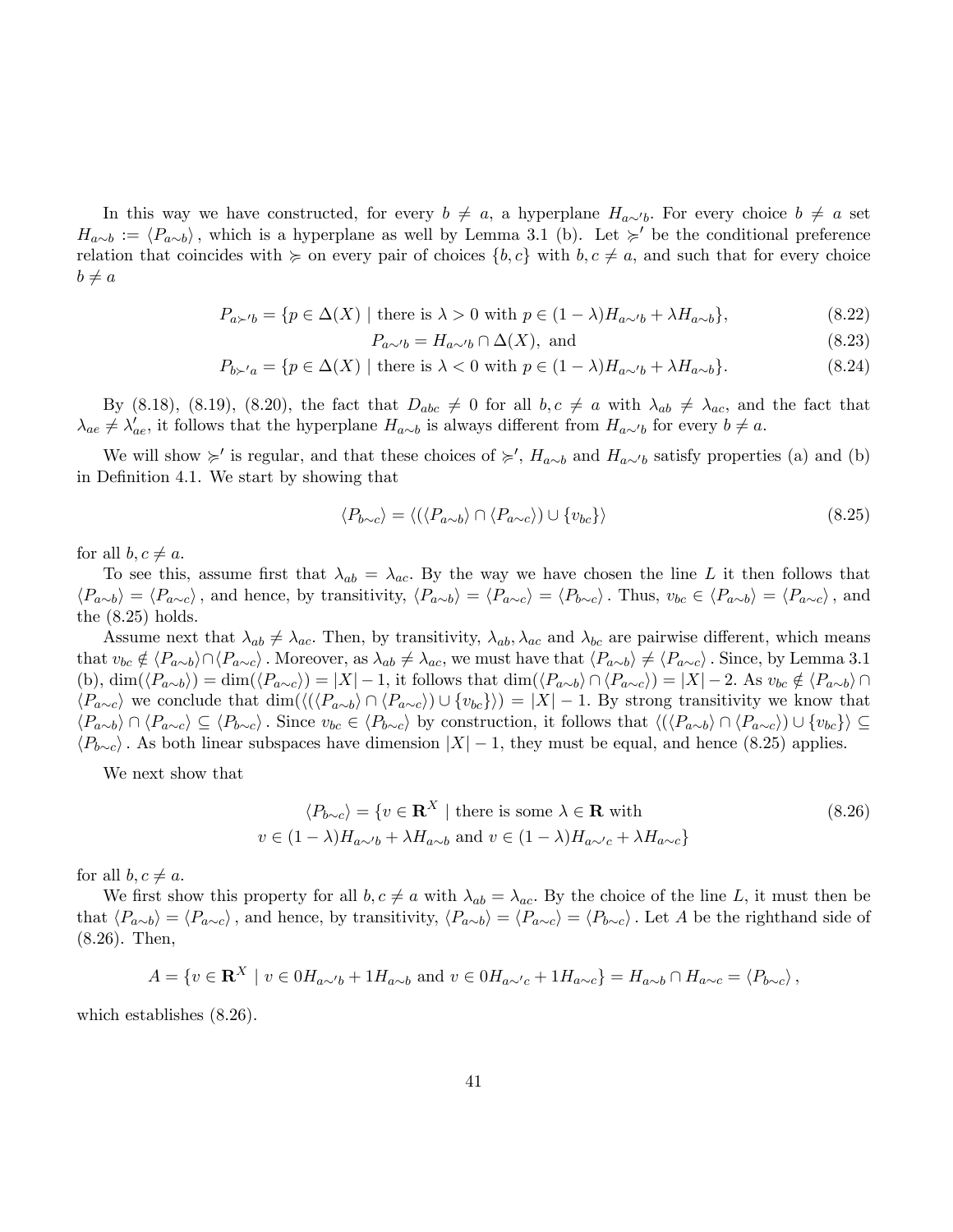We next show (8.26) for  $b, c \neq a$  with  $\lambda_{ab} \neq \lambda_{ac}$ . Let  $\lambda := \frac{\lambda_{ab} - \lambda_{bc}}{\lambda_{ab} - \lambda'_{ab}}$  $\frac{\lambda_{ab}-\lambda_{bc}}{\lambda_{ab}-\lambda'_{ab}}$ . Then, it may be verified that  $v_{bc} = (1 - \lambda)v_{ab} + \lambda v'_{ab}$ . On the basis of (8.21) we may conclude that  $\lambda = \frac{\lambda_{ac} - \lambda_{bc}}{\lambda_{ac} - \lambda'_{ac}}$  $\frac{\lambda_{ac}-\lambda_{bc}}{\lambda_{ac}-\lambda'_{ac}}$  also, and hence it follows similarly that  $v_{bc} = (1 - \lambda)v_{ac} + \lambda v'_{ac}$ . As such, there is some number  $\lambda \neq 0$  with

$$
v_{bc} \in \lambda H_{a \sim b} + (1 - \lambda) H_{a \sim b} \text{ and } v_{bc} \in \lambda H_{a \sim c} + (1 - \lambda) H_{a \sim c}.
$$
 (8.27)

Let A be the set on the righthand side of (8.26). To show that  $\langle P_{b\sim c} \rangle \subseteq A$ , take some  $v \in \langle P_{b\sim c} \rangle$ . Then, by (8.25), there is some vector  $w \in H_{a\sim b} \cap H_{a\sim c}$  and some number  $\alpha$  such that  $v = w + \alpha v_{bc}$ . Together with (8.27) it then follows that

$$
v \in \alpha \lambda H_{a \sim b} + (1 - \alpha \lambda) H_{a \sim b}
$$
 and  $v \in \alpha \lambda H_{a \sim c} + (1 - \alpha \lambda) H_{a \sim c}$ 

and hence  $v \in A$ .

To show that  $A \subseteq \langle P_{b \sim c} \rangle$  take some  $v \in A$ . Hence, there is some number  $\mu$  with

$$
v \in (1 - \mu)H_{a \sim b} + \mu H_{a \sim b} \text{ and } v \in (1 - \mu)H_{a \sim c} + \mu H_{a \sim c}.
$$
 (8.28)

We show that

$$
w := \lambda v - (1 - \mu)v_{bc} \in H_{a \sim b} \cap H_{a \sim c}.
$$
\n
$$
(8.29)
$$

By (8.27) and (8.28), there are  $h_{ab}$ ,  $k_{ab} \in H_{a\sim b}$  and  $h'_{ab}$ ,  $k'_{ab} \in H_{a\sim b}$  such that  $v = (1 - \mu)h'_{ab} + \mu h_{ab}$  and  $v_{bc} = \lambda k'_{ab} + (1 - \lambda)k_{ab}.$  Hence,

$$
w = \lambda((1 - \mu)h'_{ab} + \mu h_{ab}) - (1 - \mu)(\lambda k'_{ab} + (1 - \lambda)k_{ab})
$$
  
=  $\lambda \mu h_{ab} - (1 - \lambda)(1 - \mu)k_{ab} + \lambda(1 - \mu)(h'_{ab} - k'_{ab}).$ 

As the hyperplanes  $H_{a\sim b}$  and  $H_{a\sim b}$  are parallel and  $H_{a\sim b} = \langle P_{a\sim b} \rangle$  is a linear subspace, it follows that  $h'_{ab} - k'_{ab} \in H_{a \sim b}$  and hence  $w \in H_{a \sim b}$ . In a similar way it can be shown that  $w \in H_{a \sim c}$ , and hence we have established (8.29).

As  $\lambda \neq 0$  it follows from (8.29) that  $v = \frac{1}{\lambda}w + \frac{1-\mu}{\lambda}v_{bc} \in \langle P_{b\sim c} \rangle$  by (8.25) and (8.29). We have thus established (8.26) for all  $b, c \neq a$ .

We now show property (a) in Definition 4.1. Take some  $b \neq a$ . Note that, by (8.22) and (8.23),

$$
P_{a \succcurlyeq' b} = \{ p \in \Delta(X) \mid \text{there is } \lambda \ge 0 \text{ with } p \in (1 - \lambda) H_{a \sim b} + \lambda H_{a \sim b} \}.
$$

Hence, it remains to show that

$$
P_{a \ge b} = \{ p \in \Delta(X) \mid \text{there is } \lambda \ge 1 \text{ with } p \in (1 - \lambda)H_{a \sim b} + \lambda H_{a \sim b} \}. \tag{8.30}
$$

We first show (8.30) for  $b = e$ . Recall that we have chosen the belief  $p^*$  such that  $p^* \in P_{e \succ a}$  and  $p^* \in H_{a \sim e}$ . As  $H_{a\sim e} \cap \Delta(X) = P_{a\sim e}$ , it follows by Lemma 8.2 (b) that (8.30) obtains for  $b = e$ .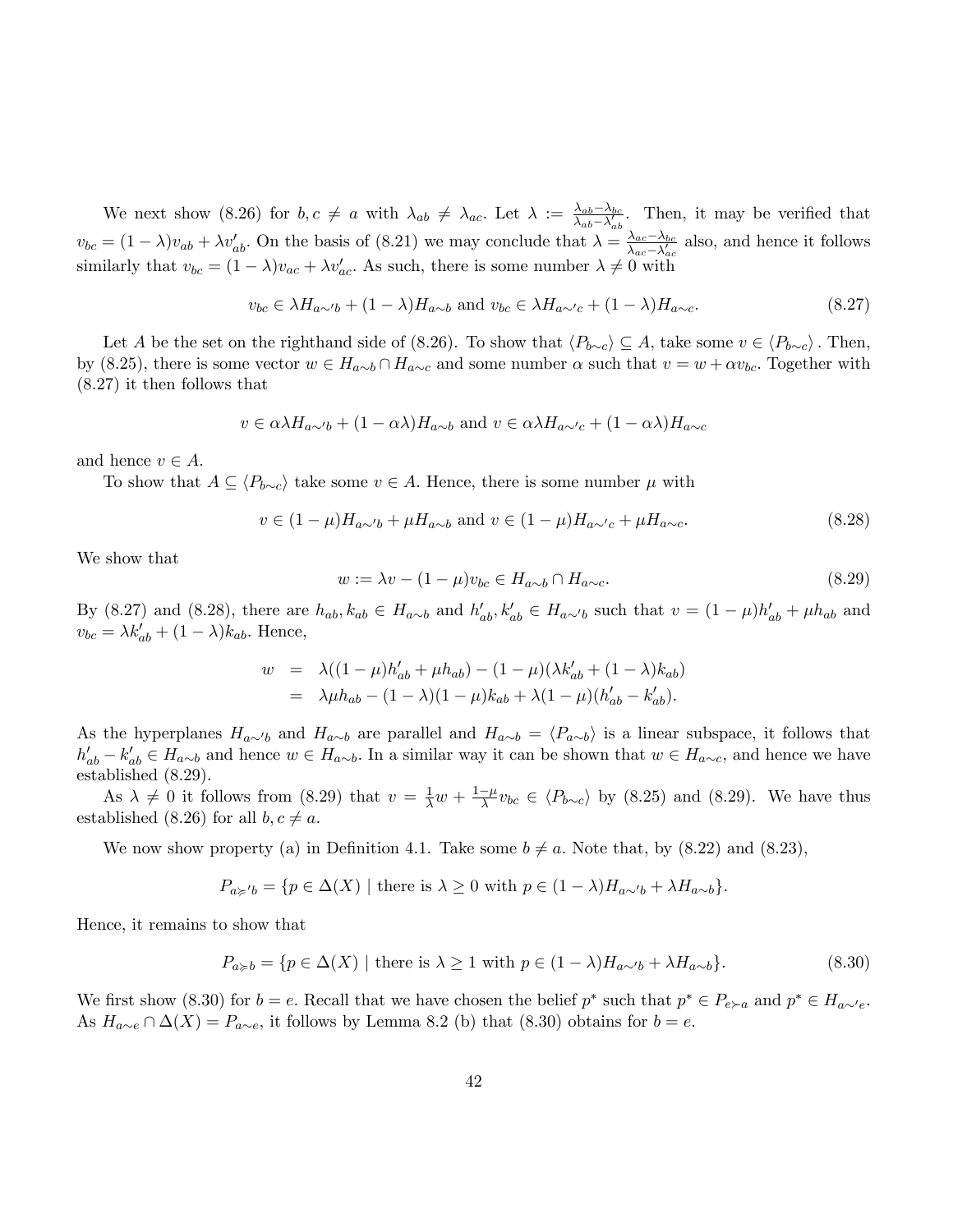We now show (8.30) for  $b = f$ . Recall that  $P_{a\sim e} \neq P_{a\sim f}$  and hence  $\langle P_{a\sim e} \rangle \neq \langle P_{a\sim f} \rangle$ . Then, by strong transitivity,  $\langle P_{a\sim e} \rangle \neq \langle P_{e\sim f} \rangle$  and  $\langle P_{a\sim f} \rangle \neq \langle P_{e\sim f} \rangle$ . Hence, there is some  $p_{ef} \in P_{e\sim f}$  with  $p_{ef} \notin P_{a\sim e} \cup P_{a\sim f}$ . Then, by (8.26), there is some  $\lambda$  such that

$$
p_{ef} \in (1 - \lambda)H_{a\sim e} + \lambda H_{a\sim e}
$$
 and  $p_{ef} \in (1 - \lambda)H_{a\sim f} + \lambda H_{a\sim f}$ 

where  $\lambda \neq 1$ .

If  $\lambda > 1$  then it follows from  $(8.30)$  for  $b = e$  that  $p_{ef} \in P_{a \succ e}$ . As  $p_{ef} \in P_{e \sim f}$  we conclude that  $p_{ef} \in P_{a \succ f}$ . Since  $p_{ef} \in (1 - \lambda)H_{a \sim f} + \lambda H_{a \sim f}$  and  $\lambda > 1$  we conclude from Lemma 8.2 that  $(1 - \mu)H_{a \sim f} + \mu H_{a \sim f}$  $\Delta(X) \subseteq P_{f\succ a}$  for all  $\mu < 1$ . Since  $\succcurlyeq$  has preference reversals on  $\{a, f\}$ , there is some  $\mu < 1$  such that  $(1 - \mu)H_{a \sim f} + \mu H_{a \sim f} \cap \Delta(X)$  is non-empty. Take some  $q \in (1 - \mu)H_{a \sim f} + \mu H_{a \sim f}$ . Then,  $q \in P_{f \succ a}$ . Hence, by Lemma 8.2 (b),  $(8.30)$  holds for  $b = f$ .

If  $\lambda < 1$  then it follows from (8.30) for  $b = e$  that  $p_{ef} \in P_{e \succ a}$ . As  $p_{ef} \in P_{e \sim f}$  we conclude that  $p_{ef} \in P_{f \succ a}$ . Since  $p_{ef} \in (1 - \lambda)H_{a \sim f} + \lambda H_{a \sim f}$  and  $\lambda < 1$  we conclude from Lemma 8.2 that (8.30) holds for  $b = f$ .

We finally show (8.30) for all  $b \neq e, f$ . Since  $P_{a\sim e} \neq P_{a\sim f}$  it follows that either  $P_{a\sim b} \neq P_{a\sim e}$  or  $P_{a\sim b} \neq P_{a\sim f}$ . Assume that  $P_{a\sim b} \neq P_{a\sim e}$ , which implies by strong transitivity that  $\langle P_{a\sim b} \rangle \neq \langle P_{b\sim e} \rangle$  and  $\langle P_{a\sim e} \rangle \neq \langle P_{b\sim e} \rangle$ . Hence, we can choose some  $p_{be} \in P_{b\sim e}$  with  $p_{be} \notin P_{a\sim b} \cup P_{a\sim e}$ . Then, by (8.26), there is some  $\lambda$  such that

$$
p_{be} \in (1 - \lambda)H_{a \sim b} + \lambda H_{a \sim b}
$$
 and  $p_{be} \in (1 - \lambda)H_{a \sim e} + \lambda H_{a \sim e}$ 

where  $\lambda \neq 1$ . But then, we can show in the same way as above that (8.30) holds. If  $P_{a\sim b} \neq P_{a\sim f}$  the proof will be similar since we know that (8.30) holds for  $b = f$ . We have thus established (8.30) for all  $b \neq a$ , and hence we have shown property  $(a)$  in Definition 4.1.

We continue by proving property (b) in Definition 4.1. Hence, we must show for all  $b, c \neq a$  that

$$
P_{b \succcurlyeq c} = \{ p \in \Delta(X) \mid \text{there are } \lambda \le \mu \text{ with}
$$
  
\n
$$
p \in (1 - \lambda)H_{a \sim b} + \lambda H_{a \sim b} \text{ and } p \in (1 - \mu)H_{a \sim c} + \mu H_{a \sim c} \}.
$$
\n(8.31)

Note that by (8.26) and Lemma 3.1 (b) we know that

$$
P_{b \sim c} = \{ p \in \Delta(X) \mid \text{there is } \lambda \text{ with}
$$
  
\n
$$
p \in (1 - \lambda)H_{a \sim b} + \lambda H_{a \sim b} \text{ and } p \in (1 - \lambda)H_{a \sim c} + \lambda H_{a \sim c} \}.
$$
\n(8.32)

We distinguish two cases: (i)  $P_{a\sim b} \neq P_{a\sim c}$ , and (ii)  $P_{a\sim b} = P_{a\sim c}$ .

(i) Assume first that  $P_{a\sim b} \neq P_{a\sim c}$ . As  $\succcurlyeq$  has preference reversals on  $\{a, b\}$  and  $\{a, c\}$ , there is some  $p \in P_{a\sim b}\setminus P_{a\sim c}$ . Suppose that  $p \in P_{a\succ c}$ . By transitivity,  $p \in P_{b\succ c}$ . Moreover, since  $p \in P_{a\sim b} \cap P_{a\succ c}$  we know by (8.30) that  $p \in H_{a\sim b}$  and  $p \in (1 - \mu)H_{a\sim c} + \mu H_{a\sim c}$  for some  $\mu > 1$ . Hence, we have found some  $p \in P_{b\sim c}$ with  $1 = \lambda < \mu$  such that  $p \in (1 - \lambda)H_{a\sim b} + \lambda H_{a\sim b}$  and  $p \in (1 - \mu)H_{a\sim c} + \mu H_{a\sim c}$ . As  $\succeq$  is regular, it follows from (8.32) that

$$
P_{b \succ c} = \{ p \in \Delta(X) \mid \text{there are } \lambda < \mu \text{ with}
$$
\n
$$
p \in (1 - \lambda)H_{a \sim b} + \lambda H_{a \sim b} \text{ and } p \in (1 - \mu)H_{a \sim c} + \mu H_{a \sim c} \}.
$$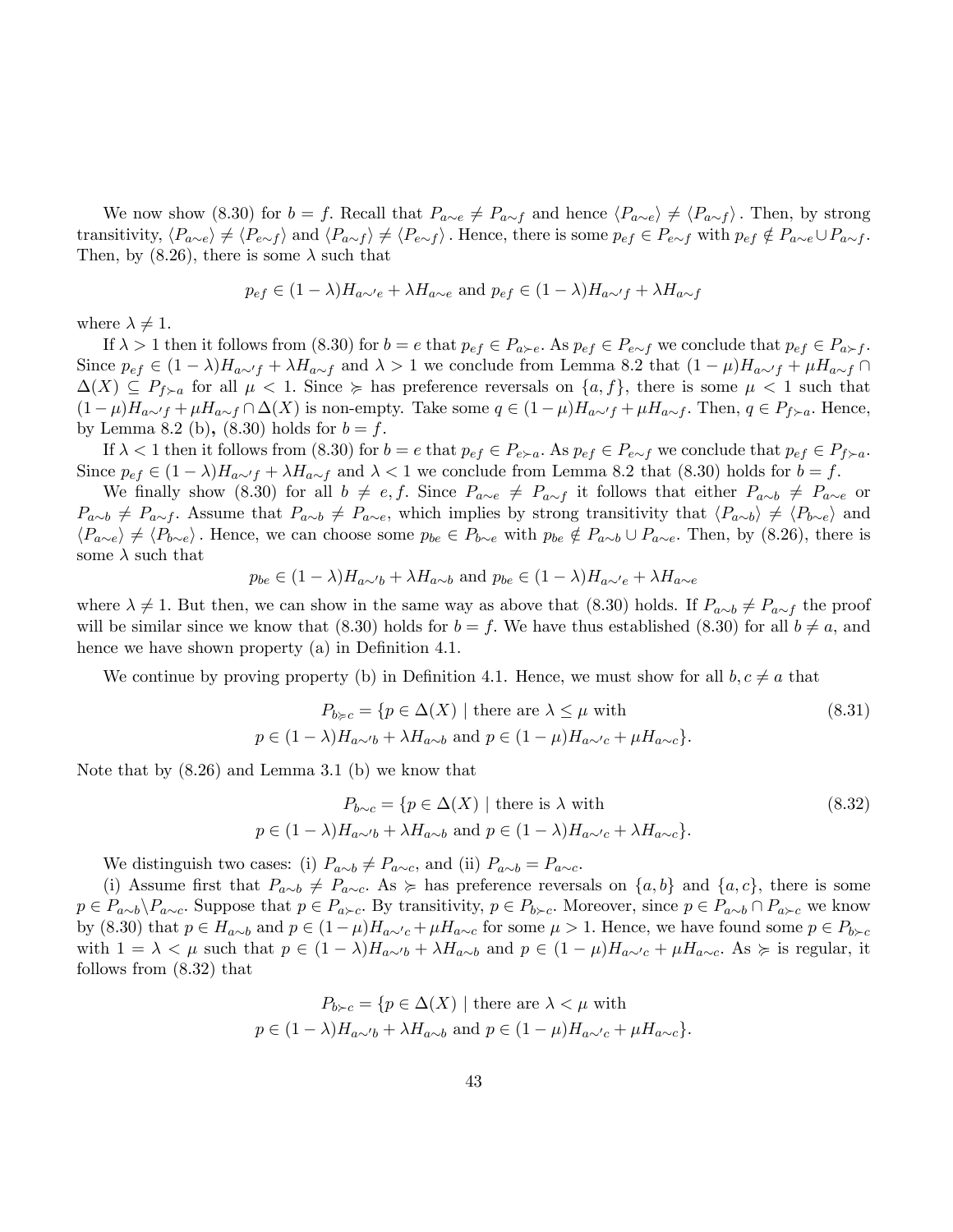Together with (8.32) we thus obtain (8.31). If  $p \in P_{c-a}$ , we can use a similar argument to show (8.31).

(ii) Assume next that  $P_{a\sim b} = P_{a\sim c}$ . Recall that  $P_{a\sim e} \neq P_{a\sim f}$ . Hence,  $P_{a\sim b} \neq P_{a\sim e}$  or  $P_{a\sim b} \neq P_{a\sim f}$ . Assume, without loss of generality, that  $P_{a\sim b} \neq P_{a\sim e}$ .

As  $P_{a\sim b} = P_{a\sim c}$ , it follows by transitivity of  $\succcurlyeq$  that  $P_{a\sim b} = P_{a\sim c} = P_{b\sim c}$ . We also have that  $P_{b\sim e}$  and  $P_{c\sim e}$  are different. To see this, assume on the contrary that  $P_{b\sim e} = P_{c\sim e}$ . Then, by transitivity of  $\succcurlyeq$  we would have that  $P_{b\sim e} = P_{c\sim e} = P_{b\sim c}$ . As  $P_{b\sim c} = P_{a\sim b}$ , it would follow that  $P_{b\sim e} = P_{a\sim b}$ , which would imply that  $P_{a\sim b} = P_{a\sim e}$ , which is a contradiction. Hence, we conclude that  $P_{b\sim e}$  and  $P_{c\sim e}$  are different.

Take some  $p \in P_{b \sim e} \backslash P_{c \sim e}$ . Then, by (8.32), there is some  $\lambda$  with

$$
p \in (1 - \lambda)H_{a \sim b} + \lambda H_{a \sim b} \text{ and } p \in (1 - \lambda)H_{a \sim e} + \lambda H_{a \sim e}.
$$
 (8.33)

As  $p \notin P_{c \sim e}$ , we must have that either  $p \in P_{c \succ e}$  or  $p \in P_{e \succ c}$ .

Assume first that  $p \in P_{c \succ e}$ . As  $p \in P_{b \sim e}$  it follows by transitivity that  $p \in P_{c \succ b}$ . Moreover, as  $p \in P_{c \succ e}$ and  $P_{a\sim c} = P_{a\sim b} \neq P_{a\sim e}$ , we know by case (i) above and the second equation in (8.33) that

$$
p \in (1 - \mu)H_{a \sim c} + \mu H_{a \sim c} \text{ for some } \mu < \lambda. \tag{8.34}
$$

By combining (8.33) and (8.34) we have thus found some  $p \in P_{c \succ b}$  with

$$
p \in (1 - \lambda)H_{a \sim b} + \lambda H_{a \sim b} \text{ and } p \in (1 - \mu)H_{a \sim c} + \mu H_{a \sim c} \text{ for some } \lambda > \mu.
$$
 (8.35)

As  $\succeq$  is regular, it follows from (8.35) and (8.32) that

$$
P_{c \succ b} = \{ p \in \Delta(X) \mid \text{there are } \lambda > \mu \text{ with}
$$
  

$$
p \in (1 - \lambda)H_{a \sim b} + \lambda H_{a \sim b} \text{ and } p \in (1 - \mu)H_{a \sim c} + \mu H_{a \sim c} \}.
$$

Together with (8.32) we thus obtain (8.31). If  $p \in P_{e \succ c}$ , we can use a similar argument as above to derive (8.31).

We will finally show that  $\succ$  is regular. By (8.22), (8.23) and (8.24) it immediately follows that  $\succ$ is complete and satisfies continuity, preservation of indifference and preservation of strict preference. It remains to show that  $\succcurlyeq'$  is transitive.

Take some  $b, c, d \in C$  and some  $p \in P_{b \succ c} \cap P_{c \succ d}$ . We must show that  $p \in P_{b \succ d}$ . If  $b, c, d \neq a$  this holds because  $\succ$  coincides with  $\succ$  on  $\{b, c, d\}$  and  $\succ$  is transitive.

Assume now that  $b = a$ . As  $p \in P_{a \geqslant c}$  it follows from (8.22) and (8.23) that  $p \in (1 - \lambda)H_{a \sim c} + \lambda H_{a \sim c}$ for some  $\lambda \geq 0$ . Since  $p \in P_{c \geq d} = P_{c \geq d}$  we know from  $(8.31)$  that  $p \in (1-\mu)H_{a \sim d} + \mu H_{a \sim d}$  for some  $\mu \geq \lambda$ . By combining these two facts we conclude that  $p \in (1 - \mu)H_{a \sim d} + \mu H_{a \sim d}$  for some  $\mu \ge 0$ . From (8.22) and (8.23) it then follows that  $p \in P_{a \succcurlyeq' a}$ , as was to show.

Assume next that  $c = a$ . As  $p \in P_{b \ge a}$  it follows from (8.23) and (8.24) that  $p \in (1-\lambda)H_{a \sim b} + \lambda H_{a \sim b}$  for some  $\lambda \leq 0$ . Since  $p \in P_{a \geq d}$  we know from (8.22) and (8.23) that  $p \in (1 - \mu)H_{a \sim d} + \mu H_{a \sim d}$  for some  $\mu \geq 0$ . By combining these two facts we conclude that  $p \in (1 - \lambda)H_{a\sim b} + \lambda H_{a\sim b}$  and  $p \in (1 - \mu)H_{a\sim d} + \mu H_{a\sim d}$ for some  $\lambda \leq \mu$ . By (8.31) it then follows that  $p \in P_{b \geq d}$ , as was to show.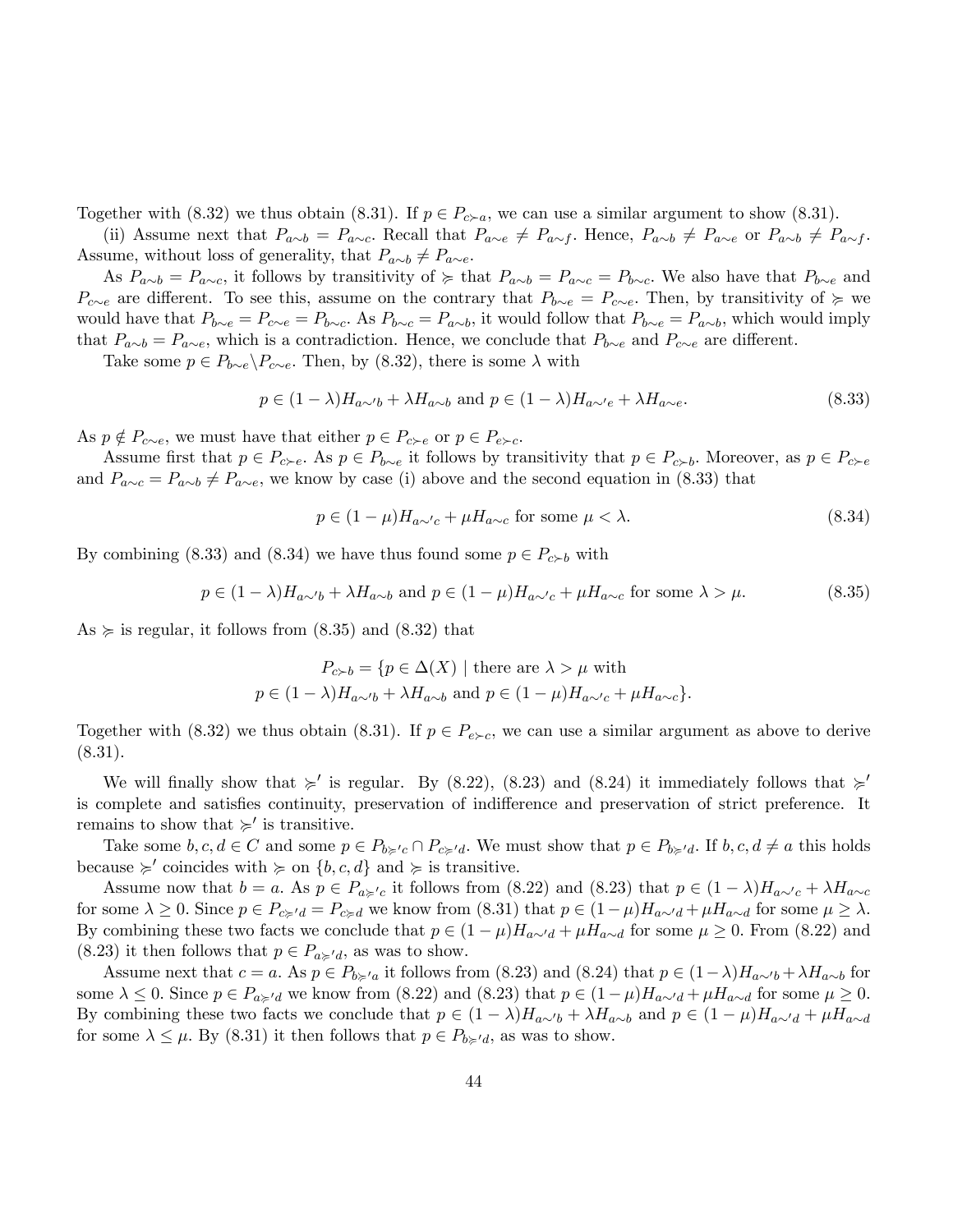Assume finally that  $d = a$ . As  $p \in P_{b \geqslant c} = P_{b \geqslant c}$  it follows from  $(8.31)$  that  $p \in (1 - \lambda)H_{a \sim b} + \lambda H_{a \sim b}$ and  $p \in (1 - \mu)H_{a \sim c} + \mu H_{a \sim c}$  for some  $\lambda \leq \mu$ . Since  $p \in P_{c \geq a}$  it follows from (8.23) and (8.24) that  $\mu \leq 0$ . By combining these two facts we conclude that  $p \in (1 - \lambda)H_{a\sim b} + \lambda H_{a\sim b}$  for some  $\lambda \leq 0$ . From (8.23) and  $(8.24)$  it then follows that  $p \in P_{b \geq a}$ , as was to show.

We thus conclude that  $\succ$  is transitive. Summarizing, we see that  $\succ$  is regular, and that conditions (a) and (b) in Definition 4.1 are satisfied. As such,  $\succ$  uniformly increases the preference for a relative to  $\succ$ . This completes Case 1.

**Case 2.** Assume now that  $P_{a\sim b} = P_{a\sim c}$  for all  $b, c \neq a$ . By transitivity it then follows that  $P_{a\sim b} = P_{a\sim c}$  $P_{b\sim c}$  for all  $b, c \neq a$ . By Lemma 3.1 (b) we know, for every  $b \neq a$ , that  $P_{a\sim b} = \langle P_{a\sim b} \rangle \cap \Delta(X)$  and that  $\langle P_{a\sim b} \rangle$  is a hyperplane. Set  $H := \langle P_{a\sim b} \rangle$  for some  $b \neq a$ . Hence,  $H = \langle P_{a\sim b} \rangle$  for all  $b \neq a$ . Let  $H^+$  and  $H^$ be sets of vectors such that H separates  $H^+$  from  $H^-$  and  $H^+ \cup H^- \cup H = \mathbb{R}^X$ .

As  $\succcurlyeq$  has preference reversals on all pairs of choices, there are choices  $b_1, b_2, ..., b_K, c_1, c_2, ..., c_M \neq a$ (where  $\{b_1, ..., b_K\}$  or  $\{c_1, ..., c_M\}$  may be empty) such that

$$
b_1 \succ_p b_2 \succ_p \dots \succ_p b_K \succ_p a \succ_p c_1 \succ_p c_2 \succ_p \dots \succ_p c_M \text{ for all } p \in H^+\tag{8.36}
$$

and

$$
c_M \succ_p c_{M-1} \succ_p \dots \succ_p c_1 \succ_p a \succ_p b_K \succ_p b_{K-1} \succ_p \dots \succ_p b_1 \text{ for all } p \in H^-.
$$
 (8.37)

Take a vector  $v \in H$  and a vector  $w \neq 0$  such that the line  $L := \{v + \lambda w \mid \lambda \in \mathbb{R}\}\$  intersects the hyperplane H only at v, and such that for every  $p \in H^+ \cap L$  there is some  $\lambda > 0$  with  $p = v + \lambda w$ . Choose a number  $\lambda'_{ab}$  for every  $b \neq a$  such that

$$
\lambda'_{ab_K} > \lambda'_{ab_{K-1}} > \dots > \lambda'_{ab_1} > 0 > \lambda'_{ac_M} > \lambda'_{ac_{M-1}} > \dots > \lambda'_{ac_1}.
$$
\n(8.38)

For every  $b \neq a$  let  $H_{a \sim b}$  be the unique hyperplane that is parallel to H and passes through  $v'_{ab} := v + \lambda'_{ab}w$ . Hence, by construction,

$$
H_{a \sim b} \subseteq H^+ \text{ for all } b \in \{b_1, ..., b_K\} \text{ and } H_{a \sim b} \subseteq H^- \text{ for all } b \in \{c_1, ..., c_M\}. \tag{8.39}
$$

Moreover, we can choose the numbers  $\lambda'_{ab}$  close enough to 0 such that  $H_{a\sim b} \cap \Delta(X)$  is nonempty for all  $b \neq a.$ 

Set  $H_{a\sim b} := H$ . Let  $\succcurlyeq'$  be the conditional preference relation that coincides with  $\succcurlyeq$  on all pairs  $\{b, c\}$ with  $b, c \neq a$ , and where for every  $b \neq a$ 

$$
P_{a \succ' b} = \{ p \in \Delta(X) \mid \text{there is } \lambda > 0 \text{ with } p \in (1 - \lambda) H_{a \sim' b} + \lambda H_{a \sim b} \},\tag{8.40}
$$

$$
P_{a \sim b} = H_{a \sim b} \cap \Delta(X), \text{ and} \tag{8.41}
$$

$$
P_{b \succ' a} = \{ p \in \Delta(X) \mid \text{there is } \lambda < 0 \text{ with } p \in (1 - \lambda) H_{a \sim' b} + \lambda H_{a \sim b} \}. \tag{8.42}
$$

We will show that  $\succcurlyeq'$  uniformly increases the preference for a relative to  $\succcurlyeq$ . That is, we must prove that  $\succ$  is regular, and that the choice of  $\succ$ ,  $H_{a\sim b}$  and  $H_{a\sim b}$  satisfies the conditions (a) and (b) in Definition 4.1.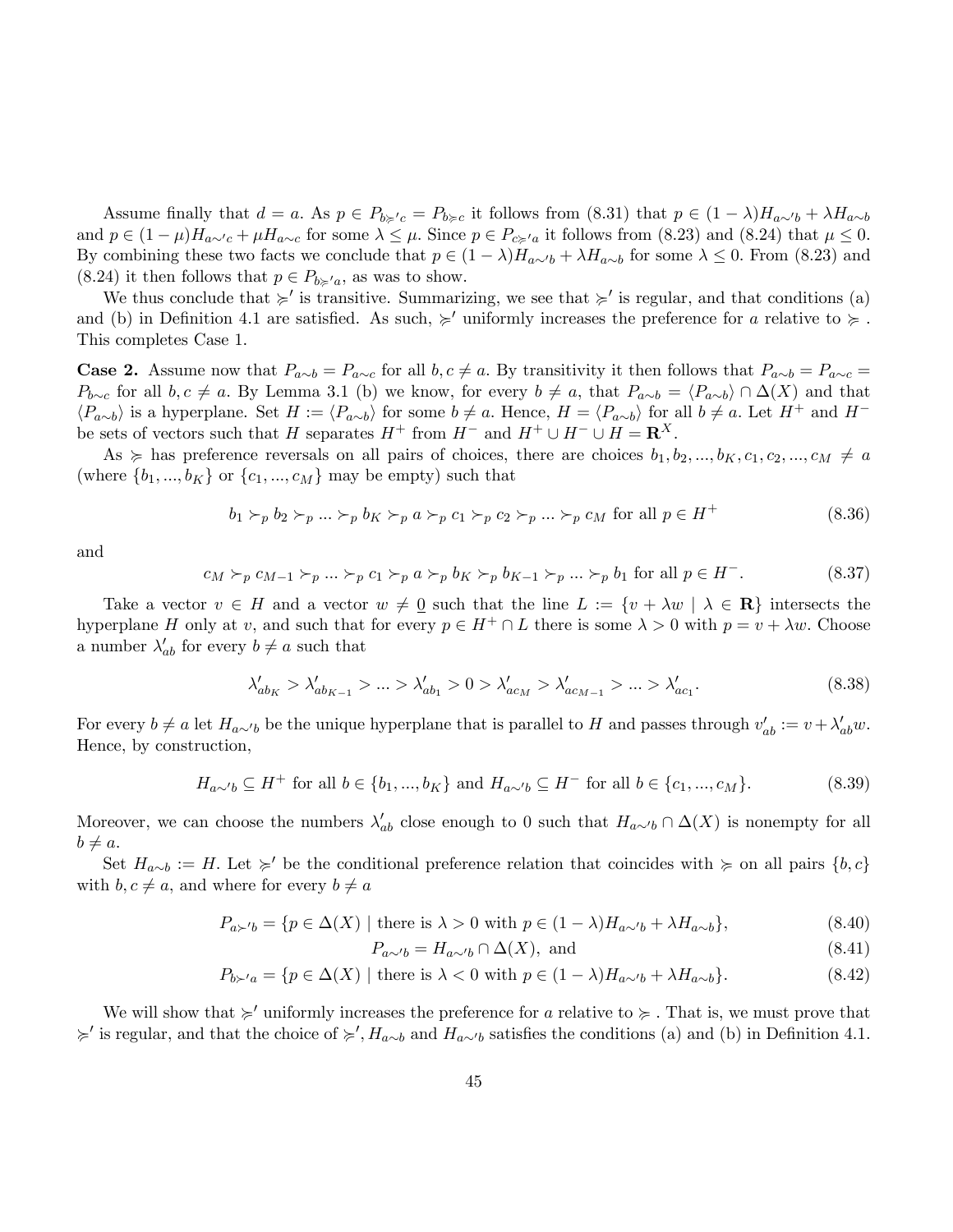We start by showing property (a) in Definition 4.1. In view of  $(8.40)$  and  $(8.41)$  it only remains to show that

$$
P_{a \ge b} = \{ p \in \Delta(X) \mid \text{there is } \lambda \ge 1 \text{ with } p \in (1 - \lambda)H_{a \sim b} + \lambda H_{a \sim b} \}. \tag{8.43}
$$

Take some  $b \neq a$ , and assume first that  $b \in \{b_1, ..., b_K\}$ . Hence, by (8.39),  $H_{a \sim b} \subseteq H^+$ . Moreover, by (8.36) and (8.37),  $P_{a \geqslant b} = H^- \cup H$ . Since

$$
H^- \cup H = \{ p \in \Delta(X) \mid \text{there is } \lambda \ge 1 \text{ with } p \in (1 - \lambda)H_{a \sim b} + \lambda H_{a \sim b} \},
$$

(8.43) obtains.

Take next some  $b \in \{c_1, ..., c_M\}$ . Hence, by  $(8.39), H_{a\sim b} \subseteq H^-$ . Moreover, by  $(8.36)$  and  $(8.37), P_{a\geq b} =$  $H^+ \cup H$ . Since

$$
H^{+} \cup H = \{ p \in \Delta(X) \mid \text{there is } \lambda \ge 1 \text{ with } p \in (1 - \lambda)H_{a \sim b} + \lambda H_{a \sim b} \},
$$

 $(8.43)$  obtains. We thus conclude that property  $(a)$  in Definition 4.1 holds.

We now prove property (b) in Definition 4.1. Hence, we must show for every  $b, c \neq a$  that

$$
P_{b \succ c} = \{ p \in \Delta(X) \mid \text{there are } \lambda \le \mu \text{ with}
$$
  
\n
$$
p \in (1 - \lambda)H_{a \sim b} + \lambda H_{a \sim b} \text{ and } p \in (1 - \mu)H_{a \sim c} + \mu H_{a \sim c} \}.
$$
\n(8.44)

Recall that  $H_{a\sim b} = H$  for all  $b \neq a$ . Moreover, by construction,  $H_{a\sim b} \neq H_{a\sim c}$  for all  $b \neq c$ . Hence,

$$
\{p \in \Delta(X) \mid \text{there is } \lambda \text{ with } p \in (1 - \lambda)H_{a \sim b} + \lambda H_{a \sim b} \text{ and } p \in (1 - \lambda)H_{a \sim c} + \lambda H_{a \sim c}\}\
$$
\n
$$
= H \cap \Delta(X) = P_{b \sim c}.
$$
\n(8.45)

Now, take some  $b, c \neq a$ . Suppose first that  $p \in P_{b \succ c}$  for some  $p \in H^+$ . Then, by (8.36) and (8.38) there are  $\lambda < \mu$  such that  $p \in (1 - \lambda)H_{a\sim b} + \lambda H_{a\sim b}$  and  $p \in (1 - \mu)H_{a\sim c} + \mu H_{a\sim c}$ . Hence, we have found some  $p \in P_{b \succ c}$  such that there are  $\lambda < \mu$  with  $p \in (1 - \lambda)H_{a \sim b} + \lambda H_{a \sim b}$  and  $p \in (1 - \mu)H_{a \sim c} + \mu H_{a \sim c}$ . Together with (8.45) it follows that

$$
P_{b \succ c} = \{ p \in \Delta(X) \mid \text{there are } \lambda < \mu \text{ with}
$$
\n
$$
p \in (1 - \lambda) H_{a \sim b} + \lambda H_{a \sim b} \text{ and } p \in (1 - \mu) H_{a \sim c} + \mu H_{a \sim c} \},
$$

which, together with  $(8.45)$ , implies  $(8.44)$ .

Suppose next that  $p \in P_{c \succ b}$  for some  $p \in H^+$ . In the same way as above, it then follows that

$$
P_{c \succ b} = \{ p \in \Delta(X) \mid \text{there are } \lambda > \mu \text{ with}
$$
  

$$
p \in (1 - \lambda)H_{a \sim b} + \lambda H_{a \sim b} \text{ and } p \in (1 - \mu)H_{a \sim c} + \mu H_{a \sim c} \}.
$$

Together with (8.45) we conclude that

$$
P_{b \succ c} = \{ p \in \Delta(X) \mid \text{there are } \lambda < \mu \text{ with}
$$
\n
$$
p \in (1 - \lambda) H_{a \sim b} + \lambda H_{a \sim b} \text{ and } p \in (1 - \mu) H_{a \sim c} + \mu H_{a \sim c} \},
$$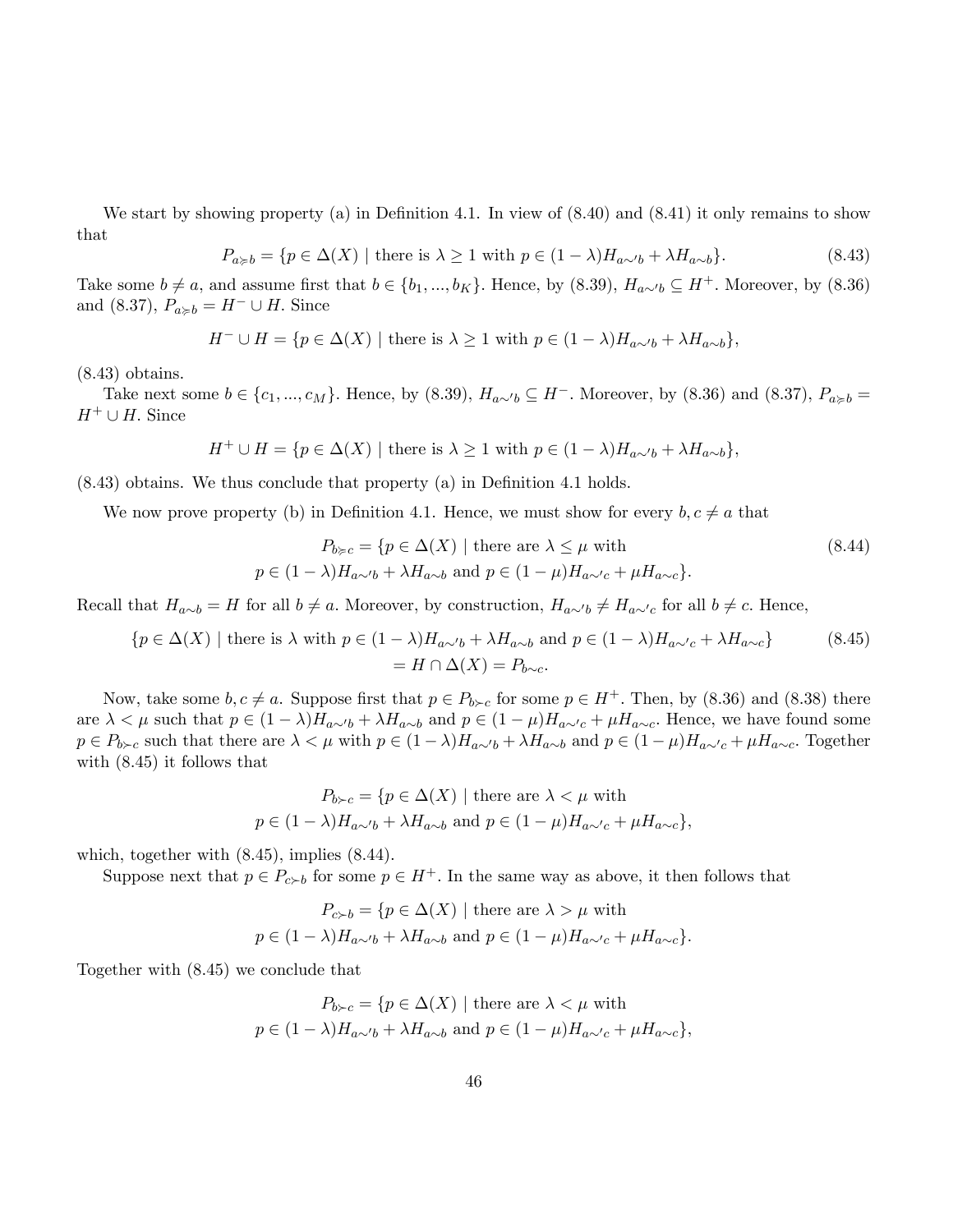which, together with  $(8.45)$ , implies  $(8.44)$ . We thus have shown property  $(b)$  in Definition 4.1.

It remains to show that  $\succ$  is regular. This can be shown in the same way as in Case 1, using (8.40), (8.41), (8.42) and (8.44). We thus see that  $\succcurlyeq'$  uniformly increases the preference for a relative to  $\succcurlyeq$ . This completes the proof.

# References

- [1] Anscombe, F.J. and R.J. Aumann (1963), A deÖnition of subjective probability, Annals of Mathematical Statistics 34, 199–205.
- [2] Aumann, R. and A. Brandenburger (1995), Epistemic conditions for Nash equilibrium, Econometrica 63, 1161–1180.
- [3] Bernheim, B.D.  $(1984)$ , Rationalizable strategic behavior, *Econometrica* **52**, 1007–1028.
- [4] Blume, L.E., Brandenburger, A. and E. Dekel (1991), Lexicographic probabilities and choice under uncertainty, *Econometrica* 59, 61-79.
- [5] Brandenburger, A. and E. Dekel (1987), Rationalizability and correlated equilibria, Econometrica 55, 1391-1402.
- [6] Fishburn, P.C. (1976), Axioms for expected utility in n-person games, International Journal of Game Theory 5, 137–149.
- [7] Fishburn, P.C. and F.S. Roberts (1978), Mixture axioms in linear and multilinear utility theories, Theory and Decision  $9, 161-171$ .
- [8] Gilboa, I. and D. Schmeidler (2003), A derivation of expected utility maximization in the context of a game, *Games and Economic Behavior*  $44$ ,  $184-194$ .
- [9] Halpern, J.Y. (2010), Lexicographic probability, conditional probability, and nonstandard probability, Games and Economic Behavior 68, 155-179.
- [10] Hammond, P.J. (1994), Elementary non-archimedean representations of probability for decision theory and games, In: Humphreys, P. (Ed.), Patrick Suppes: Scientific Philosopher, Vol. 1. Kluwer, Dordrecht, pp. 25-49.
- [11] Nash, J.F. (1950), Equilibrium points in N-person games, Proceedings of the National Academy of Sciences of the United States of America  $36, 48-49$ .
- [12] Nash, J.F. (1951), Non-cooperative games, Annals of Mathematics  $54$ , 286–295.